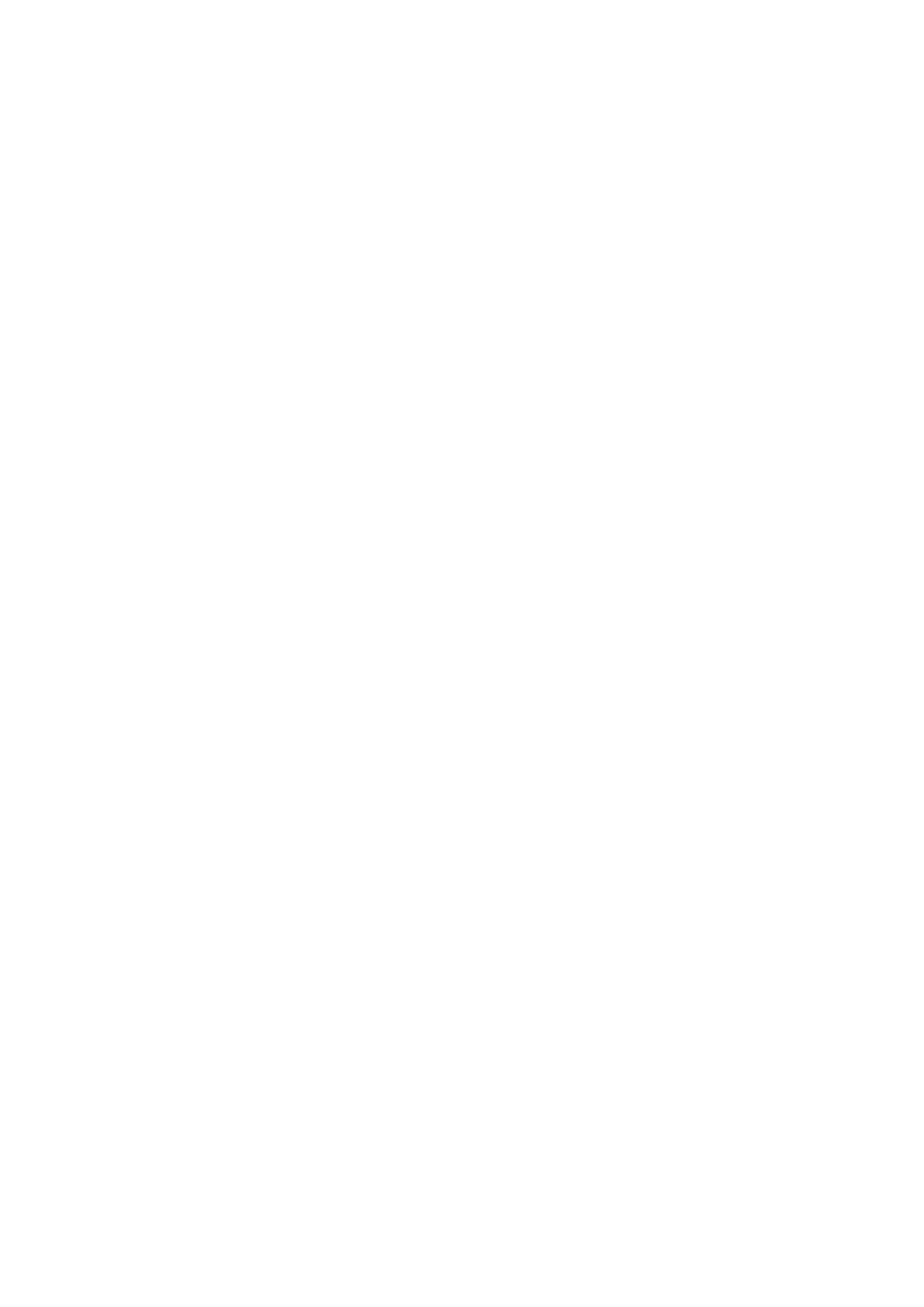| Contents |              |                                                    |  |
|----------|--------------|----------------------------------------------------|--|
|          |              |                                                    |  |
|          |              |                                                    |  |
|          |              |                                                    |  |
|          |              |                                                    |  |
|          |              | <b>DESCRIPTION OF PROFESSIONAL PORTFOLIO 8</b>     |  |
|          |              | 1.1                                                |  |
|          |              | 1.2 <sub>2</sub>                                   |  |
|          |              | 1.3                                                |  |
|          |              | 1.4                                                |  |
|          | $\mathbf{2}$ |                                                    |  |
|          |              | 2.1                                                |  |
|          |              | $2.2\phantom{0}$                                   |  |
|          |              | 2.3                                                |  |
|          | 3            |                                                    |  |
|          |              | 3.1                                                |  |
|          |              | 3.2                                                |  |
|          |              | 3.3                                                |  |
|          | 4            |                                                    |  |
|          |              | Custody of Investment Instruments 12<br>4.1        |  |
|          |              | 4.2                                                |  |
|          |              | 4.3                                                |  |
|          |              | Permissible Investment Instruments 14<br>4.4       |  |
|          |              | 4.5                                                |  |
|          |              | 4.6                                                |  |
|          |              | 4.7                                                |  |
|          |              | 4.8                                                |  |
|          |              | Withdrawal of an Investment Instrument  18<br>4.9  |  |
|          |              | Investment Instrument in Suspension  19<br>4.10    |  |
|          |              | 4.11 Re-registration of Investment Instruments  19 |  |
|          |              |                                                    |  |
|          | 5            |                                                    |  |
|          |              | 5.1                                                |  |
|          |              | 5.2                                                |  |
|          |              | Making Changes to the Investment Fund 20           |  |
|          | 6            |                                                    |  |
|          |              | 6.1                                                |  |
|          |              | 6.2                                                |  |
|          |              | 6.3                                                |  |
|          | 7            | <b>CHARGES</b>                                     |  |
|          |              | 7.1                                                |  |
|          |              | 7.2                                                |  |
|          |              | 7.3                                                |  |
|          |              | 7.4                                                |  |
|          |              | Third-party Charges (Optional)  28<br>7.5          |  |
|          | 8            |                                                    |  |
|          | 9            |                                                    |  |
|          |              | 9.1                                                |  |
|          |              | 9.2                                                |  |
|          |              | 9.3                                                |  |
|          | 10           | <b>PLAN TERMINATION BY UTMOST WORLDWIDE 31</b>     |  |
|          | 11           | <b>GENERAL CLAIM REQUIREMENTS  32</b>              |  |
|          |              |                                                    |  |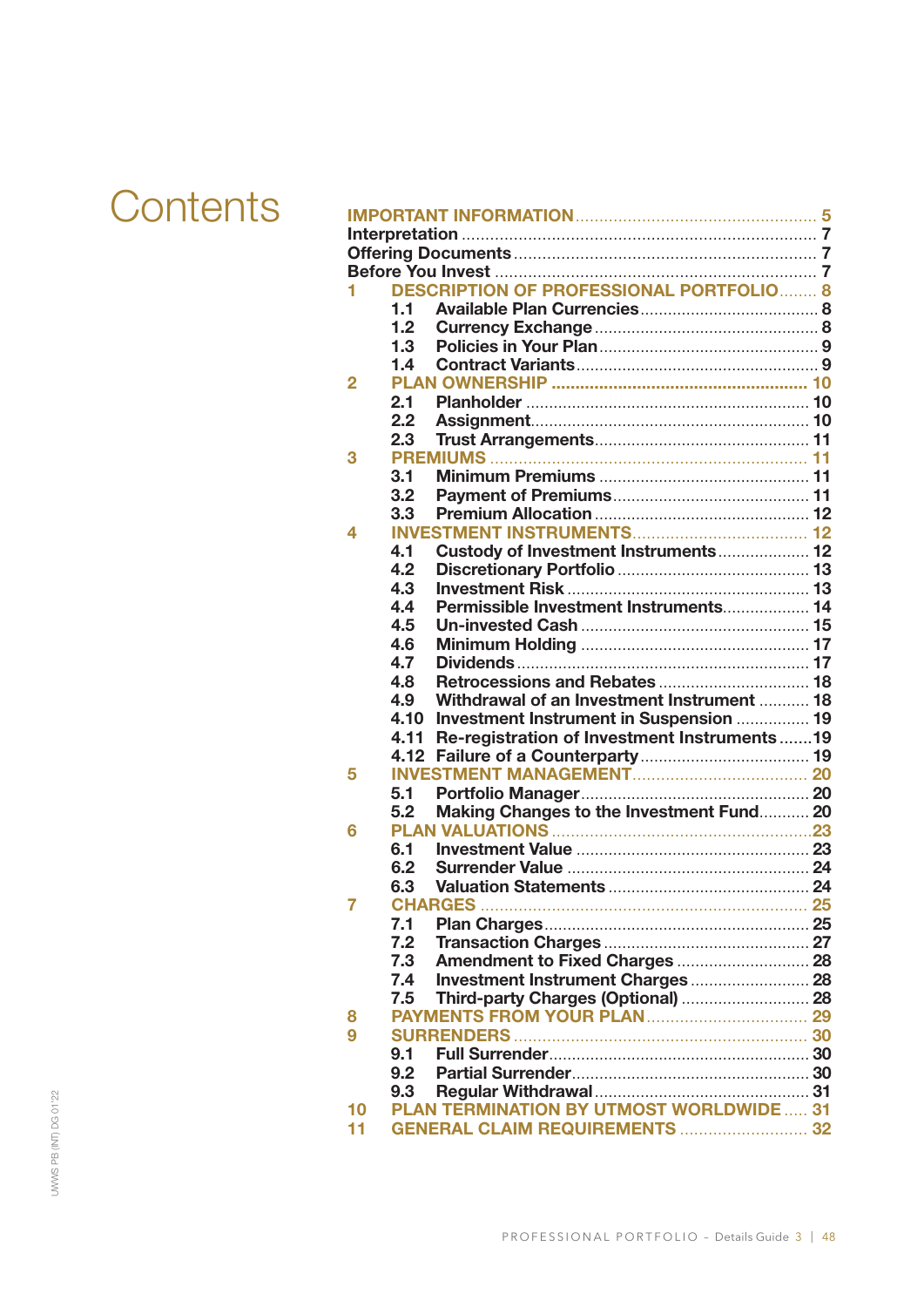

*(continued)*

| 16.1 Definitions Specific to Capital Redemption |                                                                                                                                               |
|-------------------------------------------------|-----------------------------------------------------------------------------------------------------------------------------------------------|
|                                                 |                                                                                                                                               |
| 16.2 Definitions Specific to Life Insurance     |                                                                                                                                               |
|                                                 |                                                                                                                                               |
|                                                 | <b>OTHER MATERIAL INFORMATION  34</b><br>14.2 Soft Dollar Commissions or Arrangements  34<br>14.5 Changes to the Plan Terms and Conditions 35 |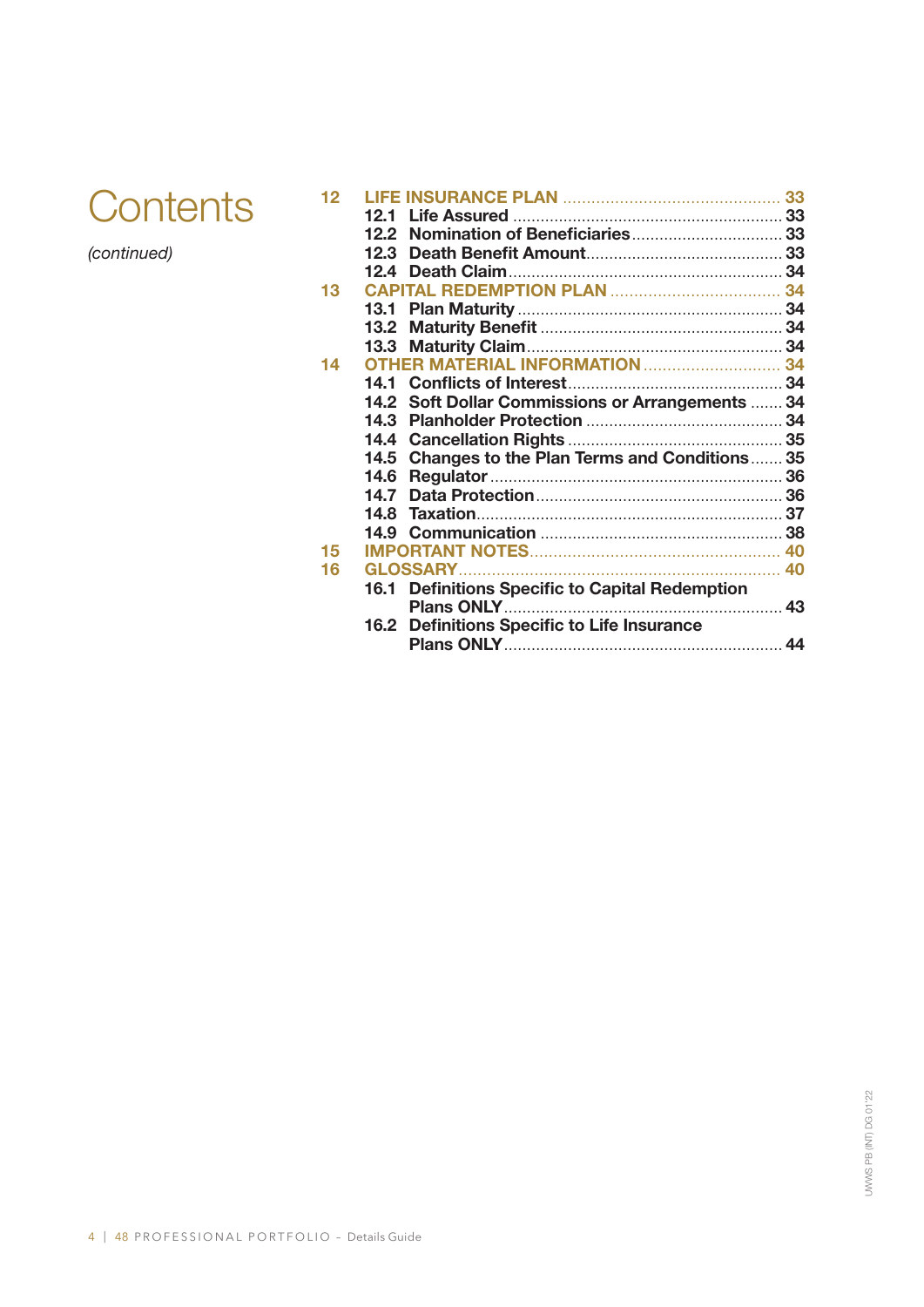# Important Information

- Professional Portfolio is a single-premium investment-linked insurance contract agreed between you and Utmost Worldwide Limited and is subject to the law of the Island of Guernsey. It is designed to be held for the long-term.
- Professional Portfolio has a minimum Premium of USD150,000 (or currency equivalent).
- All Premiums you pay towards a Plan, any Securities that are transferred to us and any investments made by us in the Investment Instruments you choose, will become and remain our assets. You do not have any rights or ownership in any of those assets. Your only recourse is against us.
- Your investment in Professional Portfolio is subject to the credit risk of Utmost Worldwide.
- Investment involves risk. You are responsible for your investment decisions and any Investment Instrument is chosen entirely at your own risk. The value of your Plan is not guaranteed and can go down as well as up.
- The return on your Plan is based on the collective financial performance of your chosen Investment Instruments within the Investment Fund, including Securities that are transferred *in specie* from time to time and net of the on-going charges, which will be deducted from your Plan as and when they fall due for payment.
- This product adopts an open approach to investment, which allows you to choose any Investment Instrument (e.g. funds, stocks, bonds and Discretionary Portfolios) as the Investment Instruments to be held within the Investment Fund, provided that the Investment Instrument is considered by us to be a permissible Investment Instrument. Any choice of Investment Instrument to be held within the Investment Fund is requested by you and processed by us on an execution only basis. Such Investment Instruments are subject to acceptance by us.
- If the Investment Value of your Plan becomes insufficient to cover the on-going charges as they fall due or the minimum Investment Value required (20% of all Premiums accepted) is not maintained within the Investment Fund, we reserve the right to terminate your Plan. Such a termination may be subject to charges (see section 7 'Charges') and as a result you may lose all benefits accrued under the Plan (see section 10 'Plan Termination by Utmost Worldwide').

Such a termination will be subject to an early discontinuance charge in relation to, any Premium received which is subject to an early discontinuance charge (see section 7.1 'Plan Charges'). The minimum level of Liquid Assets required (20% of all Premiums accepted) could be breached due to a number of factors, including but not limited to, a partial surrender, regular withdrawal, deduction of charges and/or a fall in the Investment Value of your Plan (e.g. due to a fall in the Market Value of the Investment Instruments which is beyond your control).

— Likewise, an early discontinuance charge may apply on full surrender of the Plan.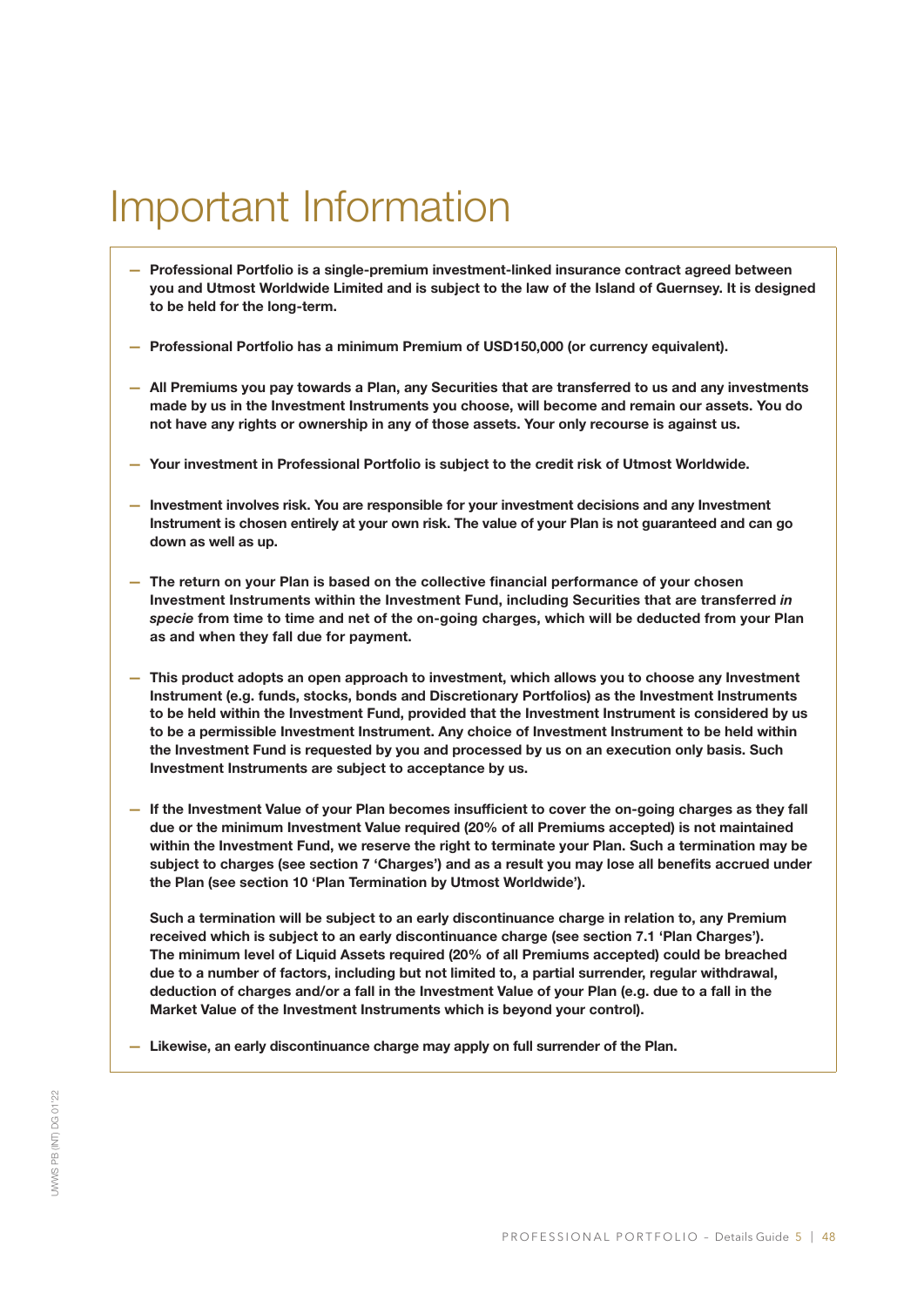- The Investment Instruments which you may choose can have very different features and risk profiles. Some may be of high risk and may not be subject to any regulations. In choosing Investment Instruments, you should read and understand the offering documents of the Investment Instruments, which are available from your Financial Adviser. You must ensure that you fully understand the nature of and the risks associated with any Investment Instrument. You are also strongly urged to seek independent financial and other advice before making such investment decisions.
- Because the Death Benefit on a Life Insurance Plan and the Maturity Benefit on a Capital Redemption Plan is linked to the performance of the Investment Instruments you choose from time to time, the Death Benefit or Maturity Benefit (as applicable) is subject to investment risks and market fluctuations and may be significantly less than the Premiums paid and may not be sufficient for your individual needs.
- You should not purchase a Professional Portfolio Plan and/or select Investment Instruments unless you understand them and their suitability has been explained to you. The final decision on whether to purchase Professional Portfolio or to select any Investment Instrument is yours.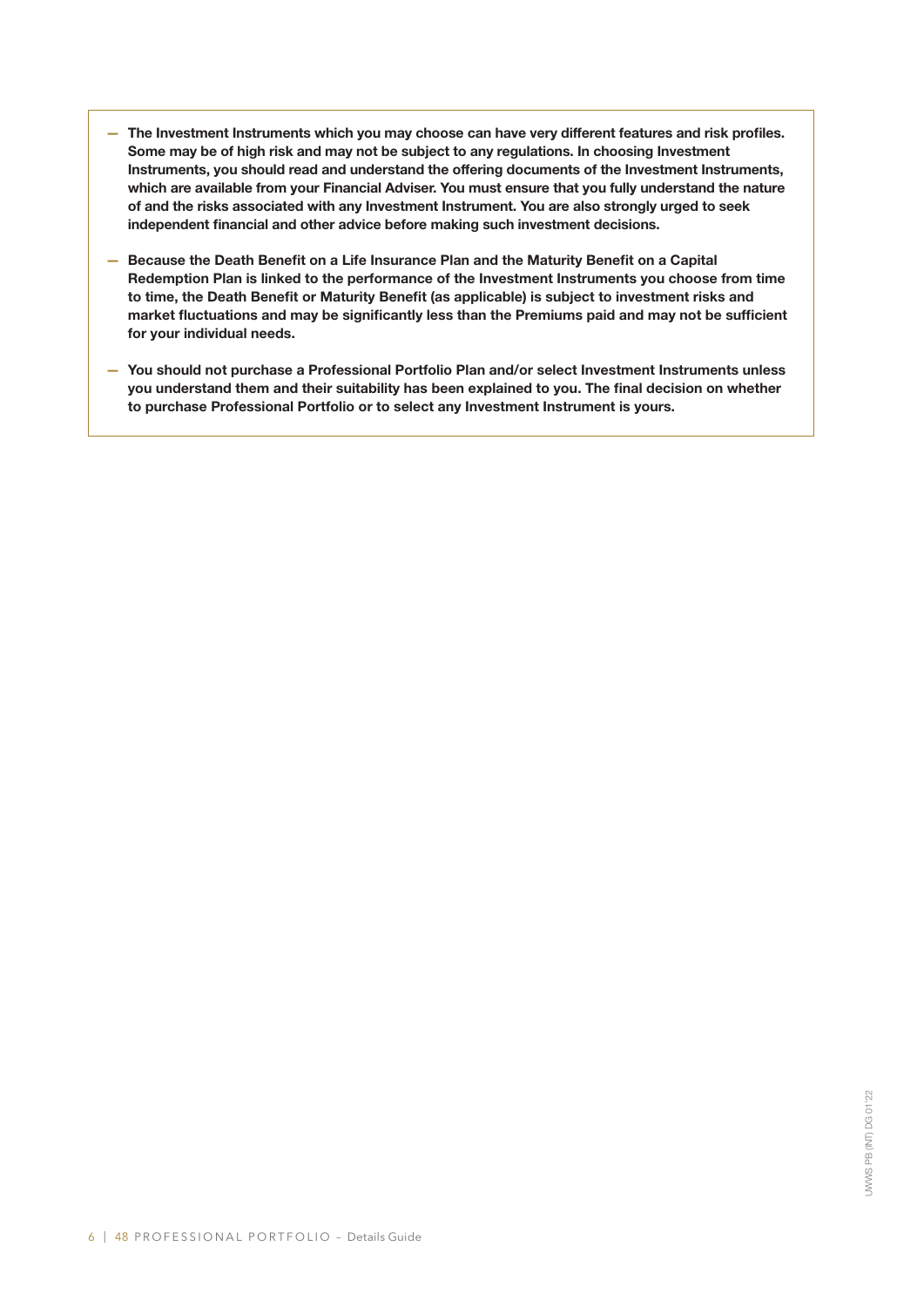# Interpretation

In this document any reference to:

- words in the singular shall include words in the plural and vice versa;
- the masculine gender shall include the feminine and the neuter and vice versa;
- a statute or regulation shall be construed as a reference to such statute or regulation, as amended, re-enacted or replaced from time to time; and
- a "person" shall include any individual, trust, body corporate or un-incorporated body.

The words that are bold and capitalised are explained in section 16 'Definitions'.

Any statements that refer to "us", "we", "our" or "Utmost Worldwide" mean Utmost Worldwide Limited, including its branches.

Any statements that refer to "you" or "your" mean the prospective Planholder, including anyone entitled to make a claim for a plan benefit or as the context requires, anyone with authority to provide trading instructions.

The insurance contract between you and us is made up of the Application Booklet, Terms and Conditions, Plan Schedule, Charges Schedule, any relevant statements made by you and/or (if applicable) the Lives Assured relating to the Plan, together with any notifications of changes and all endorsements issued by us to the Terms and Conditions, Plan Schedule or Charges Schedule.

Full details of the specific benefits and options that will apply to your Plan will be contained in the Plan Schedule, Charges Schedule and the Terms and Conditions that you will receive when you take out your Plan. A specimen copy of the Terms and Conditions is available free of charge. You can request a copy from us at the business address printed on the back cover of this document or from your Financial Adviser.

We accept full responsibility for the accuracy of the information contained in this 'Details Guide' which is correct as at January 2022 and confirm, having made all reasonable enquiries, that to the best of our knowledge and belief there are no other facts, the omission of, which would make any statement misleading.

# Offering Documents

Before you decide to buy Professional Portfolio, your Financial Adviser will provide you with this 'Details Guide' and other documents which together form the "Offering Documents" of Professional Portfolio. These documents are issued and should be read in conjunction with each other. The Offering Documents set out important information in relation to Professional Portfolio and are intended to help you understand the product. The Offering Documents do not create a contract with Utmost Worldwide.

If there is any discrepancy between the Offering Documents and/or other marketing materials and the Plan documents, the Plan documents will take precedence. The Professional Portfolio Terms and Conditions are located on our Website at the following link: utmostinternational.com/wealth-solutions/our-wealth-solutions/oursolutions-rest-of-world/

# Before You Invest

Products that include an investment element, by their very nature can involve a number of risks, which you should be aware of before investing. You should raise any queries you have with your Financial Adviser and be satisfied with the answers to those queries before investing.

Before you decide to invest through Professional Portfolio, you should read and understand the entire Offering Documents, given to you by your Financial Adviser or available from us on request. Additionally, you should review the Professional Portfolio Terms and Conditions on our website at the following link: utmostinternational.com/ wealth-solutions/our-wealth-solutions/our-solutions-rest-of-world/

In choosing **Investment Instruments**, you should understand the prospectus and/or offering documents corresponding to each one.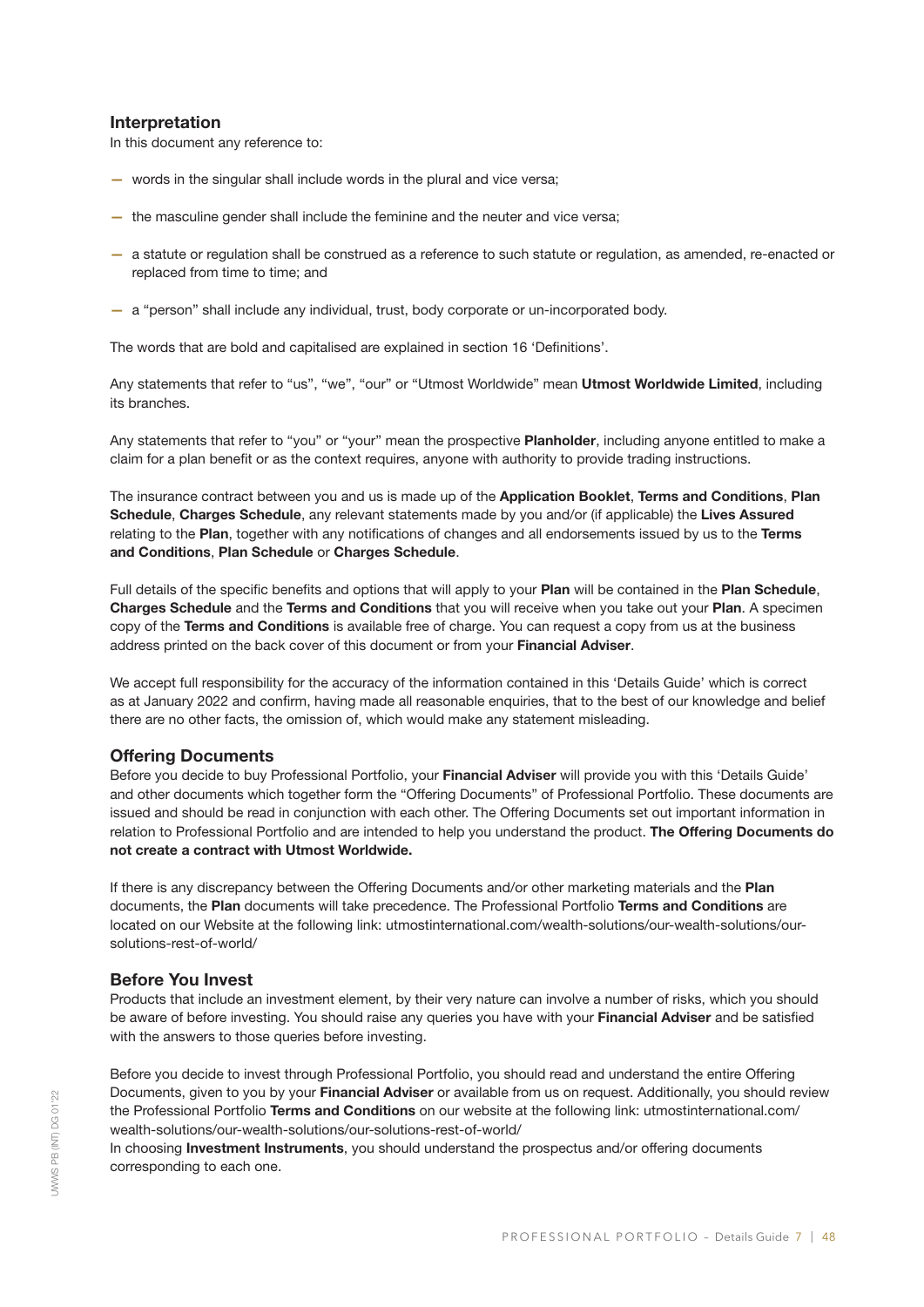# 1 DESCRIPTION OF PROFESSIONAL PORTFOLIO

Professional Portfolio is a single-premium investment-linked insurance contract agreed between you and Utmost Worldwide Limited. The contract comes into force when we accept your application and you pay a Premium.

The plan benefits are linked to the value of Investment Instruments chosen by you and which we place in the Investment Fund. The Investment Value is used as the basis for calculating the value of the plan benefits as well as certain plan charges.

The Investment Fund is a notional portfolio of Investment Instruments and we remain the beneficial owner of the underlying Investment Instruments at all times. You do not have any title to, or interest in, any Investment Instruments within the Investment Fund underlying your Plan. The Investment Instruments are used solely for the purposes of calculating the value of the Investment Fund and benefits of your Plan.

Your Plan will fully reflect the investment risks and returns of the Investment Instruments that you have selected. The value of the Investment Instruments may fall as well as rise. Past performance of a particular Investment Instrument is no guarantee of future returns and your capital is at risk when investing in your Plan.

Your Plan will be subject to charges as set out in section 7 'Charges'.

Subject to local regulatory restrictions, Professional Portfolio can be written as either:

- a Life Insurance Plan on a whole-of-life basis which pays a Death Benefit in the event of the Relevant Death (see section 1.4.1 'Life Insurance Plan'); or
- a Capital Redemption Plan with a fixed term of 99 years after which a Maturity Benefit is payable (see section 1.4.2 'Capital Redemption Plan').

You are required to select the type of contract on the Application Booklet and you cannot change this after the Plan Commencement Date.

We do not accept any responsibility for the suitability of the Plan for any particular circumstances and we strongly recommend that you take professional advice from a qualified adviser before selecting your contract type.

# 1.1 Available Plan Currencies

The Professional Portfolio product base currency is US Dollar. Money amounts in this document are expressed in US Dollar.

You may choose any one of the following as the Plan Currency: US Dollar, Pound Sterling, Euro, Hong Kong Dollar, Japanese Yen or Swedish Krona.

You select the Plan Currency on the Application Booklet. The Plan Currency cannot be changed while your **Plan** is in force.

Unless stated otherwise, commercial rates of exchange will be used to determine equivalent amounts in other currencies (see section 1.2 'Currency Exchange').

# 1.2 Currency Exchange

Premiums can be contributed in any currency subject to our acceptance.

Benefits payable under your Plan can be paid out, on request, in a different currency from the Plan Currency or the currency of the underlying Investment Instruments.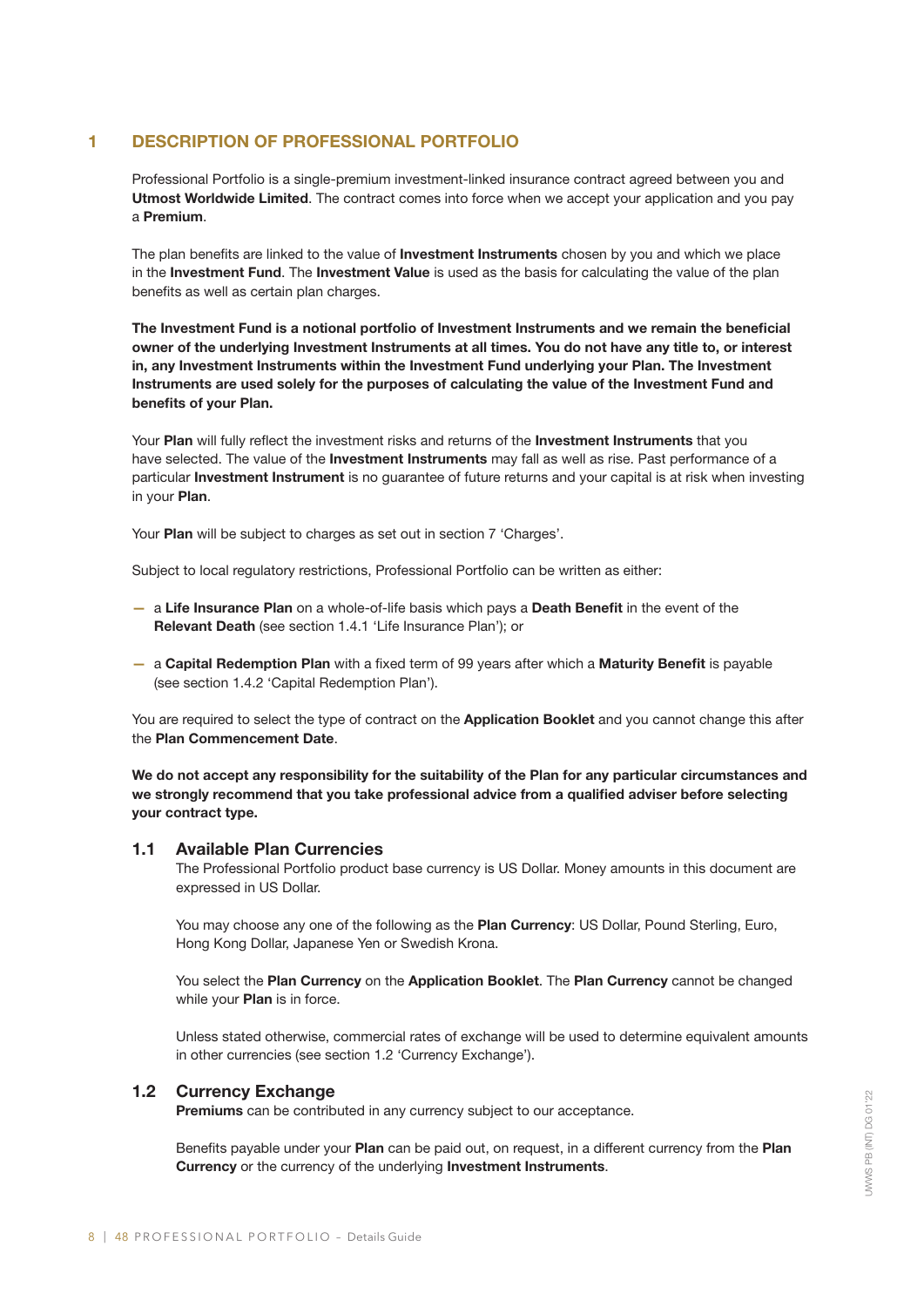Where necessary to pay benefits or to acquire **Investment Instruments**, we will convert Cash amounts to another currency at a commercial rate of exchange subject to any legislation or other restriction relating to exchange control. The commercial rate of exchange consists of a market rate to which we add a margin of up to 1% depending on the currency pair in question.

In calculating currency equivalents of the US Dollar amounts quoted in this document (e.g. the minimum **Premium**) the same commercial rates of exchange are used except that the margin of up to 1% is not included.

Currency exchanges may occur within **Investment Instruments** and the exchange rates and margins applied by the Investment Issuer and/or the Discretionary Fund Manager may vary.

We do not accept responsibility for foreign exchange risk or for any additional costs associated with currency conversion or with making a payment in any particular currency.

# 1.3. Policies in Your Plan

Your Plan may be divided into equal and identical Policies. If you do not specify the number required on your Application Booklet, we will issue a Plan divided into 20 Policies. The minimum number of Policies within your Plan is one. The maximum number of Policies within your Plan is 100.

All Premiums are divided equally between each Policy. The value of each Policy will remain equal to the value of all other **Policies** while the **Plan** remains in force. It is not possible to allocate a particular Investment Instrument to a particular Policy. The number of Policies within a Plan may not be increased at any time. The number of **Policies** comprising your **Plan** may only be reduced due to a partial surrender (see section 9.2.1 'Surrender of a Policy' for details).

The arrangement of your Plan into Policies provides flexibility for you in the management of your Plan (e.g. through the full surrender of individual Policies (see section 9.2 'Partial Surrender')) and has no effect on the level of charges, risk and return profile or benefits of your Plan.

We do not accept responsibility for selecting the number of Policies within a Plan and we strongly recommend that you take professional advice from a qualified adviser before selecting the number of Policies for your Plan.

# 1.4. Contract Variants

There are two variants of Professional Portfolio: Life Insurance Plan and Capital Redemption Plan.

# 1.4.1 Life Insurance Plan

A Life Insurance Plan will remain in force until the earlier occurrence of a claim for Death Benefit, full surrender, plan cancellation during the cooling-off period or any other termination event set out in section 10 'Plan Termination by Utmost Worldwide'.

The contract will provide life cover for you or others on whom you can legally take out a contract of life insurance. A person insured under a Plan is referred to as a Life Assured. The Lives Assured and the Death Benefit will be stated on the Plan Schedule.

You should obtain specialist legal advice should you have any concerns about your ability to take out a contract of life insurance in respect of any person named as a Life Assured.

Further information specific to a Life Insurance Plan is set out in section 12 'Life Insurance Plan'.

#### 1.4.2 Capital Redemption Plan

A Capital Redemption Plan will remain in force until the Maturity Date or the earlier occurrence of full surrender, plan cancellation during the cooling-off period or any other termination event set out in section 10 'Plan Termination by Utmost Worldwide'.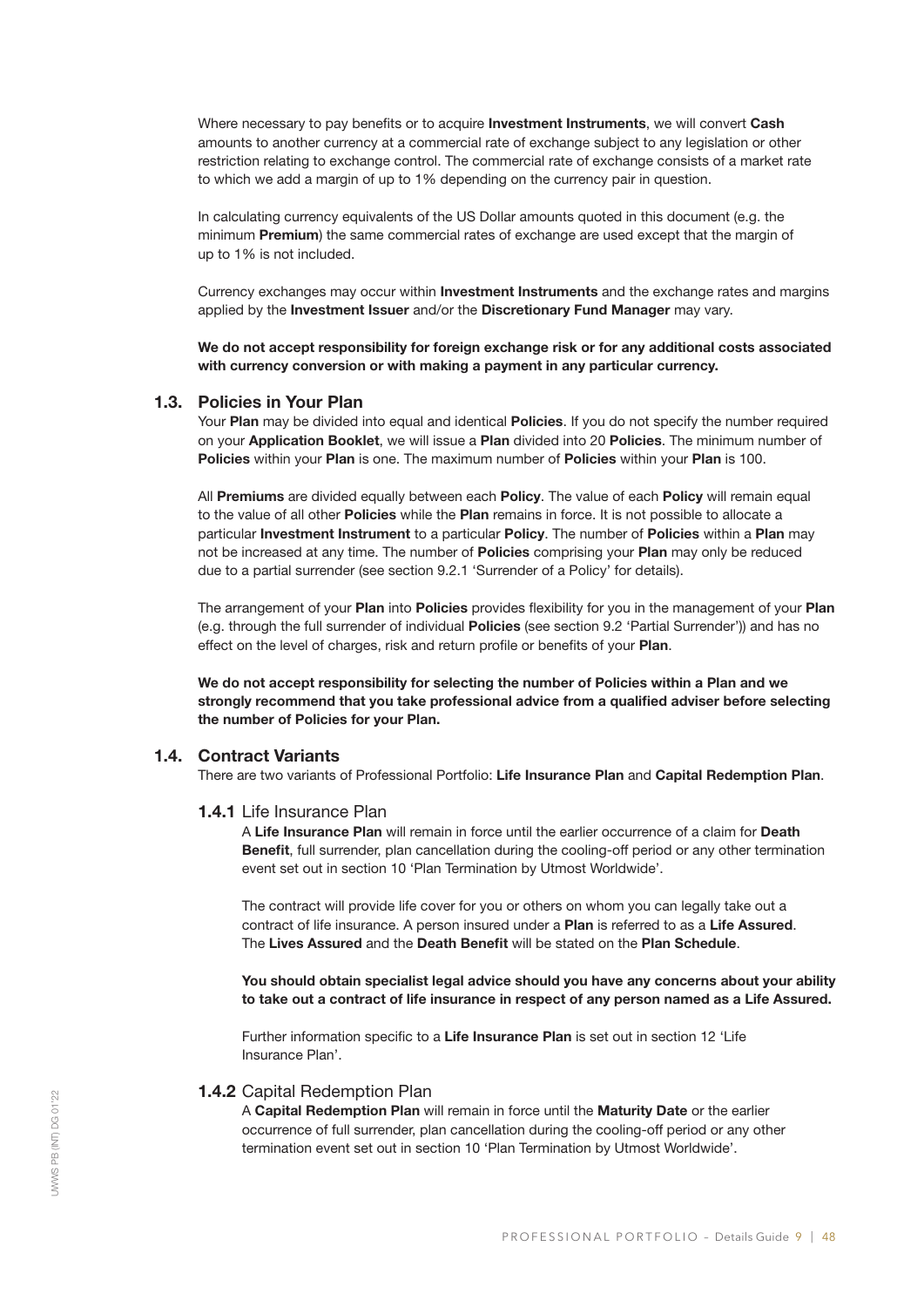The contract provides a Maturity Benefit which becomes payable on the Maturity Date.

Further information specific to a Capital Redemption Plan is set out in section 13 'Capital Redemption Plan'.

# 2 PLAN OWNERSHIP

# 2.1. Planholder

Professional Portfolio is available to individuals aged at least 19 years old on their next birthday, companies or trustees on behalf of a trust. The maximum number of jointly named Planholders is four. If a Planholder is also a Life Assured, the age limits for a Life Assured will also apply (see section 12.1 'Life Assured').

All Planholders must sign any Written Request before we can accept it. This does not apply where an instruction to deal in Investment Instruments held with the Default Custodian is received from a Portfolio Manager appointed by all Planholders as their authorised agent (see section 5.1 'Portfolio Manager').

You may assign the rights and benefits of your Plan or place the Plan in trust (see section 2.2 'Assignment' and section 2.3 'Trust Arrangements').

#### 2.1.1 Joint Ownership

Where there is more than one Planholder, you will own your Plan as joint owners.

If one or more of the joint **Planholders** die while your **Plan** is in force (not being the Relevant Death) the surviving Planholder(s) will remain the legal owner(s) of the Plan. The remaining Planholder(s) may give any instructions in relation to the Plan, which may include surrender of the Plan (either fully or partially).

#### 2.1.2 Succession

Where the sole Planholder or where more than one, all of the Planholders die or cease to exist while your Plan is in force (not being the Relevant Death) the legal ownership of the Plan shall pass to the successors of the last surviving Planholder. A Grant of Probate will be required from the Royal Court of Guernsey to transfer ownership of your Plan.

We do not accept responsibility for the effectiveness of any estate planning issues or any direct or indirect liability for the payment of inheritance tax or death duties. You should give consideration to who will become the successor in respect of your Plan and take independent legal and tax advice regarding your circumstances. This advice should include how best to address your wishes, any restrictions on estate planning or heirship and any tax implications in any jurisdiction applicable to you.

# 2.2 Assignment

Subject to our written consent you may assign the rights and benefits of your Plan to a bank for security purposes or to a third party. The effect of an **Assignment** is that you will give up your rights under the Plan, including the right to claim any financial benefit or receive any information in relation to the Plan.

The assignee will be assumed to have control over investment decisions under the Plan. Any appointment of a **Portfolio Manager** will automatically be revoked, unless the assignee agrees with us in writing to continue the appointment of the **Portfolio Manager**. Where the terms of the instrument of assignment allow, the assignee will have the power to appoint a new or alternative Portfolio Manager.

When you assign the rights and benefits of your Plan, you and the assignee will complete and sign an instrument of assignment. It is your responsibility to make sure that the instrument of assignment is suitable for your needs and is legally valid.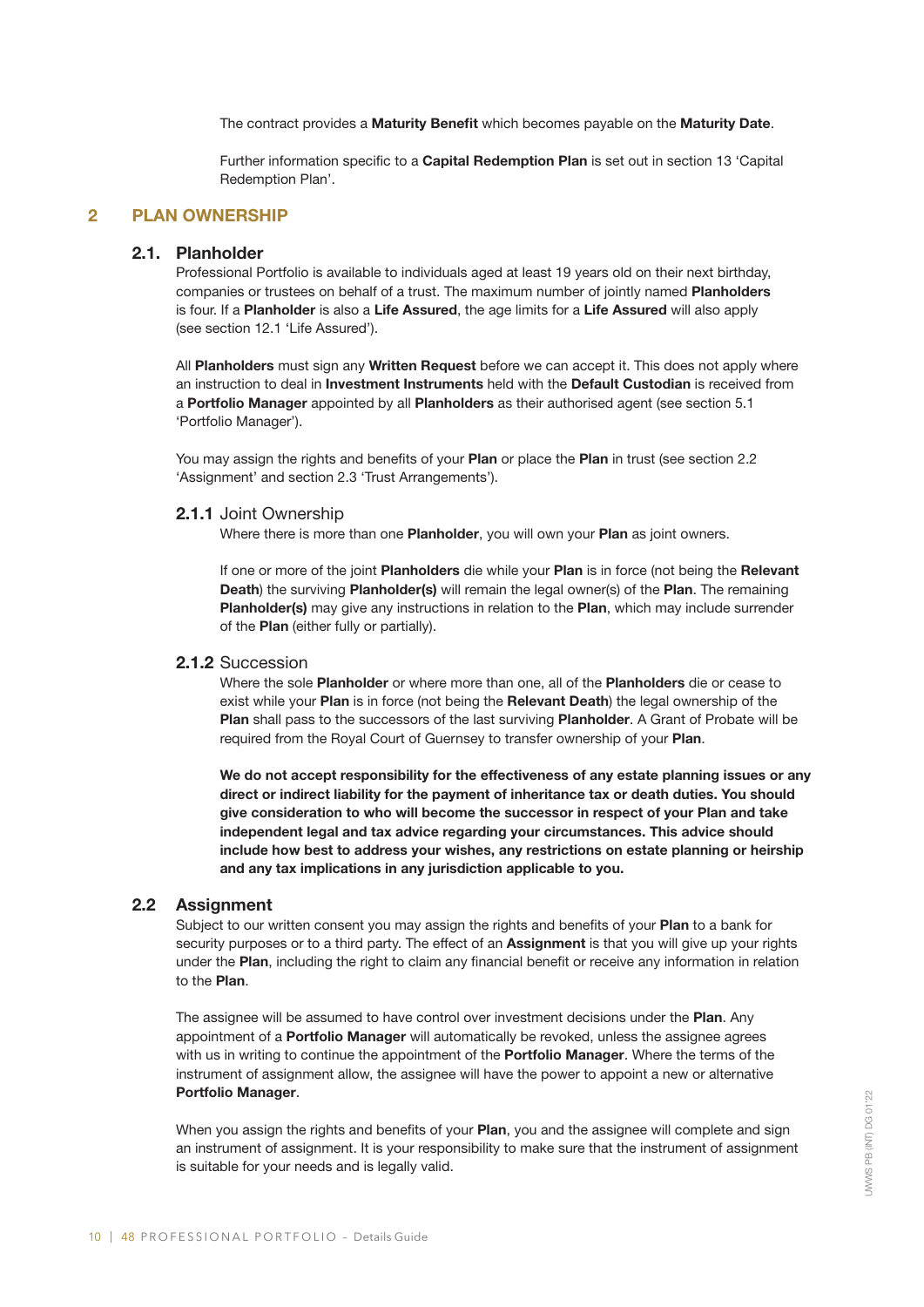We do not accept responsibility for making sure that the instrument of assignment is suitable for your needs or is legally valid and you should obtain your own independent advice as necessary. The assignee of the Plan will be considered to be a new Planholder and will be subject to due diligence and our normal administration processes including, but not limited to, the verification of their identity and permanent residential address etc. We reserve the right to refuse the Assignment of a Plan to any assignee where due diligence cannot be completed to our sole satisfaction.

# 2.3 Trust Arrangements

Note: The trust arrangements described in this section are separate from the trust arrangements imposed by Guernsey policyholder protection requirements (see section 14.3 'Planholder Protection').

An existing Plan may be placed in trust, in which case the trustees will become the legal owners of the Plan.

If a Plan is placed in trust, it is the responsibility of the settlor(s) to make sure that the trust arrangement is legally valid and suitable for their needs.

# We do not accept responsibility for any trust arrangement used for holding a Plan and we strongly recommend that any settlor(s) should obtain independent professional advice from a suitably qualified adviser as necessary.

You must provide us with the original or a certified true copy of the trust instrument, which created the trust.

Where a trustee is entitled to charges under the trust instrument, we can pay such charges from your Plan in accordance with section 7.5 'Third-party Charges (Optional)'.

# 3 PREMIUMS

# 3.1 Minimum Premiums

The initial Premium must total at least USD150,000 (or currency equivalent) and an additional Premium must be at least USD15,000 (or currency equivalent).

This value may include the settlement value (at the time of transfer to us) of Securities already held by you, subject to our agreement (see section 4.4 'Permissible Investment Instruments').

# 3.2 Payment of Premiums

Premiums in Cash must be paid by electronic transfer to a collection account belonging to us (details of which are available from us on request) using 'Utmost Worldwide' and the plan number (if known) as a reference. We will not accept payments from third parties.

You can re-register Securities you already own into the Plan as an *in specie* Premium subject to our acceptance and provided that the Securities meet our permissible Investment Instrument types (see section 4.4 'Permissible Investment Instruments'). Where such Securities are to be held with an Authorised Custodian, they must be held by you with that Authorised Custodian immediately prior to re-registration. Securities for investment must be re-registered in the name of our nominees. The resulting Premium is the settlement value of the Securities.

Premiums can be contributed in any currency subject to our acceptance (see section 1.2 'Currency Exchange').

The initial Premium is contributed at the Plan Commencement Date.

An additional Premium may be contributed to a Life Insurance Plan at any time. An additional Premium can only be contributed to a Capital Redemption Plan if the period between the date the Premium is allocated and the Maturity Date is greater than the period for which early discontinuance charges would apply in respect of that additional Premium (see section 7.1 'Plan Charges').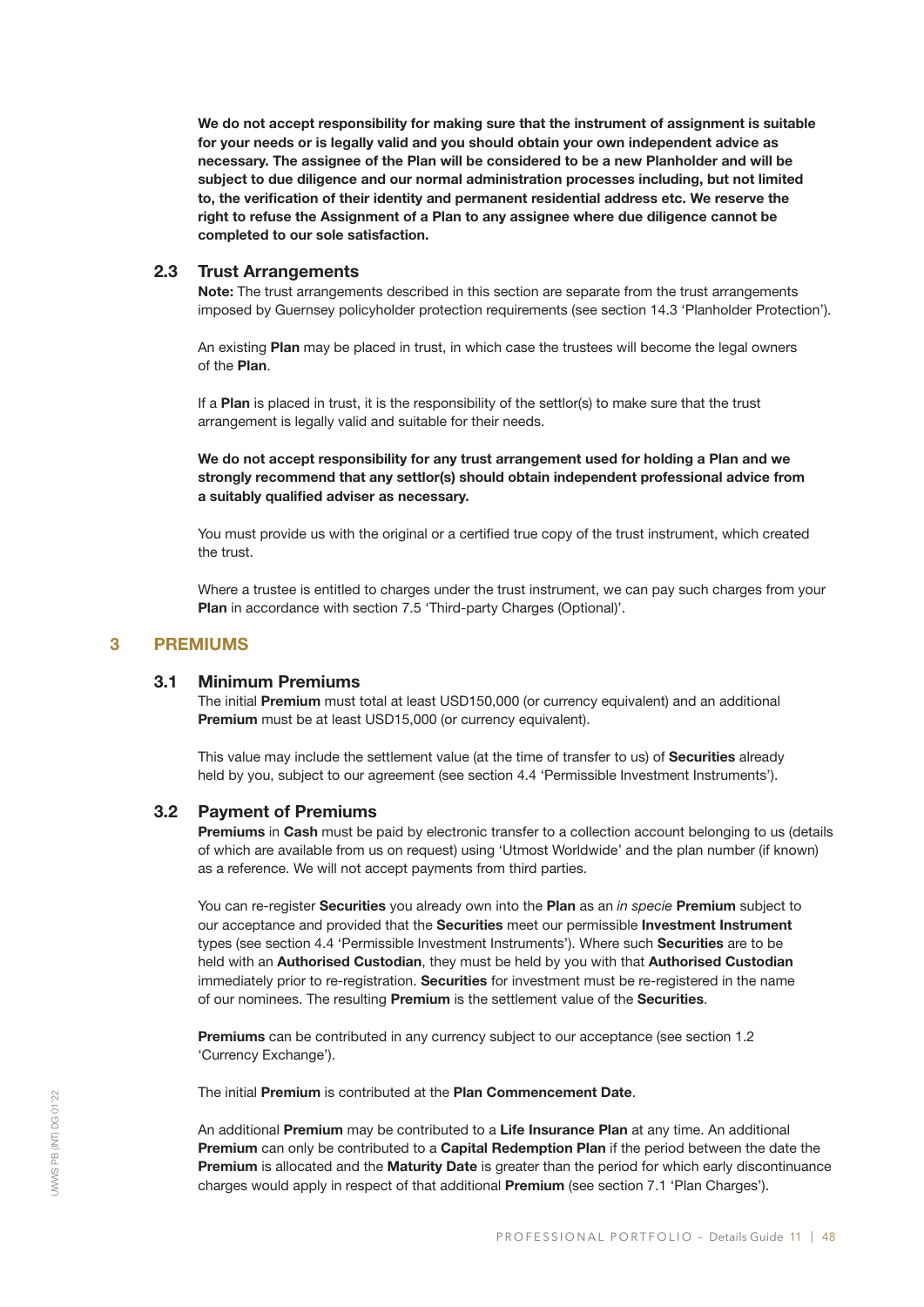# 3.3 Premium Allocation

100% of any Premium accepted will be allocated to your Plan and form part of the Investment Fund. Following this allocation, Investment Instruments will be acquired or re-registered and will form the Investment Fund.

# 4 INVESTMENT INSTRUMENTS

Professional Portfolio adopts an open approach to investment which allows you to choose any asset (e.g. funds, stocks, bonds and Discretionary Portfolios) as the Investment Instruments to be held within the Investment Fund, provided that the Investment Instrument is considered by us to be a permissible Investment Instrument (see section 4.4 'Permissible Investment Instruments').

Detailed information on the Investment Instruments themselves including investment restrictions and borrowing powers applicable to the **Investment Instruments** can be found in the individual Investment Instrument prospectus and/or offering documents, which are available from your Financial Adviser or the relevant Investment Issuer. You can review the Professional Portfolio Terms and Conditions on our website at the following link: utmostinternational.com/wealth-solutions/our-wealth-solutions/our-solutions-rest-of-world/

In choosing Investment Instruments, you should undertake such due diligence or seek such independent advice, as you consider necessary. It is your responsibility to ensure that you have read and understood the prospectus and/or offering documents and other supplementary documentation in respect of any Investment Instrument considered or selected. You should understand and accept the terms and risks associated with any Investment Instruments chosen.

We do not provide investment advice. This should be sought from your Financial Adviser or Portfolio Manager. Such advisers are appointed by you at your own risk and we do not conduct due diligence or impose minimum requirements. We recommend that you ensure that your chosen Financial Adviser or Portfolio Manager is properly regulated and sufficiently qualified and experienced to provide you with investment advice, taking into account your personal circumstances and risk attitude.

We do not accept responsibility for the selection or suitability of any Investment Instrument for any Planholder or for the quality of investment advice provided by or investment decisions made by any Financial Adviser, Portfolio Manager or Discretionary Fund Manager. Similarly, we do not accept responsibility for any liability for any direct or indirect financial losses incurred as a consequence of investment advice provided by any third party or as a consequence of investment risk or the default or failure of any Investment Instrument, for any reason whatsoever. We strongly recommend that you seek professional advice regarding Investment Instruments from a suitably qualified and regulated investment adviser.

We remain the beneficial owner of the Investment Instruments at all times. You will not have any title to, or interest in, any Investment Instruments within the Investment Fund underlying your Plan. The Investment Instruments are used solely for the purposes of calculating the value of the Investment Fund and benefits of your Plan.

You will not be consulted nor provided with an opportunity to participate in any corporate action in relation to any Investment Instrument within the Investment Fund.

# 4.1. Custody of Investment Instruments

We remain the beneficial owner of the Investment Instruments held within the Investment Fund underlying the Plan at all times and they are held by the Trustee using one or more Custodians. The Custodian is responsible for the safekeeping of the Investment Instruments and to ensure that everything necessary is done to effect requested dealing instructions.

Where the services of an Authorised Custodian are being used, Investment Instruments with a value of at least USD50,000 (or currency equivalent) must be placed with each Authorised Custodian. This is subject to any higher minimum applied by the Authorised Custodian. Where additional Investment Instruments are placed with an Authorised Custodian, these must have a value of at least USD15,000 (or currency equivalent). See section 3.1 'Minimum Premiums'.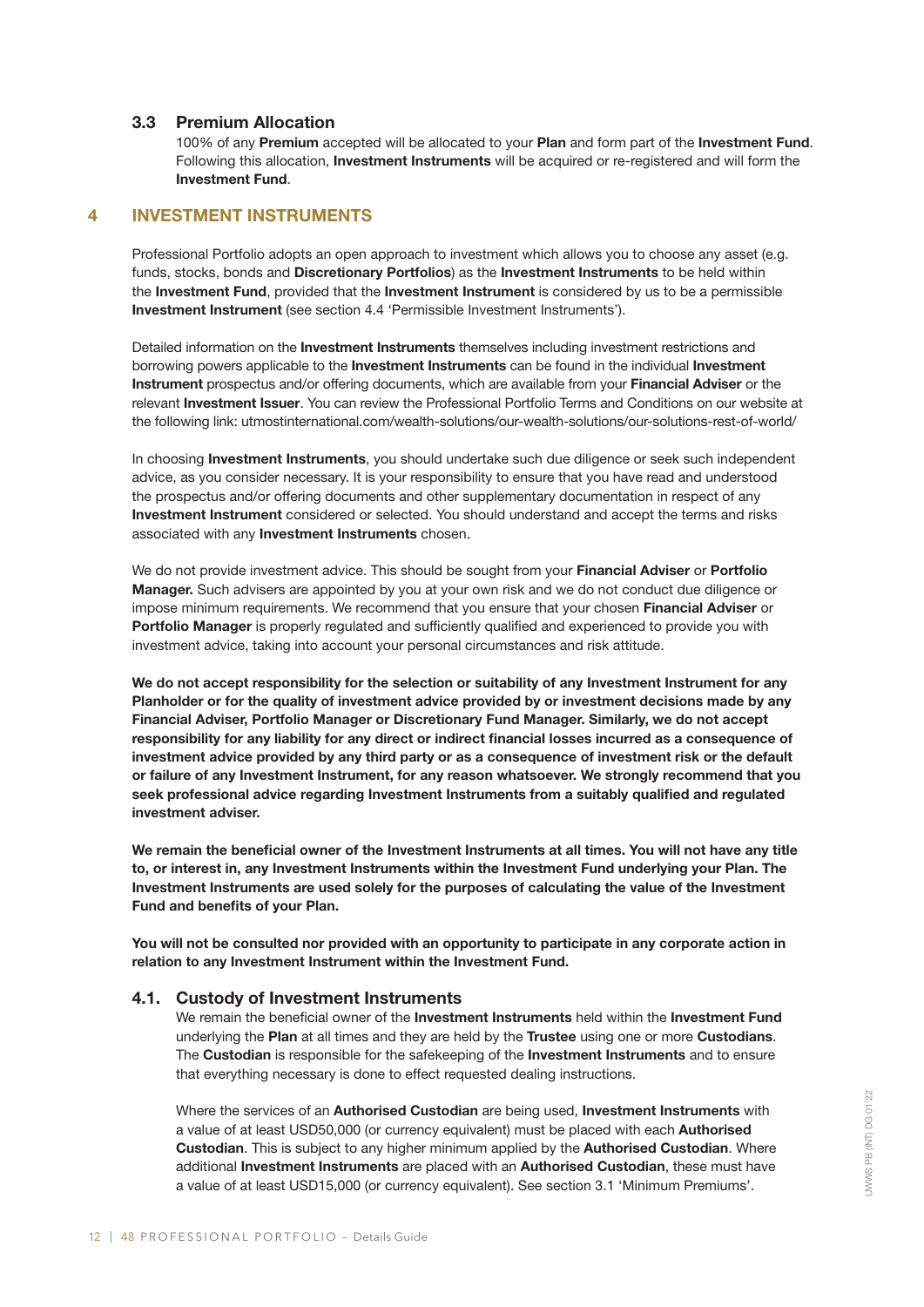Investment Instruments are held in trust with the Trustee at all times for the purposes of the Guernsey regulatory policyholder protection scheme (see section 14.3 'Planholder Protection' for further information).

# 4.2. Discretionary Portfolio

A Discretionary Portfolio (held with an Authorised Custodian and managed by a Discretionary Fund Manager) can be held within the Investment Fund underlying your Plan. We will appoint a Discretionary Fund Manager, nominated by you, to manage each Discretionary Portfolio held. The Discretionary Fund Manager will have full discretionary authority to manage the Discretionary Portfolio, subject to section 4.4 'Permissible Investment Instruments' and your chosen investment strategy.

# 4.3. Investment Risk

The investment risk of the individual Investment Instruments and the overall Investment Fund is borne entirely by you. We are not responsible for investment decisions and any choice of Investment Instrument is entirely at your own risk.

You should ensure that the **Investment Instruments** chosen by you or your authorised agents are suitable for you bearing in mind your investment objectives and attitude to risk.

We do not accept any liability for any losses incurred under your Plan as a result of the performance of any **Investment Instrument** or for any losses, damages or costs (including but not limited to legal fees) resulting from us acquiring any Investment Instrument.

We reserve the right to require you to sign a suitably worded disclaimer stating that you understand the risks associated with a particular **Investment Instrument** and that you understand that you are investing at your own risk.

Acceptance of a Security into the Investment Fund, will only take place after we carry out any due diligence we consider necessary and decide to accept that Security. This may delay the acquisition or re-registration of your chosen Security. Our acceptance of a Security into the Investment Fund is not an endorsement or recommendation of that Security.

The following risks are associated with the investment of Investment Instruments:

- Returns: The value of an Investment Instrument in the stock market, whether held directly or indirectly through mutual funds or similar vehicles, as well as the income it produces, can go down as well as up. Investment returns cannot be guaranteed. Past performance is not necessarily a guide to future returns. Tax rates and concessions may also change.
- Investment Term: Professional Portfolio is designed to be held for the long-term. The stock market should not be considered a suitable place for short-term investment.
- Exchange Rate Risk: If an Investment Instrument is denominated in a currency other than the Plan Currency, a movement of exchange rates may have a separate effect, favourable or unfavourable, on the gain or loss otherwise experienced on the Investment Fund.
- Credit/Default Risk: If we, an Investment Issuer or any of the counterparties associated with holding Investment Instruments (including, without limitation the Custodian, banks, brokers, dealers and exchanges) are liquidated or declared bankrupt, this may result in a significant loss in the value of your Plan.
- Borrowing Risk: Possible use of borrowing may result in certain additional risks. A leveraged Investment Instrument by its nature increases the potential loss to investors resulting from any depreciation in the value of such Investment Instrument.

The above list is not exhaustive. There may be other risks associated with Professional Portfolio.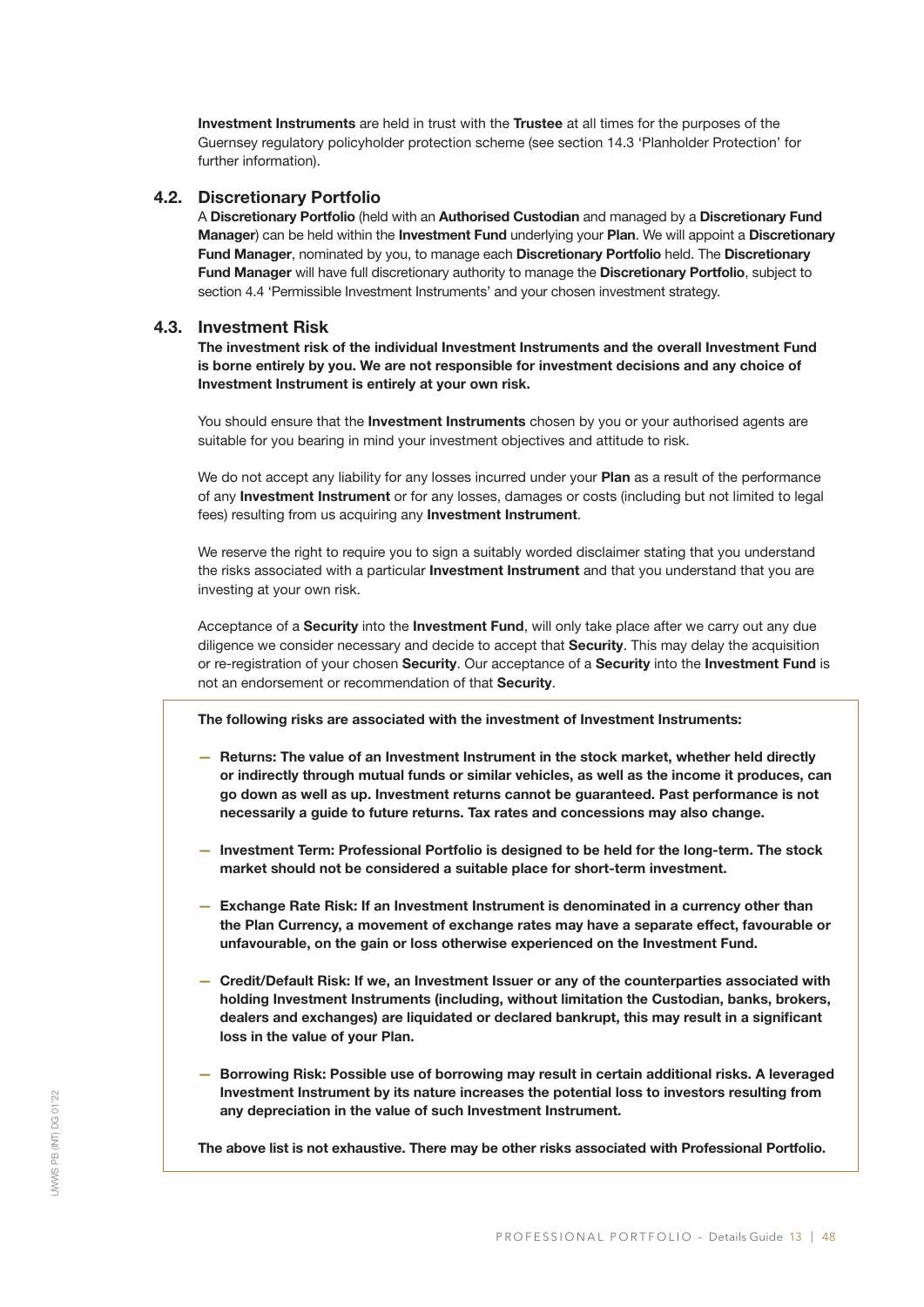# 4.4 Permissible Investment Instruments

We have the right at our sole discretion to refuse to accept any Investment Instrument for inclusion within the Investment Fund. It may also be necessary for us to carry out detailed research on a proposed Investment Instrument to confirm that it meets our acceptance criteria. Where we do so in order to satisfy a Written Request from you to include a specific Investment Instrument in the Investment Fund of your Plan, we reserve the right to apply an ad-hoc charge to your Plan (see section 7.2 'Transaction Charges'). Information on permissible Investment Instrument types is available from us on request.

We can refuse to or cease to classify any **Investment Instrument** as a permissible **Investment** Instrument at any time and for any reason. Such reasons may include, but will not be limited to, the following:

- it does not or no longer complies with any restrictions or discretionary criteria imposed by us;
- it does not comply with or ceases to comply with any applicable law or regulation;
- we believe that it is not a permitted investment for a life insurance company; or
- it would otherwise involve us in a loss, penalty or other detriment whether financial or otherwise.

Where the Investment Fund holds an Investment Instrument which cannot be classified by us as a permissible Investment Instrument or has ceased to be classified as a permissible Investment Instrument, we will withdraw the Investment Instrument. See section 4.9 'Withdrawal of an Investment Instrument' for details of how and when this arises.

In addition, the available choice and/or re-registration of Investment Instruments may also be restricted by applicable regulation.

#### 4.4.1 United Kingdom

There are specific tax considerations for holding a Plan if you are a United Kingdom ("UK") resident or planning to move or return to the UK in the future.

UK tax legislation enables Her Majesty's Revenue and Customs ("HMRC") to recognise a Plan as a "Personal Portfolio Bond" or a "Pooled Portfolio Bond", dependent on the Investment Instruments available to and constituting the Investment Fund. Typically, a Personal Portfolio Bond provides greater choice of **Investment Instruments** however, the tax consequences may be less advantageous, depending on your personal circumstances. For more information about such tax consequences you should speak to your tax and/or legal adviser.

The Plan offers you the ability to select between a "Personal Plan" and a "Pooled Plan" within the Application Booklet. Your Plan Schedule shows the classification chosen. However, the Investment Instruments that you have chosen will ultimately determine whether HMRC consider the Plan as a Personalised or Pooled Portfolio Bond. You are solely responsible for ensuring that you choose the product classification that is appropriate for you and your tax position.

Where you choose a Pooled Plan, you must ensure that any **Investment Instruments** chosen for your Plan comply with section 517 of the ITTOIA (see section 4.4.1.2 'Pooled Plan'). We do not accept any responsibility in the event that your Plan is classified as a Personal Portfolio Bond as a result of the selection of **Investment Instruments** that do not comply with section 517 of the ITTOIA.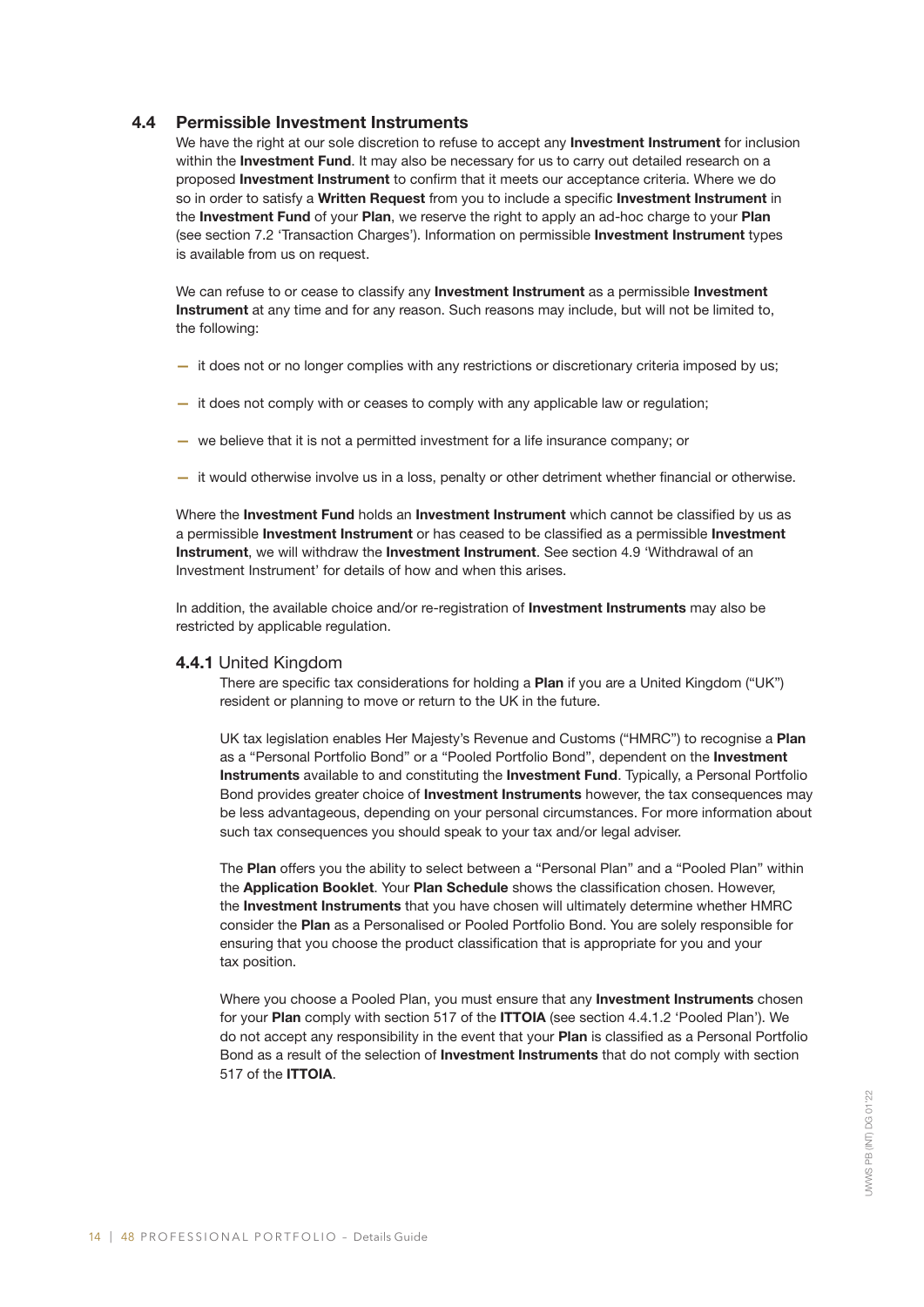We do not provide tax advice in any jurisdiction and we do not accept responsibility for the management of tax liabilities that you may incur in any jurisdiction. You should evaluate the classification of your Plan and the associated tax consequences prior to taking up residence in the UK and seek specialist tax and/or legal advice in relation to your particular circumstances. We do not accept liability for any tax obligation that may be imposed on you by any tax authority as a consequence of directly or indirectly holding or participating in a Plan.

#### 4.4.1.1 Personal Plan

The Investment Fund of a Personal Plan can include listed equities, bonds, collectives, currencies and certain structured products, subject to our agreement.

It is expected that a Personal Plan will be classified by HMRC as a Personal Portfolio Bond as defined by section 515-526 of the ITTOIA.

4.4.1.2 Pooled Plan

The Investment Fund of a Pooled Plan is restricted to Investment Instruments which can be held without the **Plan** being considered a Personal Portfolio Bond under sections 515-526 of the ITTOIA. Information on the Investment Instruments which can be held within a Pooled Plan is set out in this legislation and is available from us on request.

In summary and for indication purposes only, the Investment Fund of a Pooled Plan is restricted to:

- an index that is generally available to all Plans, such as the retail prices index or an index similar to the retail prices index that is published by the government of any foreign state or an agent of such a government or any published index of prices of shares listed on a recognised stock exchange; and
- units in a UK authorised unit trust, shares in an investment trust, shares in an openended investment company, Cash, collective investment funds such as interests in a non-UK closed-ended investment company, a non-UK unit trust scheme or other forms of non-UK collective investment funds.

These rules are subject to change and you should always consult the relevant legislation and/or seek your own professional tax advice before selecting a Pooled Plan or Investment Instruments to be allocated to a Pooled Plan.

It is not intended that a Pooled Plan will be classified by HMRC as a Personal Portfolio Bond as defined by section 515-526 of the ITTOIA but this cannot be guaranteed.

# 4.5 Un-invested Cash

Where Cash has not been allocated to an Investment Instrument but remains within the Investment Fund, it will be allocated to the Call Deposit Accounts (including the Plan Currency Account) which will be created to hold un-invested Cash and will form part of the Investment Fund.

Call Deposit Accounts can be used to manage un-invested Cash, to facilitate the acquisition of Investment Instruments, to utilise currencies other than the Plan Currency and to facilitate payments in currencies other than the Plan Currency.

We will act with reasonable skill and care in the selection and monitoring of any bank with whom Call Deposit Accounts are held, but will not be liable for losses resulting directly or indirectly from the actions, omissions, liquidation, bankruptcy or insolvency of such bank.

We do not accept responsibility for the counterparty credit risk of any Cash allocated to a Call Deposit Account. We do not accept liability for any loss of capital arising directly or indirectly from the holding of a Call Deposit Account within the Investment Fund, regardless of how such a loss was sustained.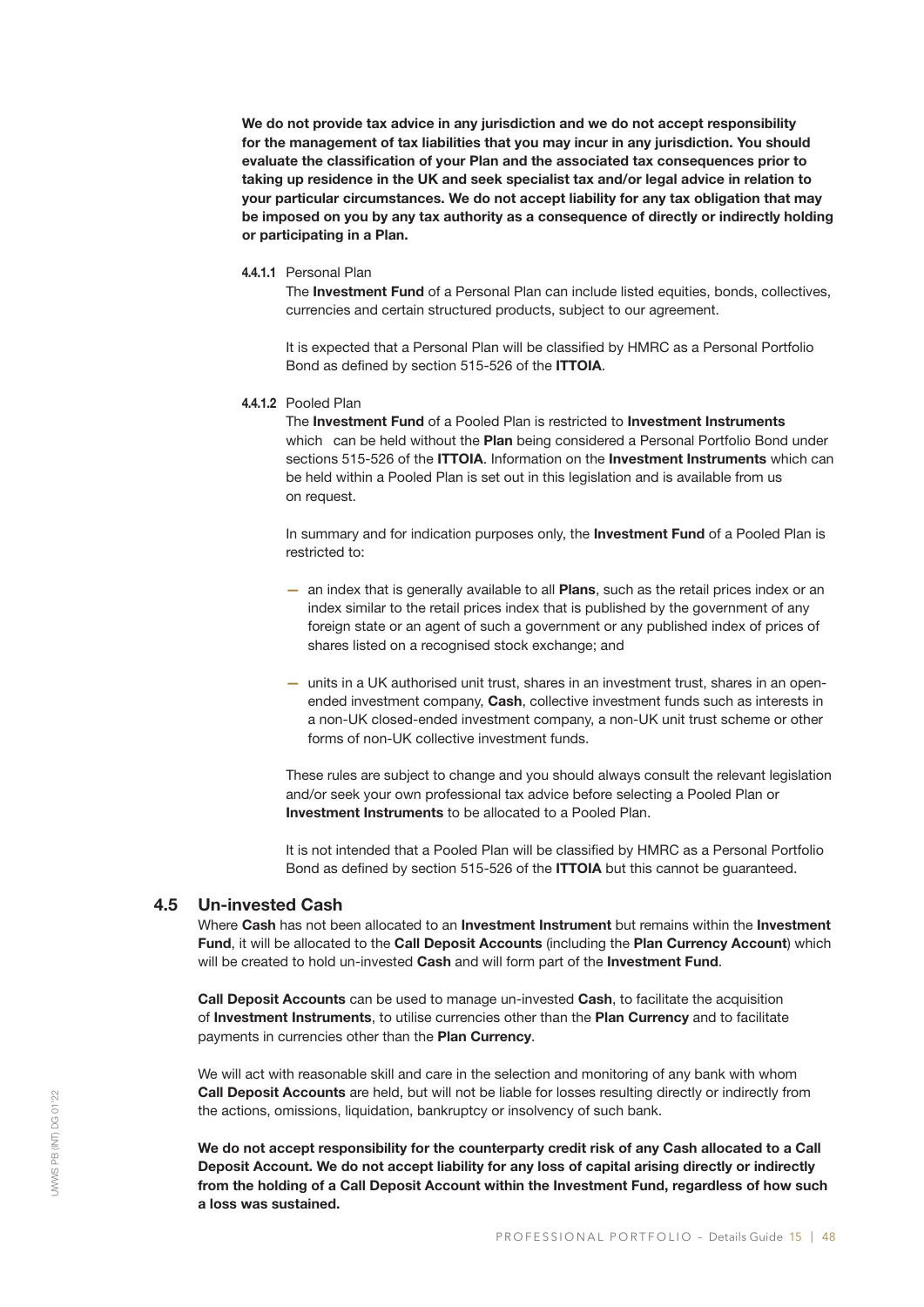# 4.5.1 Interest Applied to Call Deposit Accounts with Positive Balances

Interest will be applied to Call Deposit Accounts at the rate offered by the relevant Custodian to its clients on balances of a similar size or type. Negative as well as positive interest rates may be applied by the Custodian.

Interest rates will vary by currency, balance level and **Custodian**. Interest on each account is calculated and applied by the relevant Custodian.

Where a Call Deposit Account is held with the Default Custodian, the interest rate is the rate applied by the Default Custodian less up to 1% per annum, which we retain. For example, if the Custodian rate is 2% and our retained margin is 1%, the net interest applied to the Call Deposit Account is 1%.

Where the rate applied by the **Default Custodian** is between 0% and 1%, we retain the interest in full and the rate applied to the Call Deposit Account will be 0%. Where the rate applied by the Default Custodian is less than or equal to 0%, that rate is applied to the Call Deposit Account and we do not retain any interest.

#### 4.5.2 Plan Currency Account

The Investment Fund will include a Call Deposit Account held in the Plan Currency, referred to as the Plan Currency Account which will be established with the Default Custodian. Plan charges will be deducted by us from the Plan Currency Account. You should ensure that you maintain sufficient Cash in the Plan Currency Account to cover all charges associated with the Plan as they fall due, at all times, in order to avoid an overdrawn balance.

#### 4.5.3 Overdrawn Balances

Where there is insufficient Cash in the Plan Currency Account to pay charges as they fall due, including any third-party charges that you have asked us to facilitate, the account will become overdrawn.

Similarly where there is a delay in the disposal or settlement of Investment Instruments (see section 5.2 'Making Changes to the Investment Fund') that are required to cover the acquisition of new Investment Instruments, one or more Call Deposit Accounts may become overdrawn.

The value of the **Investment Fund** will be reduced by the amount of any overdraft. Debit interest will be charged on all overdrafts. We will not specifically advise you of an overdraft that arises within a Call Deposit Account and you should monitor the level of Cash that is available within the Investment Fund to reflect the expected level of investment activity and deduction of charges accordingly.

The debit interest rate applied to an overdrawn balance is the rate applied by the Default Custodian plus up to 1% per annum which we add. For example, if the holding bank rate is 2% and our margin is 1%, then the interest charged to the overdrawn account is 3%.

Debit interest rates may vary per currency and balance level. Where the Call Deposit Account is held with the Default Custodian, debit interest is calculated on a daily basis and deducted from the relevant Call Deposit Account on the last day of each month.

In the event that an overdrawn balance has persisted for a period of over three months, we may at our absolute discretion, insist on such balance being cleared and will request that you dispose of Investment Instruments or pay an additional Premium to clear the overdraft. We reserve the right to dispose of **Investment Instruments** of our choosing to bring a Call Deposit Account back into credit.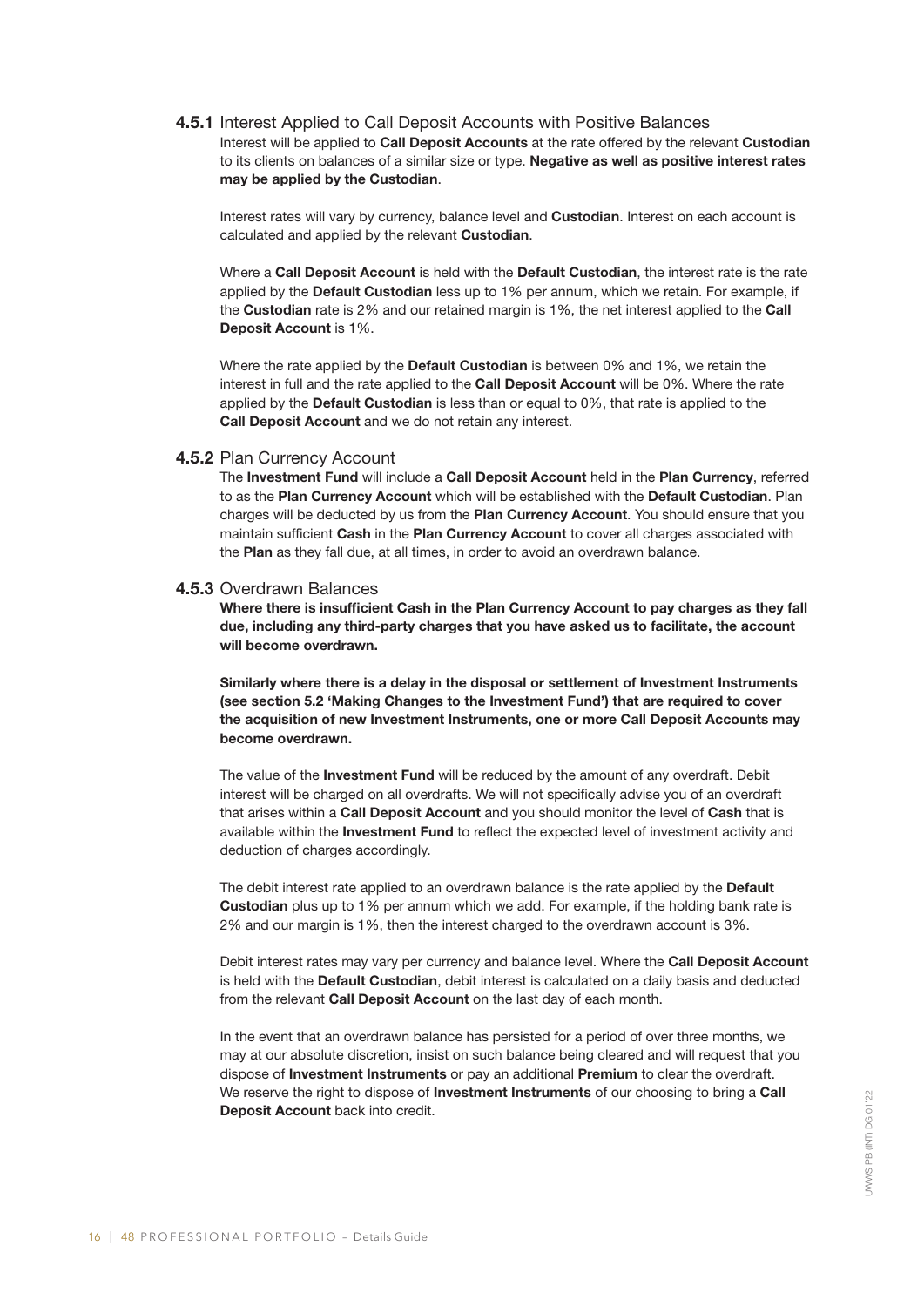Requests for overdrafts are permitted at our sole discretion and are in any event subject at all times to the agreement of the Custodian. An overdraft facility will not be made available to fund a partial surrender or a regular withdrawal.

Where an overdraft is created by a transaction that has been instigated by you or the overdraft arises as the direct or indirect consequence of your instructions, requests or the overdraft is necessary to cover the legitimate charges or debit interest costs applicable to the Plan, then you will be deemed to have requested the overdraft and we will be entitled to dispose of Investment Instruments to clear such overdraft either in full or in part at our sole discretion and in any manner that we may determine.

#### 4.6 Minimum Holding

The minimum value that can be held in relation to a single Security is USD7,500 (or currency equivalent). Investment Issuers including Discretionary Fund Managers and Custodians can impose higher minimums in respect of a Security or Discretionary Portfolio, in which case the higher minimum amount will apply.

If you wish to retain any individual Security in the Investment Fund, you must make sure that the Market Value of the holding does not fall below USD7,500 (or currency equivalent) or such other minimum as may be imposed by the Investment Issuer or Custodian. If the value of a Discretionary Portfolio breaches the minimum imposed by a Discretionary Fund Manager, the Discretionary Fund Manager may require closure of the Discretionary Portfolio, which we will facilitate on request.

To avoid the minimum being breached in relation to any of your Investment Instruments, you can choose to submit an additional Premium (see section 3.1 'Minimum Premiums' for details of minimum amounts) to acquire more of that Investment Instrument. Alternatively, you can choose to trade between Investment Instruments within your Plan. Where the minimum is breached for any reason (including, but not limited to, deduction of charges, volatility in Market Value, partial surrender and/ or fluctuation in currency exchange rates) we reserve the right to dispose of the remainder of the Investment Instrument and credit the settlement proceeds to an appropriate Call Deposit Account within your **Plan.** 

We do not accept responsibility for any loss in the value of your Plan resulting directly or indirectly from a failure to observe the minimum holding criteria detailed above.

#### 4.6.1 Investment Instrument Diversification

At least 10% of the Investment Fund must be held in Liquid Assets. Where greater than 80% of the Investment Value of the Investment Fund is linked to a single Security, at least 5% of the Investment Fund must be held in Cash or near cash assets in the Plan Currency.

In the event these minimums are breached, we reserve the right to review your Plan. Where we identify a breach, we will inform you of the situation by way of a Written Notice. We will give you the opportunity to submit a dealing request or an additional Premium to rectify the situation.

If we do not receive the requested dealing instruction or additional **Premium** within the time specified in the Written Notice, we may dispose of any Investment Instruments necessary to return the Plan to within these limits. Investment Instruments disposed of will be chosen at our sole discretion. The settlement value of any Investment Instrument disposed of will be credited to a Call Deposit Account held in the corresponding currency.

# 4.7 Dividends

From time to time we may receive dividends in relation to **Investment Instruments** held within the Investment Fund. The value of dividends allocated to your Investment Fund will be net of any applicable withholding tax deducted at source in the country of origin.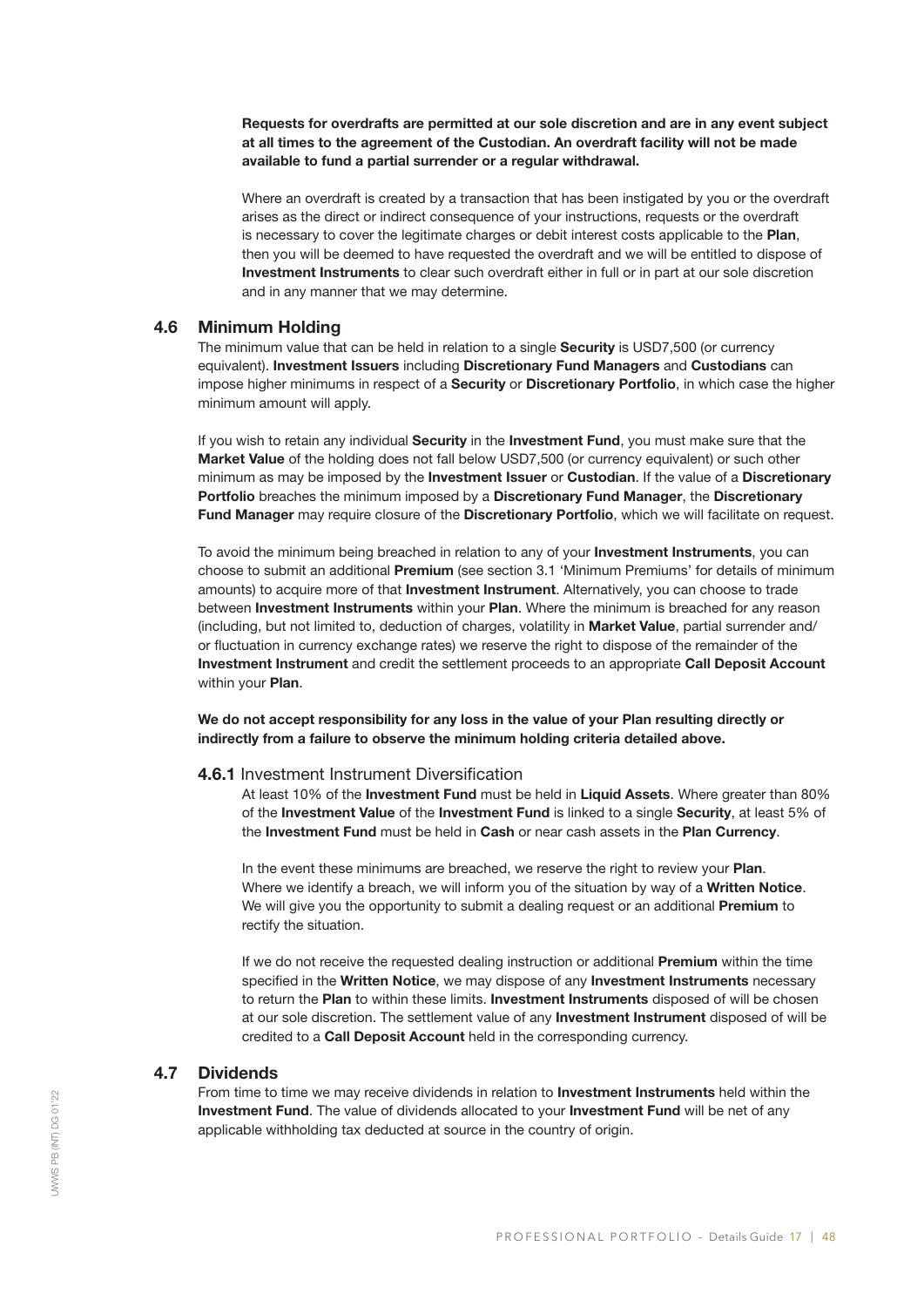You make an election in the Application Booklet to determine whether you wish dividends to be allocated to your Investment Fund as Cash or as additional shares/units of the associated Investment Instrument. It will not be possible to change this selection while your Plan is in force. Where Investment Instruments are held with the Default Custodian, this selection will be followed except where the Investment Issuer only facilitates cash dividends. Where a Discretionary Portfolio is held with an Authorised Custodian, the Discretionary Fund Manager will decide how dividends are handled within the Discretionary Portfolio.

We will always retain dividends and they will form part of the Investment Fund and therefore cannot be paid out to you as income under any circumstances.

Where an Investment Instrument is disposed of between the declaration and payment dates of a dividend which is received in the form of shares/units of the Investment Instrument then we reserve the right to dispose of these shares/units and credit the realised value to the appropriate Call Deposit Account.

If a full surrender, Death Benefit or Maturity Benefit has been paid between a dividend declaration and payment date, only dividends of more than USD150 (or currency equivalent) will be paid to you.

# 4.8 Retrocessions and Rebates

Utmost Worldwide may negotiate to receive retrocession or rebate payments from individual Investment Issuers in relation to any investments made into Investment Instruments. Such retrocession or rebate payments may be consideration for or be used by Utmost Worldwide to service your Plan or used by Utmost Worldwide to defray its costs. For details, please refer to the prospectus and/or offering documents of the **Investment Instruments**, which are available from Utmost Worldwide on request. If such prospectus and/or offering documents do not disclose retrocession or rebate payments Utmost Worldwide will disclose such payments to you on request.

The ownership of the Investment Instruments resides with Utmost Worldwide at all times. You are not investing in the Investment Instruments and you do not have any rights or ownership over these underlying investments.

# 4.9 Withdrawal of an Investment Instrument

An Investment Issuer may withdraw availability of an Investment Instrument at its own discretion or we may exercise our right to dispose of an Investment Instrument from the Investment Fund (see section 4.4 'Permissible Investment Instruments').

Withdrawal of availability of an **Investment Instrument** can apply to either future holdings only (in which case existing holdings can continue to be held) or to both future and existing holdings (in which case any existing holding must be disposed of).

Where, as a result, it is necessary to dispose of an existing **Investment Instrument** holding, we will give you Written Notice of our intention to dispose of the affected Investment Instrument, one month in advance of the withdrawal. If any applicable law or regulation requires a longer notice period, we will comply with this requirement. Where, due to circumstances beyond our control, we are unable to comply with the period of notice set out in this document, we will use all reasonable efforts to provide as much notice as possible.

In the Written Notice you will be asked to provide us with your instructions regarding alternative Investment Instruments to acquire. If we do not receive investment instructions within the time specified in the Written Notice, we will dispose of the affected Investment Instrument and credit the settlement proceeds to a Call Deposit Account in the currency of that Investment Instrument.

We do not accept any responsibility or liability for financial losses caused either directly or indirectly by the withdrawal of an Investment Instrument for reasons that are beyond our control.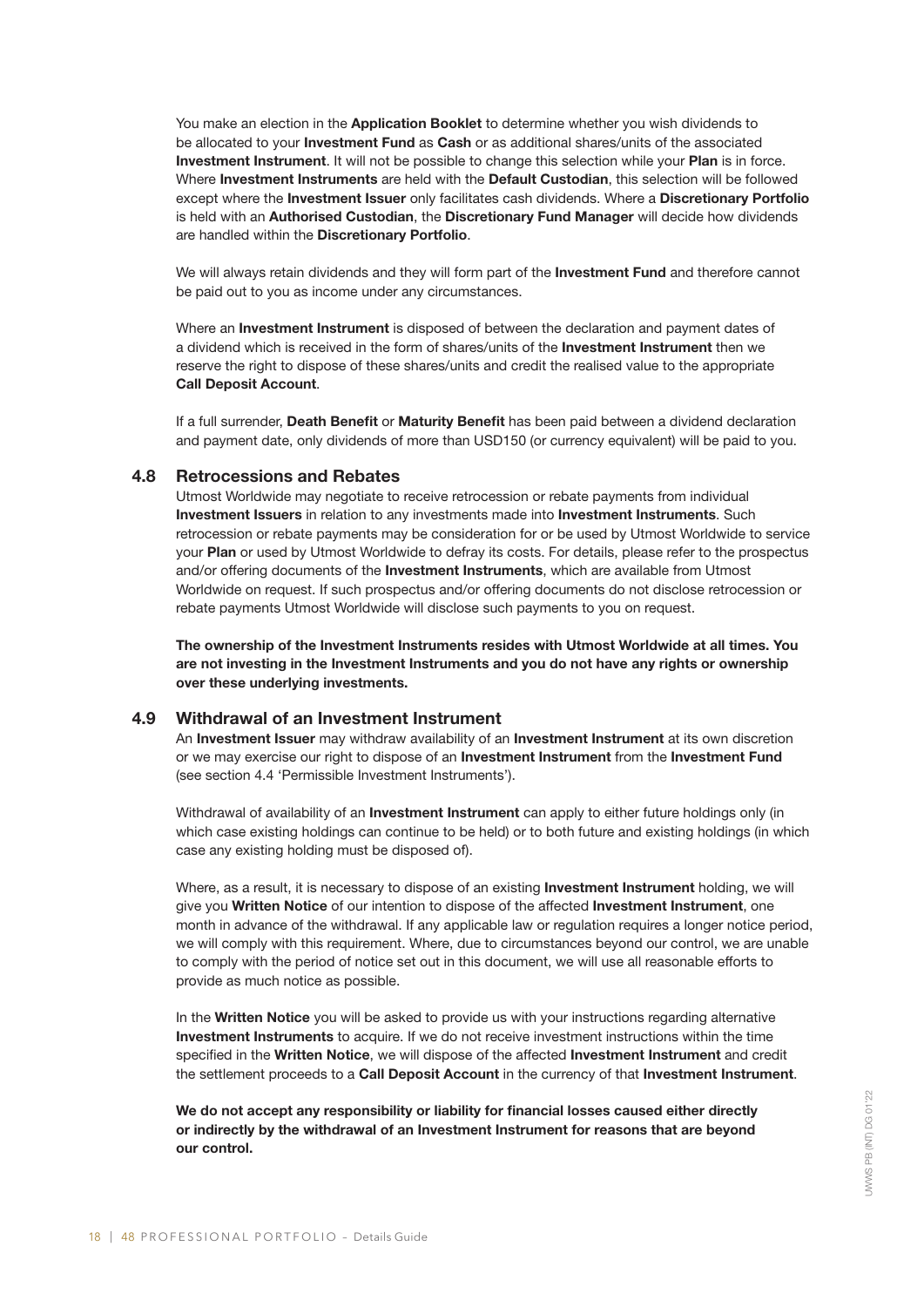### 4.10 Investment Instrument in Suspension

Trading in an Investment Instrument may be suspended from time to time by the Investment Issuer and/or under the direction of a regulatory body or the operation of law. A suspension in trading may reflect either a temporary difficulty for the Investment Instrument or a more serious issue such as the forced liquidation of the Investment Instrument which may ultimately result in the loss of substantially all of the capital allocated to the **Investment Instrument**.

During a period of suspension, we may not receive reliable pricing information from the Investment **Issuer** and we may not be able to provide an accurate valuation of the **Investment Instrument** and it will not be possible to trade into or out of the **Investment Instrument**.

Where this occurs, we may at our sole discretion, adjust the recorded value for the Investment Instrument on a prudential basis for the purposes of calculating your plan values. If the suspension of the Investment Instrument is lifted while your Plan is in force, any value restored will automatically uplift the Investment Value of the Plan.

We will use our best endeavours to write down the value of a suspended Investment Instrument in order to reflect our view of the prospects (if any) of recovering a capital sum from the Investment Instrument. We do not accept responsibility for any financial loss arising from the temporary or permanent suspension of an Investment Instrument or liability for any consequential losses that may be incurred by the Plan or any Planholder as a consequence of a suspension or arising from our decision to impair the value of an Investment Instrument, or not, as the case may be.

#### 4.11 Re-registration of Investment Instruments

We may at our sole discretion, facilitate the transfer of ownership of an **Investment Instrument** held within your Plan to you on an *in specie* basis in the following circumstances:

- a claim for full surrender, Death Benefit or Maturity Benefit has been made;
- the disposal of the **Investment Instrument** in question is required to pay the claim; and
- trading in the Investment Instrument is suspended and we have been unable to dispose of the Investment Instrument for a period of at least three months.

We reserve the right to apply an additional ad-hoc charge (see section 7.1 'Plan Charges') when re-registering Investment Instruments. In addition, all dealing and transfer charges with respect to the Investment Instrument must be borne by you.

For the purposes of providing a valuation for the claim, we will value the Investment Instrument as either:

- the Market Price (bid) of the Investment Instrument on its last available Dealing Day; or
- where a Market Price (bid) is not available or in our view does not represent the true current value of the Investment Instrument, such other price as we, in consultation with the Appointed Actuary consider reasonable.

# 4.12 Failure of a Counterparty

Where the Investment Fund includes Cash held in a Call Deposit Account or any other Investment Instrument, a failure of the account holding bank could result in the loss of that Cash and a corresponding reduction in the Market Value of the Plan.

If an Investment Issuer or any of the counterparties associated with holding Investment Instruments (including, without limitation, Custodians, banks, brokers, dealers and exchanges) is liquidated or declared bankrupt, this may result in a significant loss to the value of your Plan.

We do not accept responsibility for the failure of a counterparty or the loss of Cash that may be held with such a counterparty. The risk of the failure of a counterparty is borne entirely by you (see section 4.3 'Investment Risk').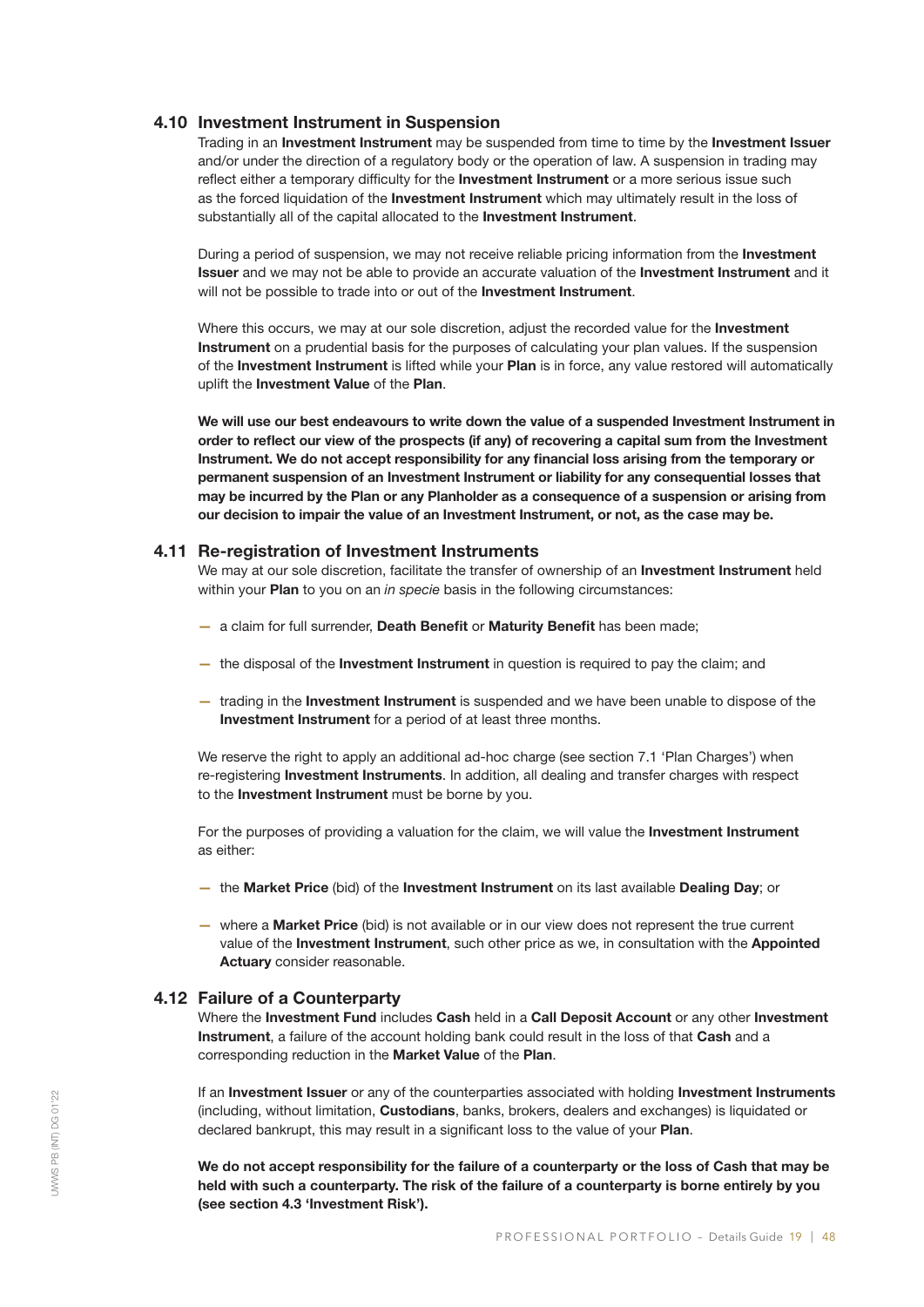# 5 INVESTMENT MANAGEMENT

You are responsible for investment decisions made in relation to the Investment Fund of your Plan and for the selection of Investment Instruments, including Discretionary Portfolios. We do not provide investment advice and we strongly recommend that you obtain investment advice from a qualified and regulated investment adviser.

You should send any Written Requests for the acquisition or disposal of Investment Instruments directly to us at the address on the back cover of this document.

Professional Portfolio allows you to tailor the Investment Fund underlying your Plan to meet your investment objectives or other needs. You can direct the investment management of the Investment Fund of your Plan in relation to Investment Instruments held with the Default Custodian yourself or you can delegate this responsibility by appointing a **Portfolio Manager** (see section 5.1 'Portfolio Manager') to provide instructions on your behalf.

You can also choose to include a Discretionary Portfolio that is managed by a Discretionary Fund Manager and held with an Authorised Custodian within the Investment Fund underlying your Plan. A Written Request for the acquisition or disposal of a Discretionary Portfolio must be signed by you, even where a **Portfolio Manager** is appointed.

#### 5.1 Portfolio Manager

You may, with our agreement, appoint a Portfolio Manager to instruct us in relation to the Investment Instruments held with the Default Custodian. The Portfolio Manager will have the power to instruct us directly in relation to these Investment Instruments, without consulting you.

You are responsible for the selection and appointment of a **Portfolio Manager** and must make yourself aware of any risks associated with such an appointment. Our acceptance of such an appointment, is not an endorsement or recommendation of that person's role. We will not accept the appointment of a Portfolio Manager unless they are duly authorised by all Planholders. We will not play a part in any assessment of your investment risk profile and we will not monitor your Plan to confirm that your Portfolio Manager is acting in accordance with any agreement between you and your Portfolio Manager.

Where you enter into an agreement with a **Portfolio Manager**, you may elect for any charges due under the agreement to be paid in accordance with section 7.5 'Third-party Charges (Optional)'.

The powers of the **Portfolio Manage**r and the charges payable, will be set out in the 'Appointment' of an Investment Manager' form, which you must complete and sign to make an appointment.

We do not conduct due diligence on your chosen Portfolio Manager on your behalf and all appointments are accepted by us at your risk. We do not monitor the suitability for you, the performance or the risk of any particular Investment Instrument selected by the Portfolio Manager for inclusion in your Plan. We therefore strongly recommend that you appoint only individuals or entities that are qualified, experienced and regulated in the provision of investment advice or investment management to be a Portfolio Manager. We further recommend that you monitor your Investment Fund to ensure that your investment risk profile is being observed by your Portfolio Manager.

### 5.2 Making Changes to the Investment Fund

You can provide us with a Written Request to change the Investment Instruments within the Investment Fund at that time. Investment Instrument transactions are allowed only at plan level and will be applied equally across all Policies in your Plan.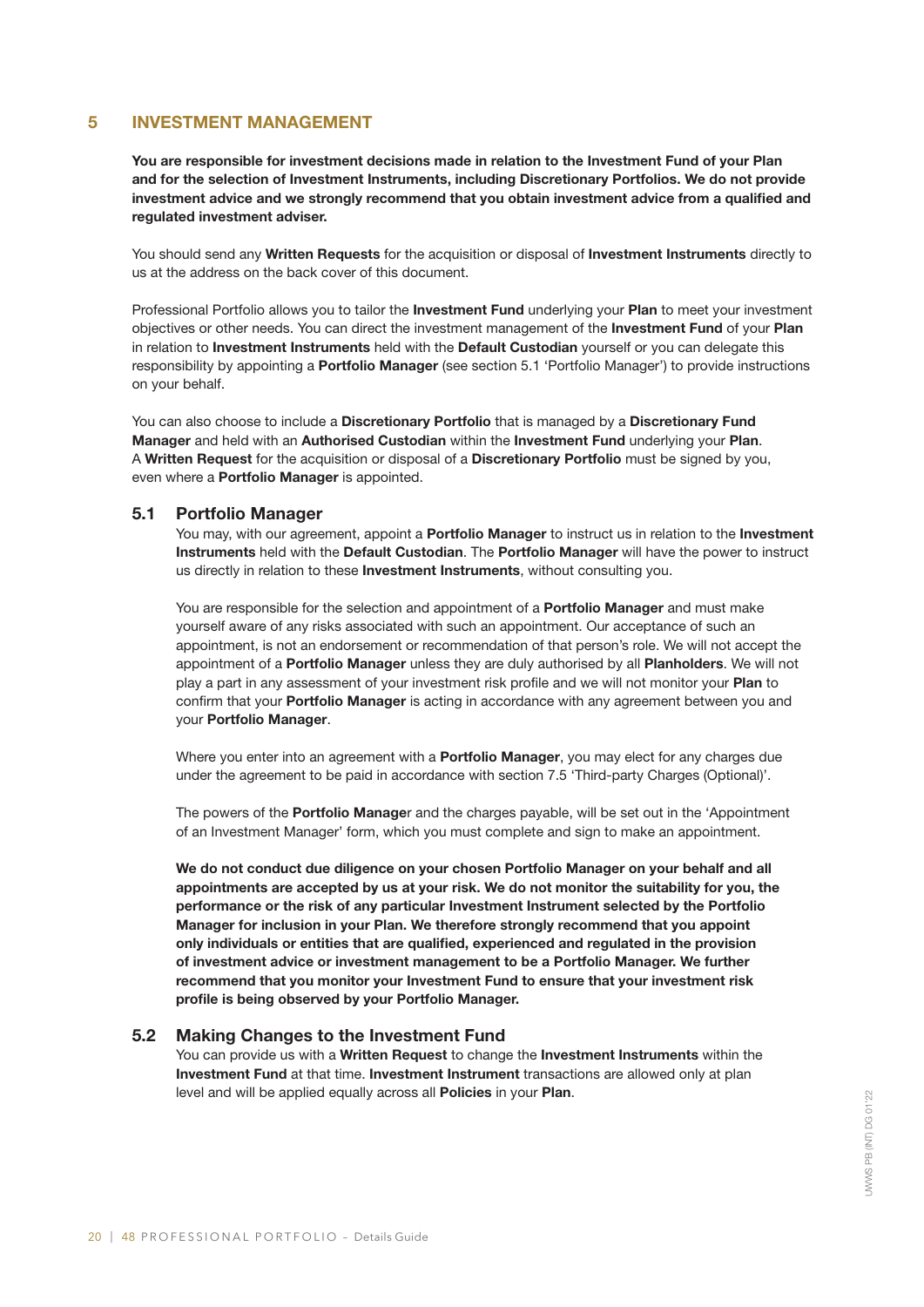The minimum net transaction value is USD7,500 (or currency equivalent) per transaction following deduction of trading costs. The minimum additional allocation to or withdrawal from a Discretionary Portfolio is USD15,000 (or currency equivalent) per transaction. Transactions are allowed subject to maintaining at least USD7,500 (or currency equivalent) in any one Investment Instrument and maintaining the minimum level of Liquid Assets set out in section 4.6.1 'Investment Instrument Diversification' and any restriction applied by the relevant **Investment Issuer** and/or **Custodian**.

We will process Written Requests to acquire Investment Instruments in the order in which they are submitted, subject to our acceptance of the **Investment Instrument** (see section 4.4 'Permissible Investment Instruments'). This means that an Investment Instrument which we have previously accepted will be acquired before an Investment Instrument which requires research, regardless of the order in which Written Requests were submitted.

Unless you tell us otherwise, we will use the Call Deposit Account in the same currency as the chosen Investment Instrument to acquire the Investment Instrument. You must ensure there is sufficient Cash available within the relevant Call Deposit Account to fund any acquisition that you wish to request.

We may at our sole discretion, acquire an **Investment Instrument** where there is a prior or concurrent instruction to dispose of an existing Investment Instrument to fund the acquisition, provided that:

- the Investment Instrument being acquired is acceptable to us (see section 4.4 'Permissible Investment Instruments');
- the value realised from the disposal of the existing Investment Instrument will be sufficient, either on its own or combined with the Cash available in the Call Deposit Account, to fund the acquisition of the new Investment Instrument; and
- the resulting overdrawn balance does not exceed 20% of the Investment Value.

Transactions are allowed only at plan level and will be applied across all Policies in your Plan. External charges may apply on Investment Instrument transactions (see section 7.1 'Plan Charges', section 7.2 'Transaction Charges' and section 7.4 'Investment Instrument Charges').

The disposal of an Investment Instrument will take effect on the next available Dealing Day, following receipt of the proper Written Request.

The acquisition of a replacement **Investment Instrument** will take effect on the next available Dealing Day, following:

- acceptance by us of the Investment Instrument (see section 4.4 'Permissible Investment Instruments'); and
- receipt of settlement for the Investment Instrument disposed of, except where we have agreed to allow an acquisition to proceed prior to receiving settlement of the disposal in progress.

#### 5.2.1 Investment Instruments Held by Default Custodian

Where Investment Instruments are held with the Default Custodian, we will endeavour to record all Written Requests for transactions in accepted Investment Instruments in accordance with the following timelines. Where the Written Request is received before 10.30am<sup>1</sup> for non-equity **Investment Instruments** and 3.30pm for equity Investment Instruments, it will be recorded with our counterparty each Business Day, for execution in line with the procedures defined above. Written Requests received after this cut-off time will be recorded for execution on the following **Business Day**. In the event of heavy demand, we reserve the right to apply an earlier cut-off time.

1 Times shown are in Guernsey local time, you should note that daylight saving time operates in Guernsey. This currently operates from the last Sunday in March to the last Sunday in October, but is subject to change.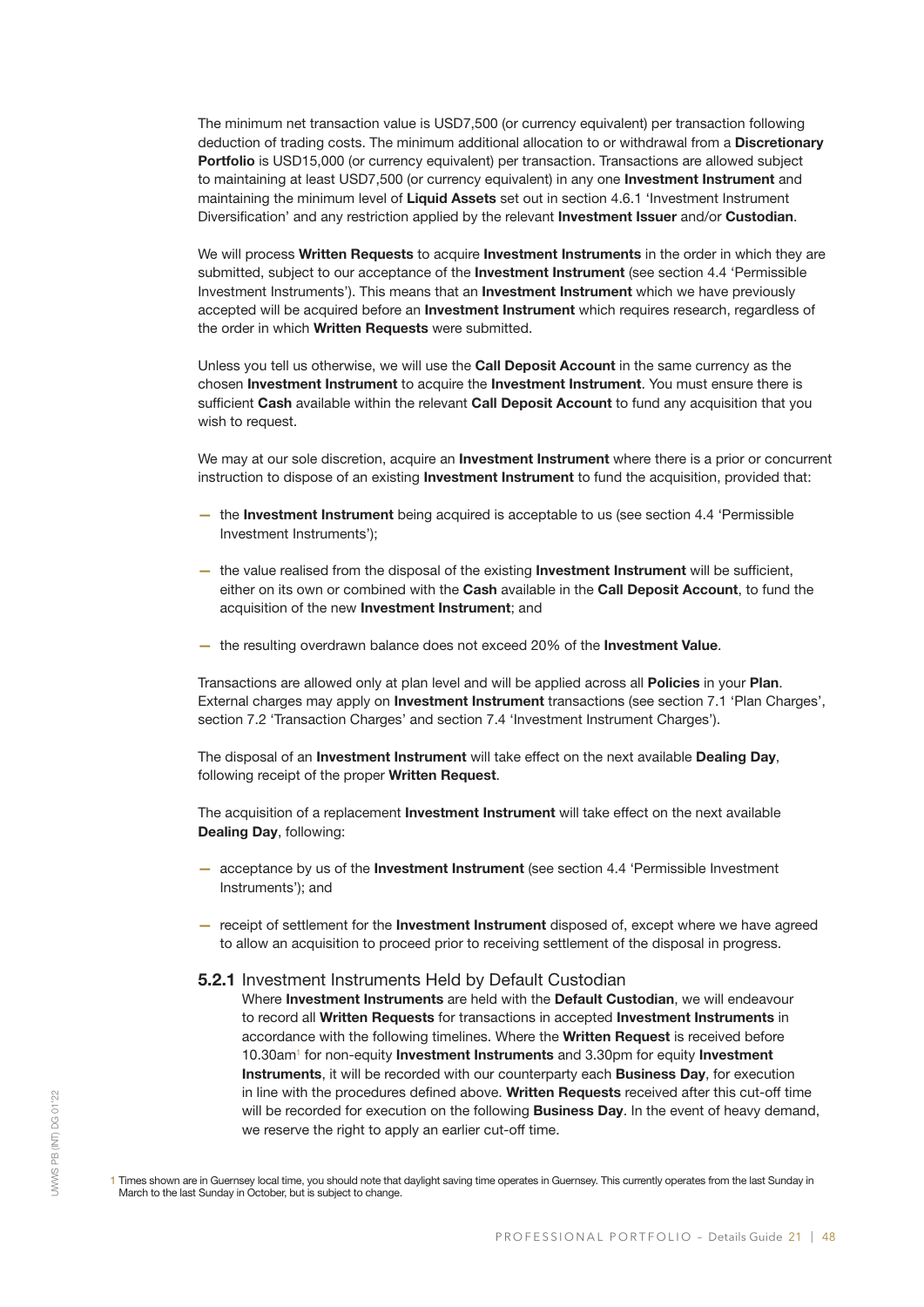Transactions we process in relation to the **Investment Fund** of your Plan are not subject to regulatory "best execution" obligations at plan level. However, we will ensure that all reasonable efforts are taken to ensure that Planholders are treated fairly and equitably in the allocation and pricing of transactions in individual **Investment Instruments**.

### 5.2.2 Transactions Within a Discretionary Portfolio

The relevant Discretionary Fund Manager will have the power to instruct the relevant Authorised Custodian to deal in the Cash and Securities held within a Discretionary **Portfolio.** Any restrictions applied by a relevant **Investment Issuer** will apply to the Securities within the Discretionary Portfolio.

The Discretionary Fund Manager will follow their own internal practices with respect to frequency of transactions and the pooling of instructions when trading Securities within the Discretionary Portfolio.

# 5.2.3 Change of Custodian

You can request to add an Authorised Custodian to your Plan or change the Authorised Custodian with whom a Discretionary Portfolio is held by providing us with a Written Request. The proposed Authorised Custodian must already have been approved by us and by the Trustee. Such requests will incur a charge (see section 7.1 'Plan Charges').

Where you request to make a transfer from an existing Discretionary Portfolio to a new Authorised Custodian:

- you must specify a **Cash** amount to be transferred;
- you must transfer the value of the entire holding or retain at least USD50,000 (or currency equivalent) in the existing Discretionary Portfolio; and
- you must place a minimum value of USD50,000 (or currency equivalent) with a new Authorised Custodian.

#### 5.2.4 Trade Execution

We are responsible for the processing of transactions within the **Investment Fund** which will be reflected at plan level. The role of the **Custodian** is to ensure that everything necessary is done to effect the requested transaction in relation to the underlying **Investment Instrument**. All transactions will be carried out in accordance with applicable laws, regulations and normal market practice for the transaction concerned and in accordance with each Custodian's normal practice. This may involve the use of a recognised securities depository or clearing agency. All transactions will be carried out and all Securities will be held subject to the rules and customs of the relevant stock exchange, securities market, clearing house or securities depository as may be applicable.

We may not act on Written Requests relating to Investment Instruments where:

- the instructions are not received in time for the required action to be taken;
- complying with the instruction may, in our opinion, not be practicable or breach a relevant law, rule or regulation; or
- where all the necessary information, documentation or Investment Instruments to implement the instructions are not available to us.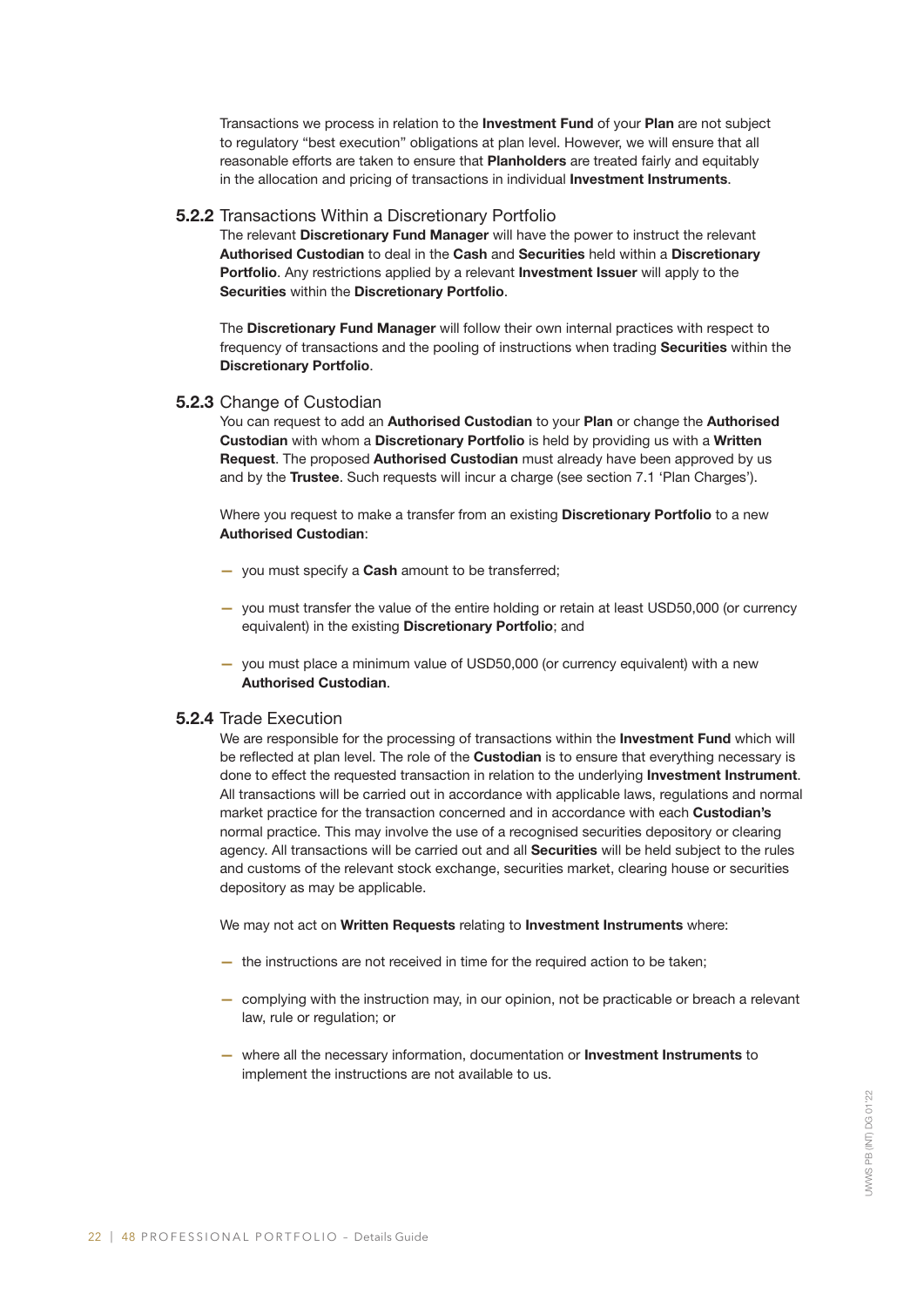# 6 PLAN VALUATIONS

The latest available buying and selling prices of an **Investment Instrument** underlying a Plan and the associated Dealing Days are available from us or the relevant Discretionary Fund Manager, on request. Certain Investment Instruments may not be listed on a stock exchange and/or may be illiquid and/or a ready independent market valuation may not be otherwise available and therefore, the Custodian may attribute a valuation that is based on alternative valuation methods deemed necessary in relation to the valuation of such Investment Instruments. Such valuation methods may necessarily involve a level of subjectivity for which objective support is, by its nature, unavailable.

We may at our sole discretion, adjust the recorded value for an **Investment Instrument** where there are reasonable grounds to believe that it is not possible to trade into or out of the Investment Instrument in a reasonable timeframe (see section 4.10 'Investment Instrument in Suspension'). We will take all reasonable steps to inform affected Planholders where this occurs.

The return on your Plan is based on the collective financial performance of your chosen Investment Instruments within the Investment Fund, including Securities that are transferred *in specie* from time to time and the on-going charges, which will be deducted from your Plan as and when they fall due for payment.

In calculating the value of your Plan, we will rely on information received from the Custodian and other market sources with regards to prices and Investment Instruments held. We do not accept responsibility for the errors or omissions of any Custodian or other market sources and we will not be liable for any inaccuracies or any direct or indirect losses that you may incur as a result of relying on such information.

#### 6.1 Investment Value

The Investment Value of your Plan is calculated using the Market Price (bid) of each Investment Instrument in the Investment Fund on its last available Dealing Day. For valuations, Investment Instruments denominated in currencies other than the Plan Currency will be valued in their own currency and then converted to the Plan Currency (see section 1.2 'Currency Exchange'). The Investment Value is used as the basis for calculating the value of the benefits under the Plan as well as certain charges which apply to the Plan (see section 7 'Charges').

In circumstances where trading in an Investment Instrument has been suspended, the Market Price (bid) on its last available Dealing Day may not accurately reflect the true value of the Investment Instrument and we reserve the right to impair the value of any Investment Instrument, including writing down the value to nil, where we consider it prudent to do so and we will take all reasonable steps to inform you accordingly (see section 4.10 'Investment Instrument in Suspension').

If the Investment Value of your Plan becomes insufficient to cover the on-going charges as they fall due or the minimum Investment Value required (see section 6.1.1 'Minimum Investment Value') is not maintained, we will advise you by way of a Written Notice and provide the opportunity to contribute an additional Premium. If no action is taken, we can terminate the Plan at our sole discretion (see section 10 'Plan Termination by Utmost Worldwide'). Such a termination may be subject to charges (see section 7 'Charges') and as a result you may lose all benefits accrued under your Plan.

# 6.1.1 Minimum Investment Value

You must maintain an **Investment Value** of at least 20% of all **Premiums** paid at all times.

If the Investment Value falls below this minimum amount and no additional Premium or surrender request is forthcoming within 30 calendar days of issue of a Written Notice from us, we reserve the right to terminate your Plan at our sole discretion (see section 10 'Plan Termination by Utmost Worldwide').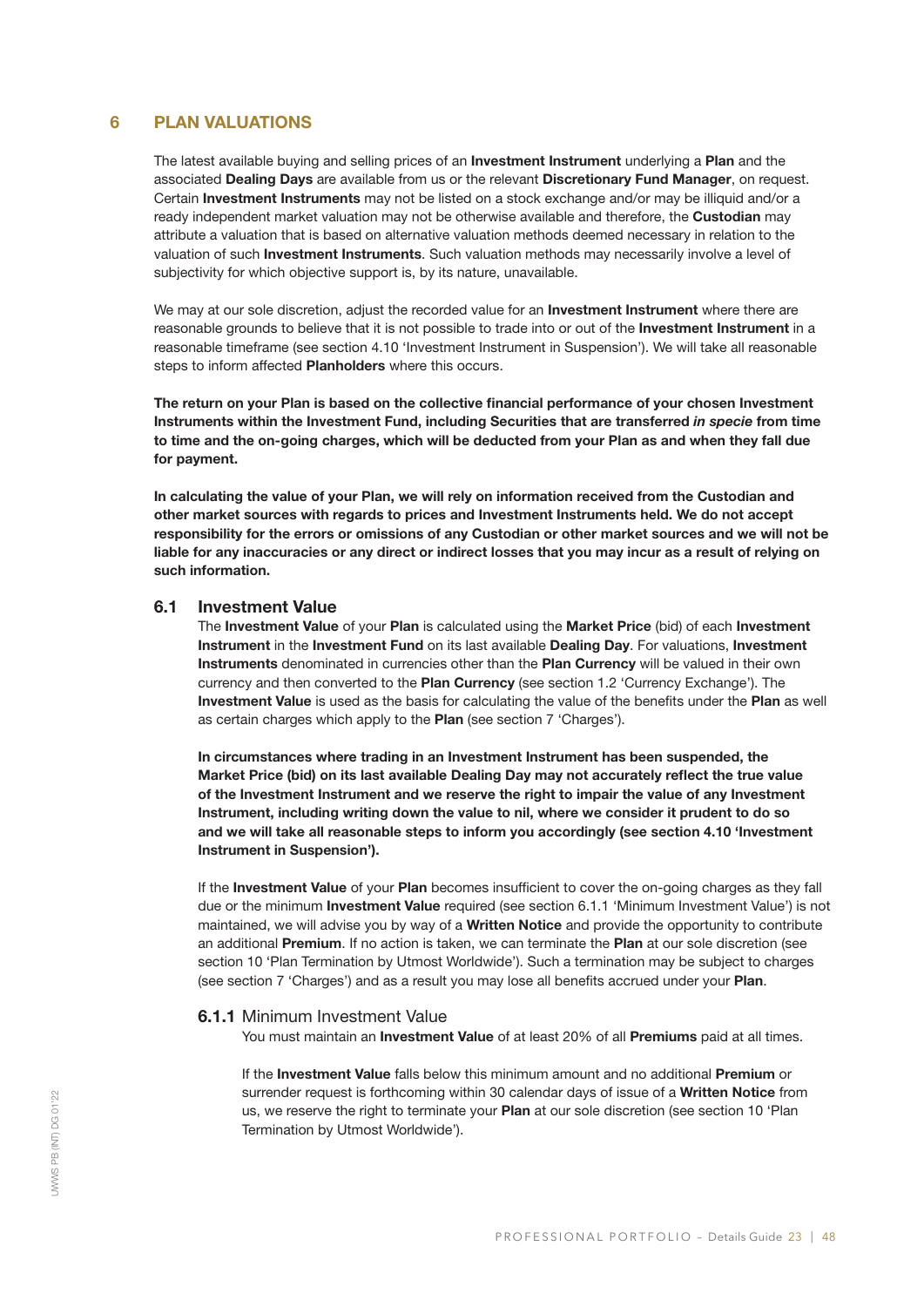The minimum Investment Value could be breached due to a number of factors, including but not limited to, partial surrender, regular withdrawal, deduction of charges and/or a fall in the Investment Value of the Investment Instruments in your Plan (e.g. due to a fall in the Market Value of the Investment Instruments which is beyond your control).

We do not accept responsibility for any loss to you as a direct or indirect consequence of terminating your Plan where the minimum value criteria has been breached.

# 6.2 Surrender Value

The Surrender Value of your Plan is the amount that we will pay to you on full surrender of the Plan. It comprises of the value that can be realised by us from the disposal of all **Investment Instruments** held within the Investment Fund, less any overdrawn balance, any accrued charges, any pro rata charges due, any applicable early discontinuance charges and any applicable third-party charges. Please see section 7 'Charges' for a description of the applicable charges.

The Surrender Value will be less than the Investment Value of the Plan due to the deduction of charges that fall due on full surrender and any differences between the Market Price (bid) of Investment Instruments on the last available Dealing Day and the actual amount realised on the next available Dealing Day.

You will not receive payment in relation to any **Investment Instruments** that are suspended, until such time as we are able to realise the proceeds of disposal from the Investment Issuer. The amount that you ultimately receive in respect of any Investment Instrument that is suspended, may be significantly different to the value we have assigned to that Investment Instrument while in the Investment Fund of your Plan.

If the on-going charges equal or exceed the Investment Value when they fall due, your Plan will automatically terminate, there will be no payment due to you and our liability to you under your Plan will cease (see section 10 'Plan Termination by Utmost Worldwide'). In this event, we will not seek payment from you in respect of any outstanding charges.

From time to time, you can request an indicative surrender value of your Plan free of charge. This will be based on the Investment Value less any charges which would fall due on full surrender as outlined above.

Please note that any indicative surrender value issued to you will be different from the actual Surrender Value of your Plan, due to deduction of plan charges and/or other charges applied by relevant Investment Issuers from time to time, as well as any movement in prices and/or currency exchange rate fluctuations.

#### 6.3 Valuation Statements

A valuation statement will be generated for the Plan on a quarterly basis and can be viewed free of charge via our 'Online Service Centre' (see section 14.9.4 'Our Online Service Centre'). Once your statement is available via our 'Online Service Centre', we will send you an e-mail to let you know.

Valuation statements are also available by post, on receipt of a Written Request. We reserve the right to apply an ad-hoc charge for sending valuation statements by post.

The volume and current Market Value (bid) of each Investment Instrument will be detailed in the valuation statement in both the denominated currency and **Plan Currency**. A commercial rate of exchange will be used for the purposes of the valuation statement (see section 1.2 'Currency Exchange').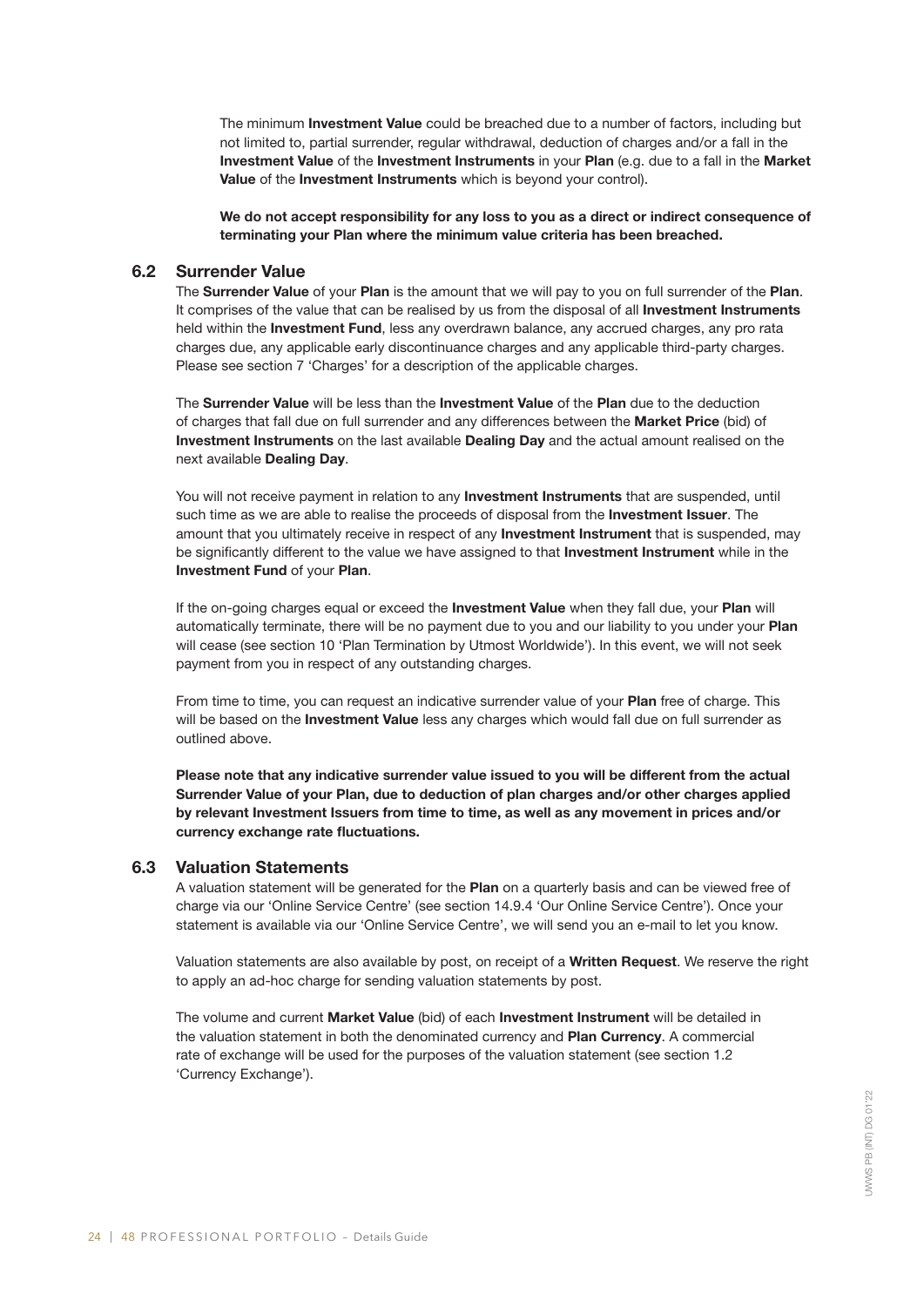# 7 CHARGES

Your Financial Adviser will explain the level of charges applicable to your Plan as well as the basis and duration of each charge. The charging structure which applies to your Plan will be confirmed in the Charges Schedule issued to you at the Plan Commencement Date.

Depending on your charging structure, plan charges will be calculated on the basis of the value of all Premiums allocated or the higher of Premiums allocated and the Investment Value. There will be no proportionate reduction in the level of charges payable where you take a partial surrender or regular withdrawal. You should consider the impact of charges on any action you take in relation to your Plan.

Where there is insufficient Cash in the Plan Currency Account to pay charges, the account will become overdrawn when we collect such charges, as they fall due. We will apply interest to any overdrawn balance (see section 4.5.3 'Overdrawn Balances'). You should maintain sufficient Cash in your Plan Currency Account to cover the deduction of charges.

We reserve the right to amend charge levels or the basis for charging (see section 14.5 'Changes to the Plan Terms and Conditions'). We will also review and may amend our fixed charges in line with section 7.3 'Amendment to Fixed Charges'.

We take plan charges on Charge Dates, unless specifically stated otherwise below. The first Charge Date is three months after the last day of the month in which the Plan Commencement Date falls. Subsequent Charge Dates are quarterly thereafter.

In certain circumstances, negative interest rates or debit interest rates may apply to Cash held within the Investment Fund. Details of how interest is calculated is set out at section 4.5 'Un-invested Cash'.

# 7.1 Plan Charges

Depending on the charging structure which applies to your **Plan**, not all of these charges will apply to your Plan.

| <b>Name</b>                            | <b>Description</b>                                                                                                                                                                                                                                           | Charge                                                                                                                                                                                                                                                                                                     | Deducted from                                                                                                                               |
|----------------------------------------|--------------------------------------------------------------------------------------------------------------------------------------------------------------------------------------------------------------------------------------------------------------|------------------------------------------------------------------------------------------------------------------------------------------------------------------------------------------------------------------------------------------------------------------------------------------------------------|---------------------------------------------------------------------------------------------------------------------------------------------|
| <b>Initial Charge</b>                  | The initial charge is a percentage of<br>each Premium.                                                                                                                                                                                                       | The charge applies on each<br><b>Premium</b> allocation.<br>The initial charge rate will<br>be set out on your <b>Charges</b><br>Schedule.                                                                                                                                                                 | The Plan<br><b>Currency Account</b><br>on the date that<br>each <b>Premium</b><br>is allocated.                                             |
| <b>Establishment</b><br>Charge         | The establishment charge is calculated as<br>a percentage of either:<br>each allocated <b>Premium</b> ; or<br>the higher of each allocated <b>Premium</b><br>and its Associated Investment Value.<br>See section 7.1.1 'Important Notes re<br>Plan Charges'. | The charge applies on each<br><b>Charge Date</b> for a period<br>following the allocation of each<br>Premium.<br>The establishment charge rate,<br>the calculation basis of the<br>charge and the duration for<br>which the charge applies will<br>be set out on your <b>Charges</b><br>Schedule.          | The <b>Plan Currency</b><br><b>Account on each</b><br><b>Charge Date for a</b><br>period following the<br>allocation of each<br>Premium.    |
| <b>Administration</b><br><b>Charge</b> | The administration charge is calculated<br>as a percentage of either:<br>each allocated Premium; or<br>the higher of each allocated <b>Premium</b><br>and its Associated Investment Value.<br>See section 7.1.1 'Important Notes re<br>Plan Charges'.        | The charge applies on each<br><b>Charge Date for a period</b><br>following the allocation of<br>each <b>Premium</b> .<br>The administration charge<br>rate, the calculation basis of<br>the charge and the duration<br>for which the charge applies<br>will be set out on your<br><b>Charges Schedule.</b> | The Plan<br><b>Currency Account</b><br>on each <b>Charge</b><br><b>Date</b> for a period<br>following the<br>allocation of each<br>Premium. |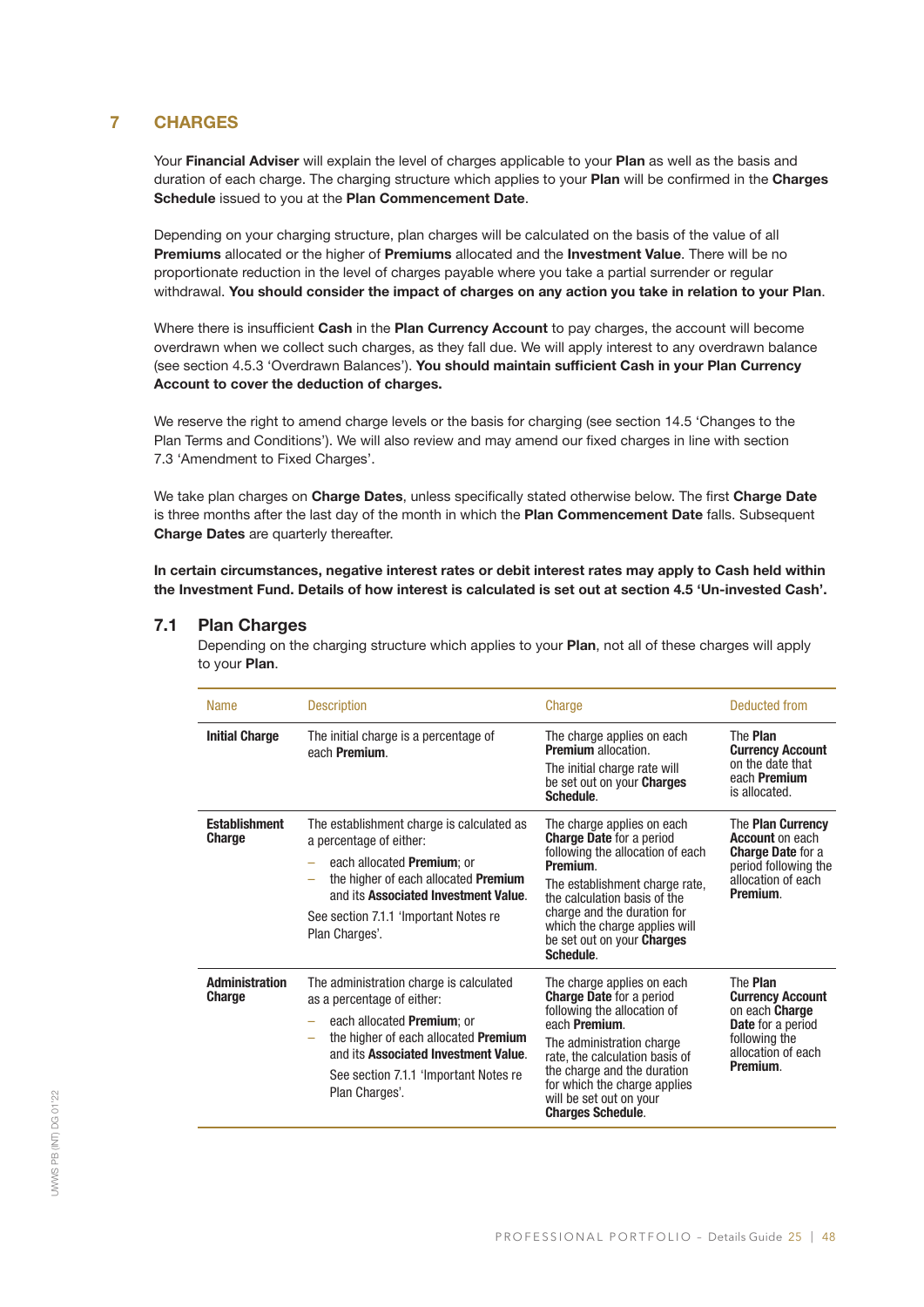| <b>Name</b>                                          | <b>Description</b>                                                                                                                                                                                                                                                                                                                                                                                                                                                                                                                                                                                                                                                                 | Charge                                                                                                                                                                                                                                                                                                                                                      | Deducted from                                                                                                                               |
|------------------------------------------------------|------------------------------------------------------------------------------------------------------------------------------------------------------------------------------------------------------------------------------------------------------------------------------------------------------------------------------------------------------------------------------------------------------------------------------------------------------------------------------------------------------------------------------------------------------------------------------------------------------------------------------------------------------------------------------------|-------------------------------------------------------------------------------------------------------------------------------------------------------------------------------------------------------------------------------------------------------------------------------------------------------------------------------------------------------------|---------------------------------------------------------------------------------------------------------------------------------------------|
| <b>Early</b><br><b>Discontinuance</b><br>Charge      | If your <b>Plan</b> is fully surrendered or<br>terminated (except where you exercise<br>your cancellation rights during the<br>cooling-off period) early discontinuance<br>charges may apply and will be deducted<br>from the Cash amount paid out on full<br>surrender or termination of your Plan.<br>The early discontinuance charge is<br>calculated as a percentage of either:<br>each allocated <b>Premium</b> ; or<br>the higher of each allocated <b>Premium</b><br>÷<br>and its Associated Investment Value.<br>Early discontinuance charges do not<br>apply to partial surrenders and regular<br>withdrawals.<br>See section 7.1.1 'Important Notes re<br>Plan Charges'. | The rate of early discontinuance<br>charge applying to each<br>Premium reduces to 0% over<br>a set period following the<br>allocation of each <b>Premium</b> .<br>The initial rate, the calculation<br>basis of the early discontinu-<br>ance charge and the duration<br>over which it reduces to 0%<br>will be set out on your <b>Charges</b><br>Schedule. | The <b>Cash</b> amount<br>paid out on full<br>surrender or<br>termination of<br>the <b>Plan</b> .                                           |
| <b>Adviser</b><br><b>Management</b><br><b>Charge</b> | The basis of the adviser management<br>charge is a percentage of either:<br>the <b>Investment Value</b> ;<br>÷,<br>each allocated Premium; or<br>÷.<br>the higher of each allocated Premium<br>and its Associated Investment Value.<br>Where an adviser management charge<br>is taken, it is paid directly by us to your<br>Financial Adviser as part of his<br>remuneration.<br>See section 7.1.1 'Important Notes re<br>Plan Charges'.                                                                                                                                                                                                                                           | The charge applies on each<br><b>Charge Date</b> for a period<br>following the allocation of each<br>Premium.<br>The adviser management<br>charge rate, the calculation<br>basis of the charge and the<br>duration for which the charge<br>applies will be set out on your<br><b>Charges Schedule.</b>                                                      | The Plan<br><b>Currency Account</b><br>on each <b>Charge</b><br><b>Date</b> for a period<br>following the<br>allocation of each<br>Premium. |
| <b>Service Charge</b>                                | A fixed charge in the Plan Currency.                                                                                                                                                                                                                                                                                                                                                                                                                                                                                                                                                                                                                                               | The service charge varies<br>according to the Plan Currency.<br>The rate will be set out in your<br><b>Charges Schedule.</b><br>The service charge is subject to<br>review and amendment in line<br>with section 7.3 'Amendment<br>to Fixed Charges'.                                                                                                       | The Plan<br><b>Currency Account</b><br>on each Charge<br><b>Date</b> while the<br><b>Plan</b> remains<br>in force.                          |
| <b>Currency</b><br><b>Exchange</b><br><b>Charge</b>  | See section 1.2 'Currency Exchange' for details of the margin applied when converting money<br>amounts from one currency to another.                                                                                                                                                                                                                                                                                                                                                                                                                                                                                                                                               |                                                                                                                                                                                                                                                                                                                                                             |                                                                                                                                             |

# 7.1.1 Important Notes re Plan Charges

The calculation of establishment charges, administration charges, early discontinuance charges and adviser management charges will be based on either the Investment Value, each allocated Premium or the higher of each allocated Premium and its Associated Investment Value (as described above), irrespective of any partial surrender or regular withdrawal previously taken. This means that any partial surrender or regular withdrawal taken will not reduce the charges payable. You should consider the impact of charges on any action you take in relation to your Plan.

When significant partial surrenders or regular withdrawals are taken and/or combined with reductions in the value of the Investment Fund, the Investment Value could fall to or below the applicable early discontinuance charges. In this circumstance, on termination there will be no payment due to you because the Surrender Value will be zero and our liability to you under your Plan will cease.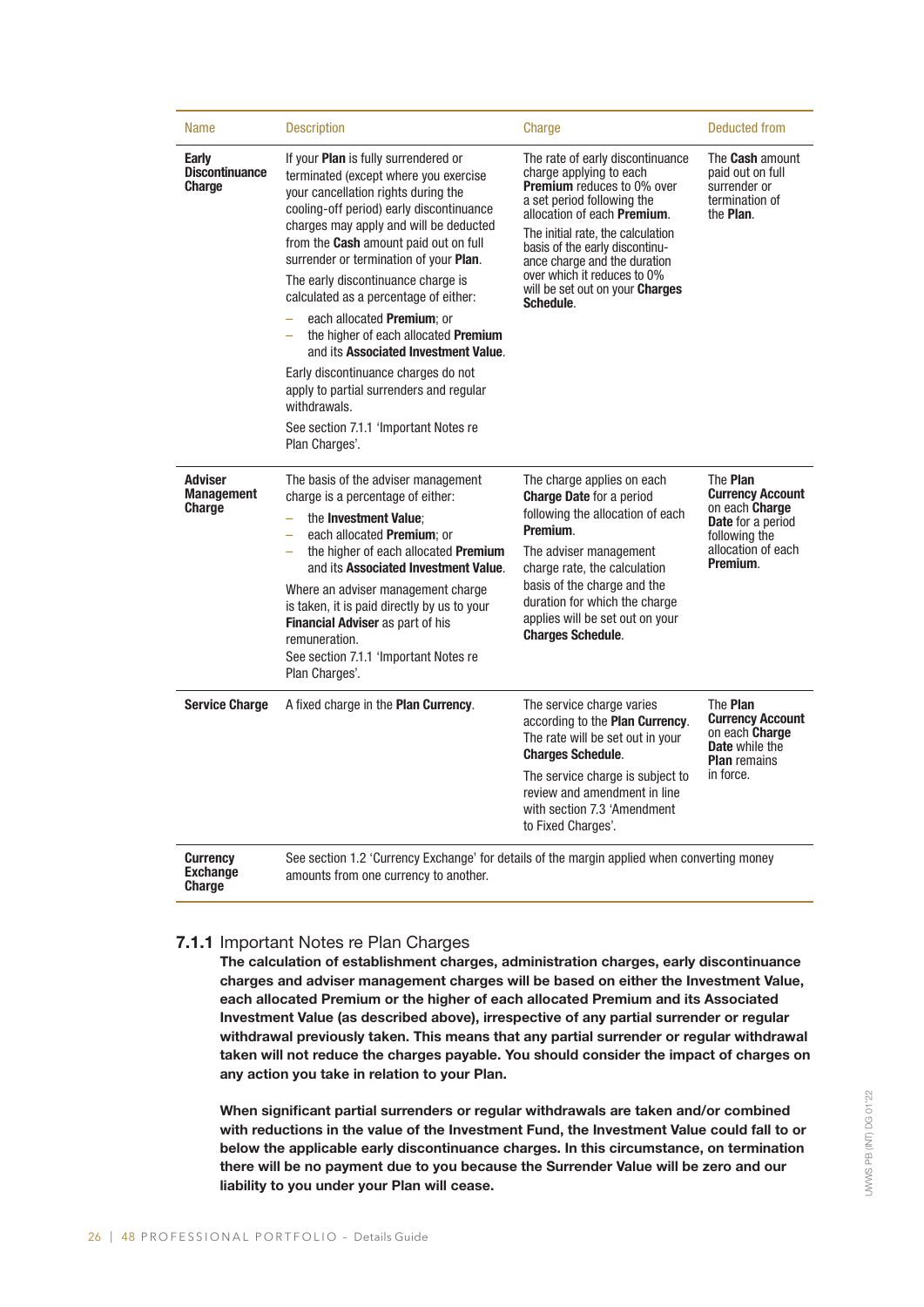In the event of a full surrender by you at any time or plan termination (except in the case of cancellation of the Plan during the cooling-off period) between Charge Dates, a pro rata deduction will be made in respect of the above establishment charges, administration charges, early discontinuance charges and adviser management charges, if applicable, covering the number of days from the previous Charge Date to the date of surrender or termination.

# 7.2 Transaction Charges

| <b>Name</b>                                           | <b>Explanation</b>                                                                                                                                                                                                                                                                                                                                                                                                                                                                                                                                                                                                                                                                                                                                                                                                                                                                                   | Charge                                                                                                                                                                                                                                                                                                                                                                                                                                                                                                                                                                                                                   | Deducted from                                                                                                                                                                                                                                                                                  |
|-------------------------------------------------------|------------------------------------------------------------------------------------------------------------------------------------------------------------------------------------------------------------------------------------------------------------------------------------------------------------------------------------------------------------------------------------------------------------------------------------------------------------------------------------------------------------------------------------------------------------------------------------------------------------------------------------------------------------------------------------------------------------------------------------------------------------------------------------------------------------------------------------------------------------------------------------------------------|--------------------------------------------------------------------------------------------------------------------------------------------------------------------------------------------------------------------------------------------------------------------------------------------------------------------------------------------------------------------------------------------------------------------------------------------------------------------------------------------------------------------------------------------------------------------------------------------------------------------------|------------------------------------------------------------------------------------------------------------------------------------------------------------------------------------------------------------------------------------------------------------------------------------------------|
| <b>Trading Charge</b>                                 | Trading charges will apply to transactions<br>you request in relation to the Investment<br>Instruments held within the Investment<br><b>Fund.</b> There are two trading charges that<br>may apply:<br>a general trading charge; and<br>a discretionary portfolio<br>÷,<br>trading charge.<br>Both trading charges are fixed<br>charges which vary according to<br>the Plan Currency.<br>A general trading charge is accrued on<br>each disposal, acquisition or re-<br>registration of Investment Instruments<br>held with the Default Custodian.<br>A discretionary portfolio trading charge<br>is accrued on each disposal, acquisition<br>of a Discretionary Portfolio or part of<br>a Discretionary Portfolio. For this<br>purpose, a change in the investment<br>strategy of a Discretionary Portfolio<br>is considered to be a disposal of and an<br>acquisition of a Discretionary Portfolio. | The trading charges that will<br>apply to your Plan will be set<br>out on your Charges Schedule.<br>Where Investment<br><b>Instruments</b> are to be held<br>by the Default Custodian,<br>we will waive general trading<br>charges for the acquisition of<br><b>Investment Instruments or</b><br>the re-registration of existing<br>Securities in respect of the<br>initial Premium, provided these<br>transactions are completed<br>within three months of the Plan<br><b>Commencement Date.</b><br>Trading charges are subject to<br>review and amendment in line<br>with section 7.3 'Amendment to<br>Fixed Charges'. | The Plan<br><b>Currency</b><br><b>Account on the</b><br><b>Charge Date</b><br>following the trade<br>in question.<br><b>Accrued trading</b><br>charges will be<br>deducted on<br>termination of the<br>Plan prior to the<br>next Charge Date.                                                  |
| <b>Change of</b><br><b>Custodian</b><br><b>Charge</b> | A fixed charge in the Plan Currency<br>accrued when an Authorised Custodian<br>is linked to your <b>Plan</b> other than at the<br><b>Plan Commencement Date.</b>                                                                                                                                                                                                                                                                                                                                                                                                                                                                                                                                                                                                                                                                                                                                     | The change of custodian charge<br>varies according to the Plan<br><b>Currency</b> and will be set out<br>on your Charges Schedule.<br>The change of custodian<br>charge is subject to review and<br>amendment in line with section<br>7.3 'Amendment to Fixed<br>Charges'.                                                                                                                                                                                                                                                                                                                                               | The <b>Plan</b><br><b>Currency</b><br><b>Account on the</b><br><b>Charge Date</b><br>following the<br>change of<br><b>Custodian in</b><br>question.<br>Accrued change<br>of custodian<br>charges will be<br>deducted on<br>termination of the<br><b>Plan</b> prior to the<br>next Charge Date. |
| <b>Additional</b><br>Ad-hoc<br><b>Charges</b>         | Most ad-hoc requests are dealt with at no additional cost to you, but we reserve the right to make<br>a charge where the frequency of request or effort involved in carrying out the request is unusually<br>high. Where we exercise this right, we will advise you of and ask you to accept the additional<br>charge before the request is carried out.                                                                                                                                                                                                                                                                                                                                                                                                                                                                                                                                             |                                                                                                                                                                                                                                                                                                                                                                                                                                                                                                                                                                                                                          |                                                                                                                                                                                                                                                                                                |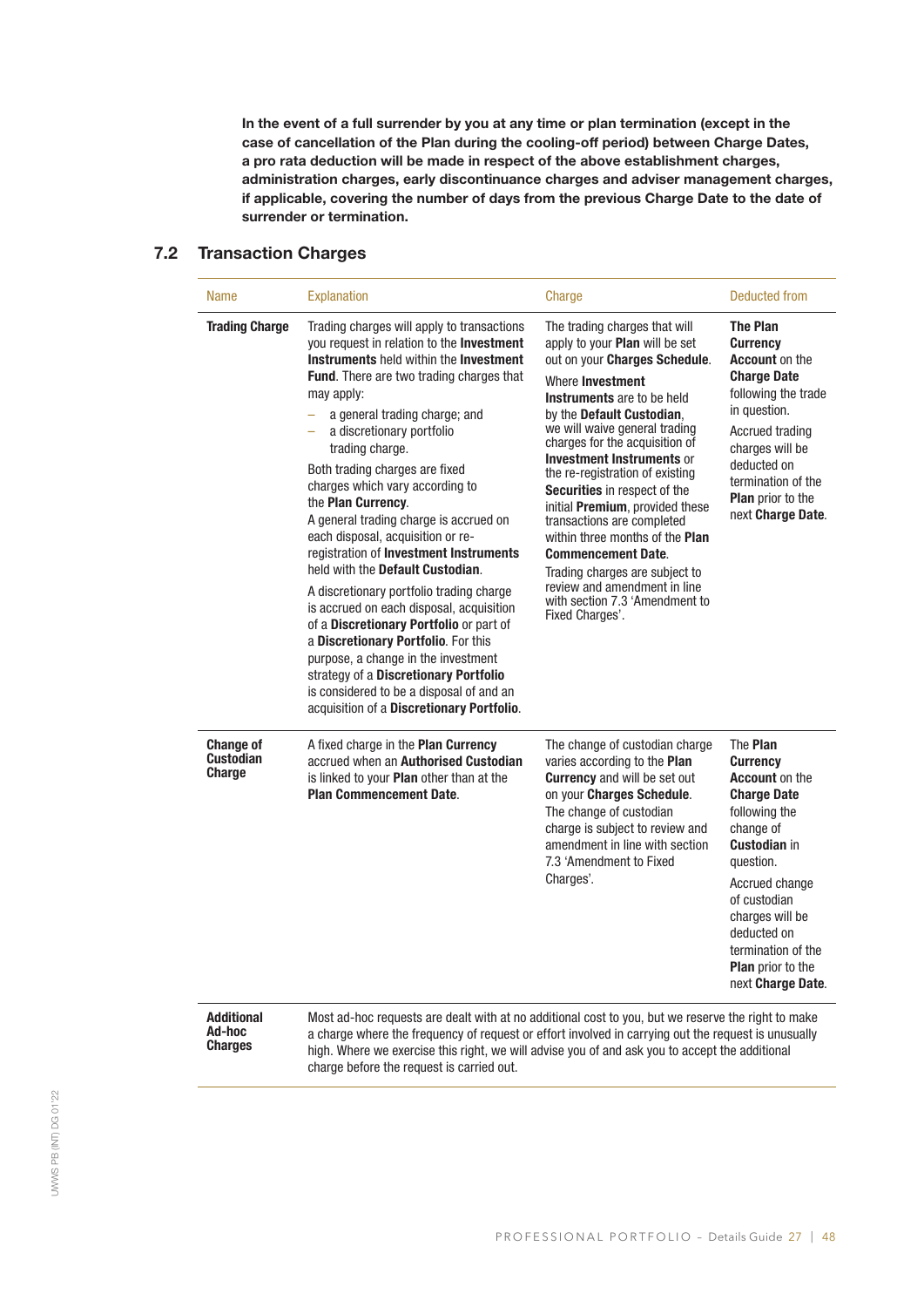# 7.3 Amendment to Fixed Charges

We will review the level of our fixed charges on a periodic basis and reserve the right to amend the level of each fixed charge. In reviewing each fixed charge, we will have regard to retail price index inflation in jurisdictions where we carry out business, including Guernsey and any reasonably incurred increase to our administration expenses since the last amendment to the charge. Where we do not apply an increase to a fixed charge in a particular year, we will not be prohibited from applying a cumulative increase in the following or any subsequent year. This means that where an increase is applied, it may take account of inflation and increases in expenses over a number of years.

Fixed charges will be applied in the **Plan Currency**. The base currency for each fixed charge is US Dollar. We reserve the right to review and amend the amount of the fixed charges in **Plan Currencies** other than US Dollar on a periodic basis and to reflect the prevailing exchange rate between the relevant Plan Currency and the US Dollar.

Where an amendment is made to a fixed charge in accordance with this section, we will give you Written Notice of the change at least one month in advance.

# 7.4 Investment Instrument Charges

Any charges or expenses we incur when acquiring, disposing of or valuing Investment Instruments will be passed on to the Plan. These charges include, but may not be limited to, acquisition and redemption charges and stockbroker fees. These charges will not be listed separately on your valuation statement, but will be reflected in the total net traded value of each acquisition or disposal.

Full details of Investment Instruments including any charges levied within the Investment Instrument are available from the relevant Investment Issuer.

# 7.4.1 Charges Within an Investment Instrument

Charges that are applied within the Investment Instruments held in the Investment Fund (including but not limited to bid/offer spreads or annual management charges) will not be listed separately on your valuation statement, but will be reflected in the total value of the Investment Instrument.

# 7.4.2 Charges Within a Discretionary Portfolio

Any charges or expenses we incur in the management of a Discretionary Portfolio will be passed on to the Plan. These charges may include discretionary fund management charges, as well as any expenses incurred by the Discretionary Fund Manager in managing the Discretionary Portfolio including charges or commissions paid to your Financial Adviser or to the **Authorised Custodian**. They also include the expenses incurred in transferring Cash to or from the **Authorised Custodian**. These charges will not be listed separately on your valuation statement, but will be reflected in the total value of the Discretionary Portfolio.

# 7.5 Third-party Charges (Optional)

We can facilitate the payment of third-party charges where you wish to use the services of third parties (such as a trustee or a Portfolio Manager) in relation to your Plan. The level of charges is agreed between you and the relevant service provider. However, we reserve the right to refuse to facilitate the payment of a third-party charge.

Subject to our agreement, these charges will be deducted in arrears, from the Plan Currency Account. We will make payment on your behalf on the due dates (which can be different from the Charge Dates) while your Plan is in force, provided that your Plan meets our minimum Investment Value requirements (see section 6.1.1 'Minimum Investment Value') and has sufficient value to meet all charges due.

The deduction of third-party charges are treated as partial surrenders of the Plan for tax calculation purposes (see section 9.2 'Partial Surrender').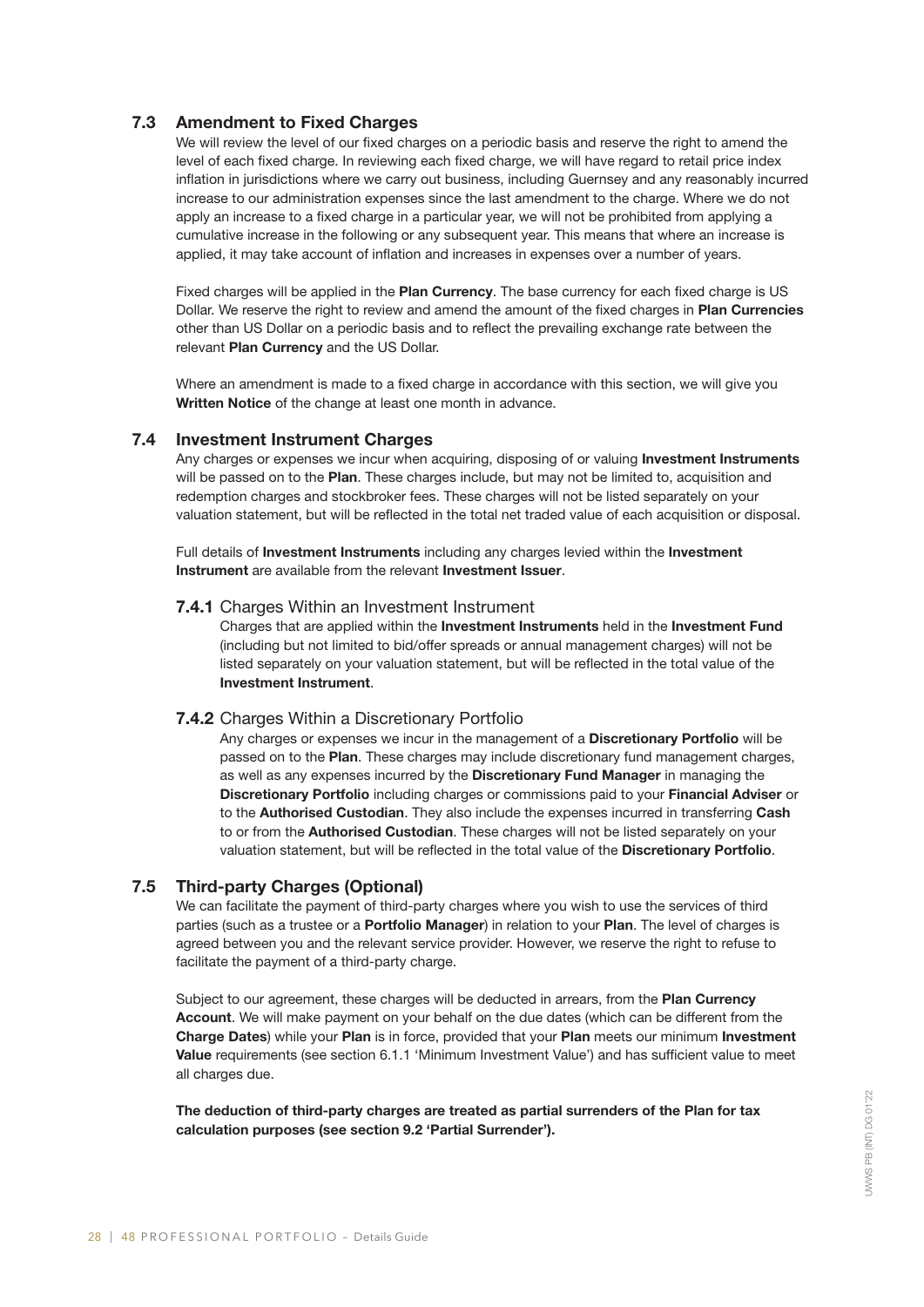If these conditions are not met at the time a charge falls due, we will not make payment to the third party on your behalf nor will it be accrued for future payment. Third-party charges are your sole responsibility.

Deduction of third-party charges could result in an overdrawn balance where there is insufficient Cash in the Plan Currency Account to pay the charges. We will apply interest to any overdrawn balance (see section 4.5.3 'Overdrawn Balances').

We will cease to pay any third-party charges that we have facilitated when your Plan terminates.

### 8 PAYMENTS FROM YOUR PLAN

A payment from your Plan may, in certain circumstances, give rise to a tax liability. You should seek your own professional advice as regards your particular circumstances. Payments to you can be made following a Written Request from you for:

- plan cancellation during the cooling-off period (see section 14.4 'Cancellation Rights');
- a full surrender, partial surrender or regular withdrawal (see section 9 'Surrenders');
- a claim for the Death Benefit with respect to a Life Insurance Plan (see section 12 'Life Insurance Plan'); or
- a claim for the Maturity Benefit with respect to a Capital Redemption Plan (see section 13 'Capital Redemption Plan').

A payment can also be made to you on termination of your Plan, if the Surrender Value of the Plan is greater than zero (see section 10 'Plan Termination by Utmost Worldwide').

All payments due from your Plan will be calculated in the Plan Currency. We will not authorise thirdparty payments. This means that a payment can only be made to an account held in the name of all valid claimants. Payments will be made by electronic transfer and any applicable cost of payment (including currency exchange charges) will be deducted from the amount payable. Your bank may also deduct additional charges.

We can make payment in a currency other than the **Plan Currency** if requested to do so. Any applicable cost of payment (including currency exchange charges) will be deducted from the amount payable.

Subject to any legislation relating to exchange control or any other restrictions, we will make payments in the currency requested by you (or a valid claimant). Where this involves the conversion of an amount from one currency to another, a commercial rate of exchange will apply (see section 1.2 'Currency Exchange'). You will bear the associated foreign currency exchange risk where we facilitate such a request.

A payment from your Plan will be made as soon as possible if there is sufficient Cash held in one or more Call Deposit Accounts or following our receipt of full proceeds from the disposal of the relevant Investment Instrument, provided that the relevant claim has been accepted or any requirement applicable to the termination of the Plan has been met, including the provision of all documentation we request (see section 10 'Plan Termination by Utmost Worldwide' and section 11 'General Claim Requirements').

The dealing frequency of the Investment Instrument, any trading restriction applied by the Investment Issuer or a delay in receiving settlement proceeds from an Investment Issuer can cause delays in settlement of a claim or a payment which are beyond our control. We will not be responsible for any losses caused directly or indirectly as a result of such delays.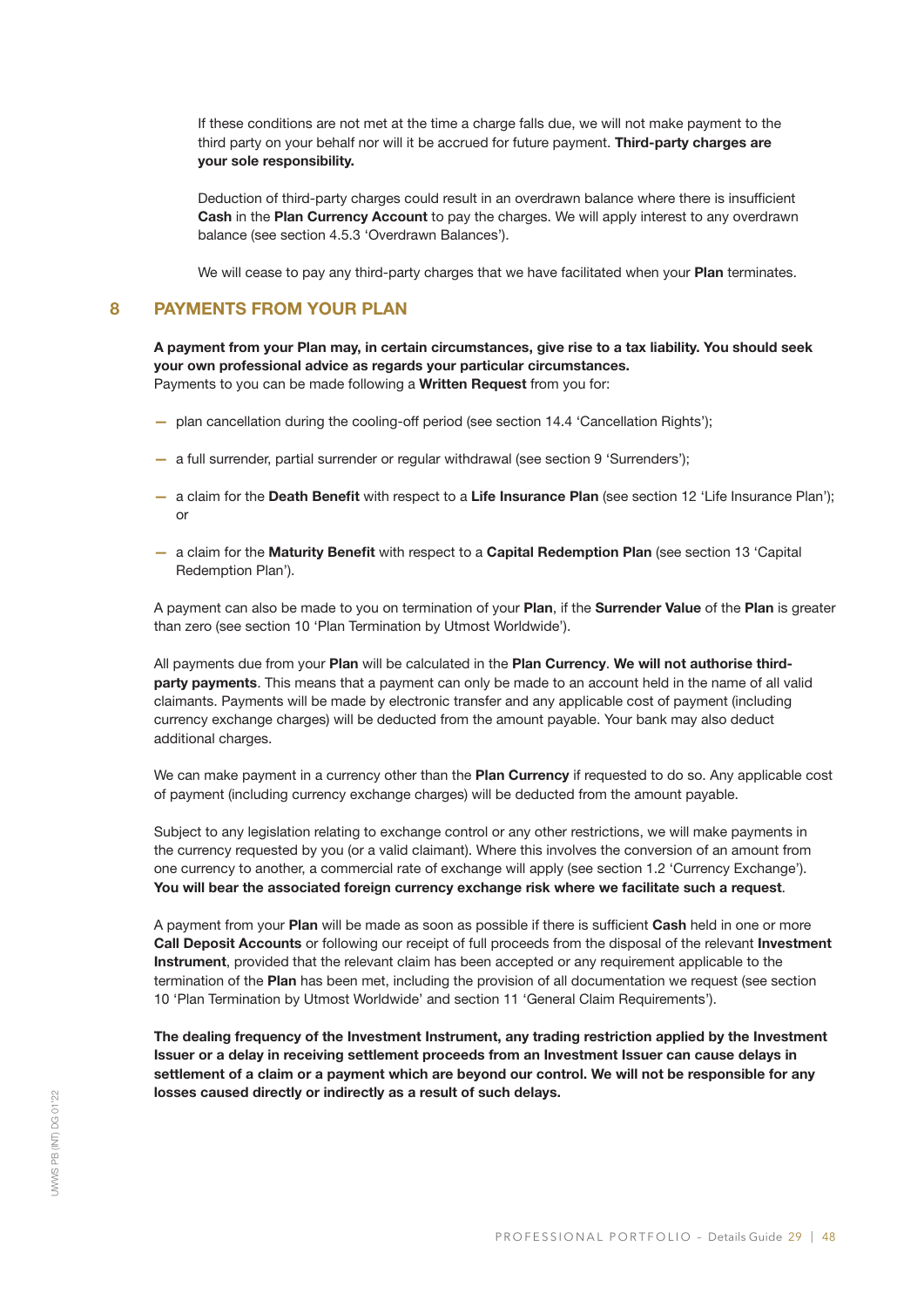# 9 SURRENDERS

A full surrender, partial surrender or regular withdrawal can be made. See section 11 'General Claim Requirements' for details of how to make a claim.

Professional Portfolio is designed to be held for the long-term. An early discontinuance charge may apply on full surrender. You should also consider the impact on future growth potential and eventual proceeds of the Plan and the impact on future charges, before taking a regular withdrawal or partial surrender of your Plan.

The payment of a full surrender, partial surrender or regular withdrawal may, in certain circumstances, give rise to a tax liability. We do not provide tax advice or accept any liability for tax that you may directly or indirectly incur as a consequence of taking a surrender from your Plan. You should seek your own professional advice from a suitably qualified tax adviser as regards your particular circumstances before requesting any surrender from your Plan.

The effective date of a full surrender or partial surrender will be deemed the date on which we accept the Written Request for the surrender.

We reserve the right to defer any surrender if the Investment Instruments are not immediately realisable.

# 9.1 Full Surrender

A Plan can be fully surrendered at any time and the Planholder will receive the Surrender Value following our acceptance of a valid claim. See section 6.2 'Surrender Value' for details of how we calculate the Surrender Value. The final Surrender Value is only known following full disposal and eventual receipt by us of the actual proceeds from the underlying disposal of all the Investment Instruments.

A Plan will terminate on acceptance of a Written Request for a full surrender and on payment of the claim all our liabilities to you under the Plan will cease. If the applicable charges due on full surrender result in a negative or zero Surrender Value, there will be no payment due to you. Where this occurs, we will not seek payment from you in respect of any outstanding charges.

Early discontinuance charges will apply if your Plan is fully surrendered and less than the number of Charge Dates for which an early discontinuance charge applies (as stated on your Charges Schedule) have passed since the allocation of a Premium (see section 7.1 'Plan Charges'). The maximum early discontinuance charges will occur where a Plan is fully surrendered prior to the first Charge Date following acceptance of the relevant Premium.

# 9.2 Partial Surrender

A Plan may be partially surrendered at any time following receipt of a Written Request from the Planholder, subject to a minimum amount of a partial surrender payment of USD5,000 (or currency equivalent) and provided the **Investment Value** of the Plan after the partial surrender does not fall below the minimums set out in section 6.1.1 'Minimum Investment Value'.

If there is insufficient Cash in one or more Call Deposit Accounts to fund the partial surrender request, you must provide an instruction to dispose of existing **Investment Instruments** (in full or in part) to fund the partial surrender request. An overdraft facility will not be made available to fund a partial surrender request.

Unless you instruct us otherwise, the partial surrender will be applied equally across all **Policies** within your Plan.

Alternatively, one or more Policies within the Plan can be fully surrendered and this will be treated as a partial surrender of the Plan (see section 9.2.1 'Surrender of a Policy'). There will be no difference in any charges that apply going forward whether the partial surrender is taken across all **Policies** or by the full surrender of one or more **Policies**.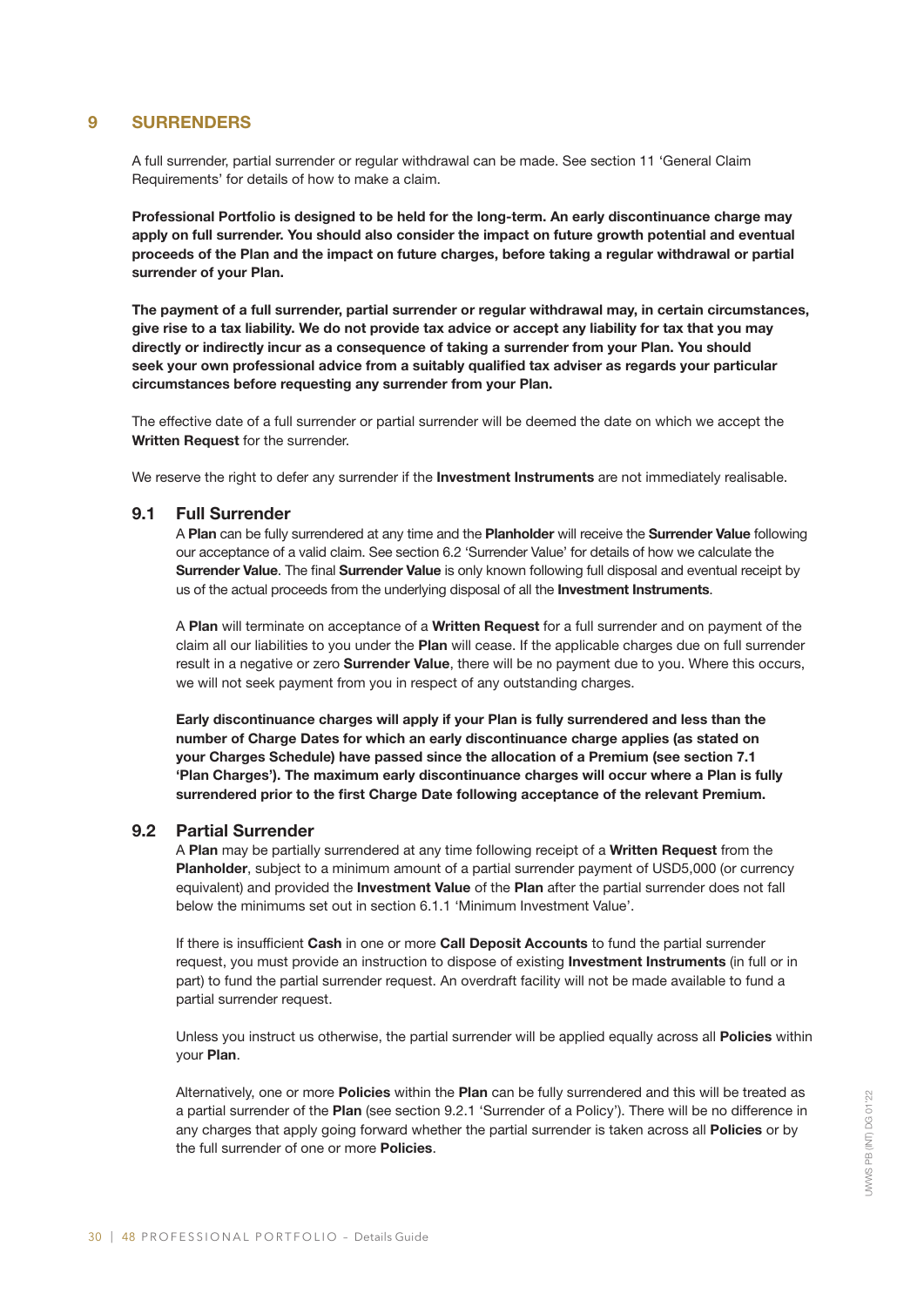The minimum holding of each individual Investment Instrument (except Cash) cannot be reduced to less than USD7,500 (or currency equivalent). If a partial surrender cannot be made without reducing a particular holding to less than USD7,500 (or currency equivalent) then the entire holding may be disposed of at our absolute discretion.

We can decline partial surrenders which would result in the level of Liquid Assets underlying your Plan or the minimum Investment Value falling below the minimums allowed.

An early discontinuance charge does not apply on the payment of a partial surrender. However, establishment charges, administration charges, early discontinuance charges and adviser management charges may continue to apply, depending on your charging structure, based on the Premiums allocated, irrespective of the number or value of any partial surrenders previously taken.

#### 9.2.1 Surrender of a Policy

The surrender of one or more Policies is treated as a partial surrender of your Plan, provided that not all Policies within your Plan are surrendered. No early discontinuance charges will apply to such payment. However, establishment charges, administration charges, early discontinuance charges and adviser management charges will continue to apply, based on the Premiums contributed.

It is not possible to partially surrender an individual Policy.

# 9.3 Regular Withdrawal

A Written Request to receive a regular withdrawal from a Plan can be submitted at any time. Regular withdrawal payments may be taken monthly, quarterly, half-yearly or yearly. The minimum regular withdrawal payment is USD500 (or currency equivalent) per payment, subject to a minimum of USD1,000 (or currency equivalent) per annum. Payments can be specified as either a fixed amount or a percentage of the Investment Value.

Regular withdrawal payments are made from the Cash within a Plan held with the Default Custodian. If there is insufficient Cash held with the Default Custodian to make a payment, regular withdrawal payments will cease. An overdraft facility will not be made available to facilitate a regular withdrawal payment. Once regular withdrawal payments have ceased, you will need to submit a Written Request to re-start them.

All regular withdrawals are processed by us mid-month. Therefore, you cannot nominate the date of the month that payment is made.

An early discontinuance charge does not apply on the payment of a regular withdrawal. However, establishment charges, administration charges, early discontinuance charges and adviser management charges will continue to apply, depending on your charging structure, based on the Premiums allocated, irrespective of the number or value of any regular withdrawals previously taken.

# 10 PLAN TERMINATION BY UTMOST WORLDWIDE

A Plan will automatically terminate if the Investment Value is insufficient to cover the on-going charges as they fall due. Where this occurs, there will be no payment due to the Planholder.

We reserve the right to terminate your Plan at our sole discretion where necessary to comply with applicable laws and regulations or where the risk of money laundering or other financial crime is considered to be unacceptable to us.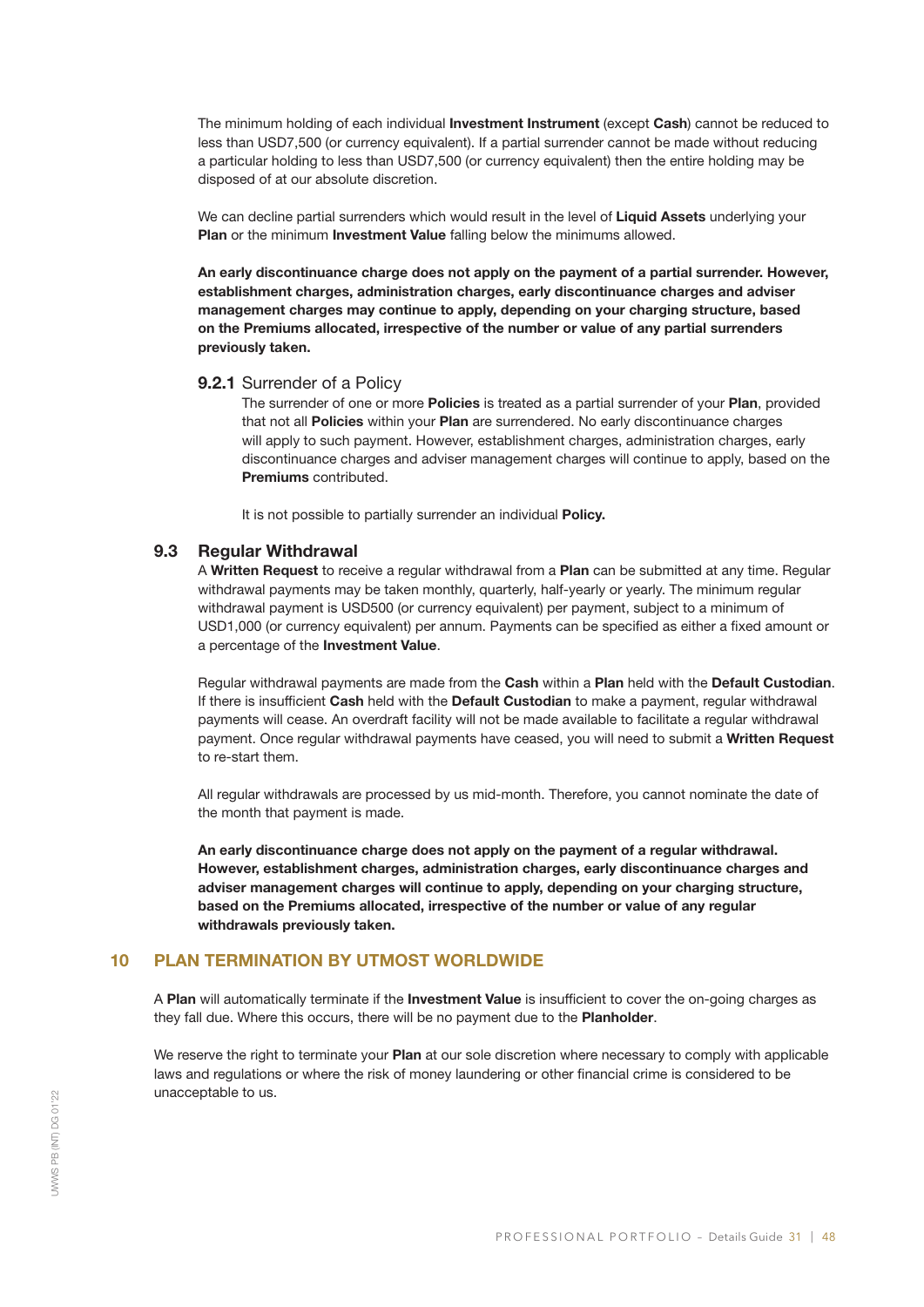- A Plan may also be terminated by us if:
- the levels of liquidity and diversification of investments within the Investment Fund breach the limits described in section 4.6.1 'Investment Instrument Diversification'; or
- the minimum value requirements specified in section 6.1.1 'Minimum Investment Value' are breached.

When your Plan terminates, where less than the number of Charge Dates over which the early discontinuance charge reduces to 0% (as stated on the Charges Schedule) have passed since the acceptance of a Premium, early discontinuance charges may apply.

If your Plan is terminated by us you could receive significantly less than the value of the Premiums you have paid and any benefits accrued could be lost. All our liabilities to you under the Plan will cease immediately on termination.

# 11 GENERAL CLAIM REQUIREMENTS

You can make a claim for Death Benefit, Maturity Benefit, full surrender, partial surrender or regular withdrawal under your Plan by providing us with a Written Request together with the relevant supporting documentation.

As appropriate, supporting documentation includes, but may not be limited to:

- return of the original Plan Schedule, Charges Schedule and endorsements to the Plan Schedule (not required for partial surrender);
- acceptable documentary proof of entitlement to Plan proceeds;
- acceptable documentary proof of the Relevant Death (in the case of a claim for Death Benefit);
- instrument of assignment (and such other information, documentation or certifications as reasonably may be required in our determination) in accordance with section 2.2 'Assignment';
- trust documents;
- acceptable proof of identification and current permanent residential address; and
- proof of tax residence and disclosure of tax identification numbers of the Planholders or Beneficiaries as applicable.

Before acting on any claim, we can require that you provide additional documents, information or evidence to our satisfaction and/or make further enquiries of our own which are reasonably necessary to approve a claim (including identification of all claimants). The provision of additional documents, information or evidence requested by us is the responsibility of the claimant.

We will dispose of Investment Instruments from the Investment Fund using the next Market Price (bid) on the next available **Dealing Day** following acceptance of a claim. The value realised will depend on the next Market Price (bid) on the next available Dealing Day and on the trading frequency of the Investment Instruments. Transactions in Investment Instruments may be suspended from time to time by the Investment Issuer and/or by a regulatory body or the operation of law. During this time, it may not be possible to provide an accurate valuation of the Investment Instrument and it will not be possible to trade into or out of the Investment Instrument.

Claim proceeds will be paid from one or more of the Call Deposit Accounts held within your Plan. Interest will apply to any Cash held within the Call Deposit Accounts. See section 4.5.1 'Interest Applied to Call Deposit Accounts with Positive Balances' for further details.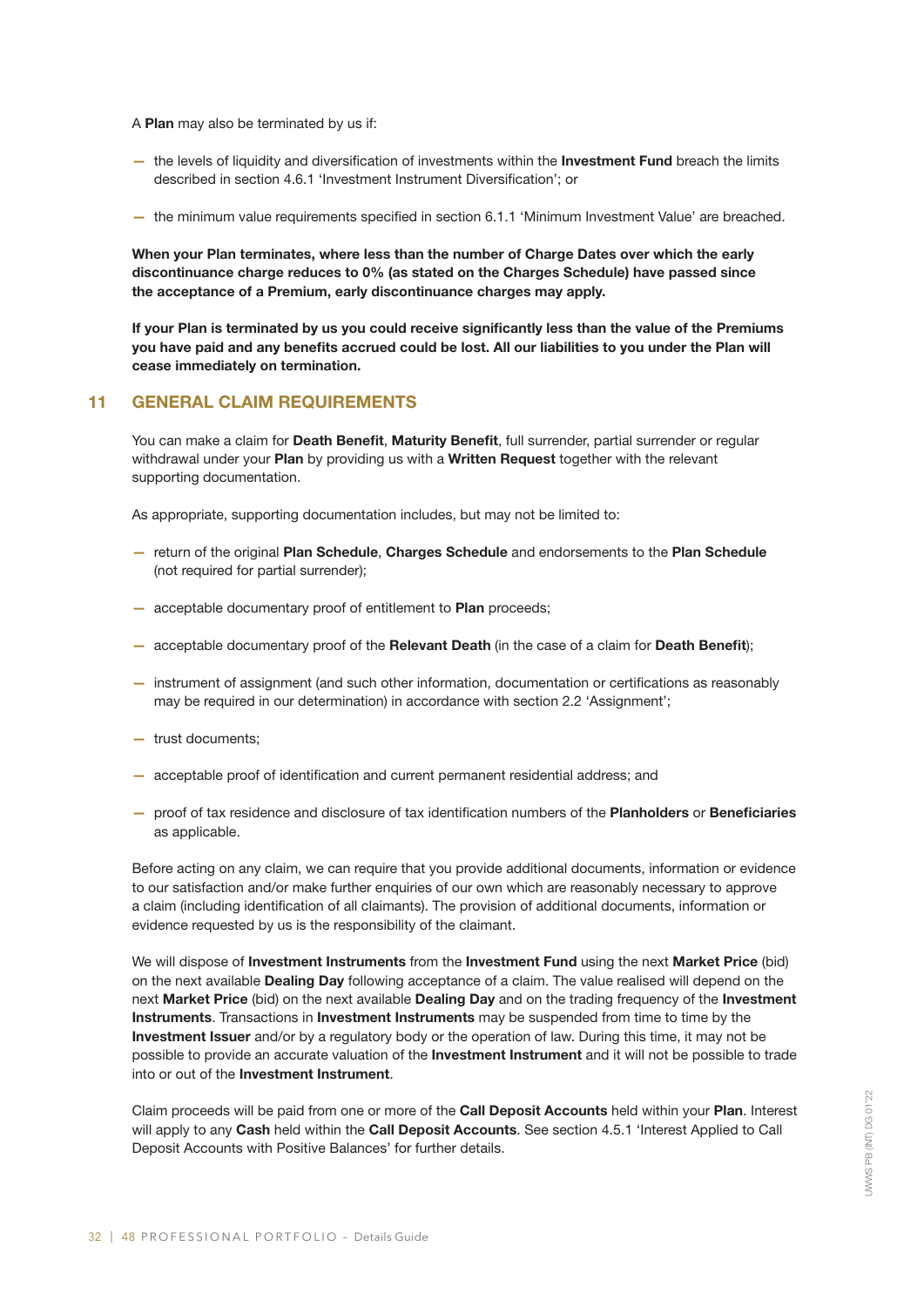# 12 LIFE INSURANCE PLAN

This section describes the special conditions which will apply to Life Insurance Plans ONLY.

#### 12.1 Life Assured

There may be up to six **Lives Assured** named on a **Plan**. Their names will be listed on the Plan Schedule. A Life Assured cannot be added to or removed from a Plan after the Plan Commencement Date.

The minimum age at the Plan Commencement Date for any Life Assured is 19 on his next birthday.

The maximum age at the Plan Commencement Date for a Life Assured on a single life basis is 75 on his next birthday. For a Plan issued on a joint-life first death basis, the maximum age at the Plan Commencement Date for the older Life Assured is 75 on his next birthday. For a Plan issued on a multiple-lives last survivor basis, the maximum age at the Plan Commencement Date for the youngest Life Assured is 75 on his next birthday.

Specialist legal advice should be sought if you have any concerns about your ability to take out a contract of life insurance in respect of any person to be named as a Life Assured.

We reserve the right to conduct underwriting procedures, prior to the Plan Commencement Date, on receipt of any Premium and in the event of a claim for Death Benefit. We reserve the right to accept or decline any proposed Life Assured or to seek additional information in relation to a proposed Life Assured.

# 12.2 Nomination of Beneficiaries

We allow the nomination of Beneficiaries to receive the entire Death Benefit under a Plan.

Where you have nominated one or more Beneficiaries under the Plan, a Grant of Probate from the Royal Court of Guernsey will not be required in the event of a death claim, provided your nominated Beneficiaries do not predecease you. If you do not nominate a Beneficiary:

- the Death Benefit shall be payable to you (and if more than one, then equally among you); and
- if you die or cease to exist prior to or at the time of the Relevant Death, then the Death Benefit shall be payable to your successors.

We will confirm the registration of a nomination. However, we accept no responsibility for either the legality or sufficiency of any nomination of Beneficiaries.

In the appointment of a Beneficiary, you should always seek independent advice and satisfy yourself that you are not in breach of any laws or regulations in your country of residence.

# 12.3 Death Benefit Amount

A Death Benefit of 101% of the Surrender Value of your Plan will be payable following the Relevant Death. See section 6.2 'Surrender Value' for details of how we calculate the Surrender Value. Any applicable early discontinuance charges will be included in the calculation of the Surrender Value for this purpose (see section 7.1 'Plan Charges').

Because the Death Benefit is linked to the performance of the Investment Instruments you choose from time to time, the Death Benefit is subject to investment risks and market fluctuations. The Death Benefit payable may be significantly less than the Premiums contributed and may not be sufficient for your individual needs.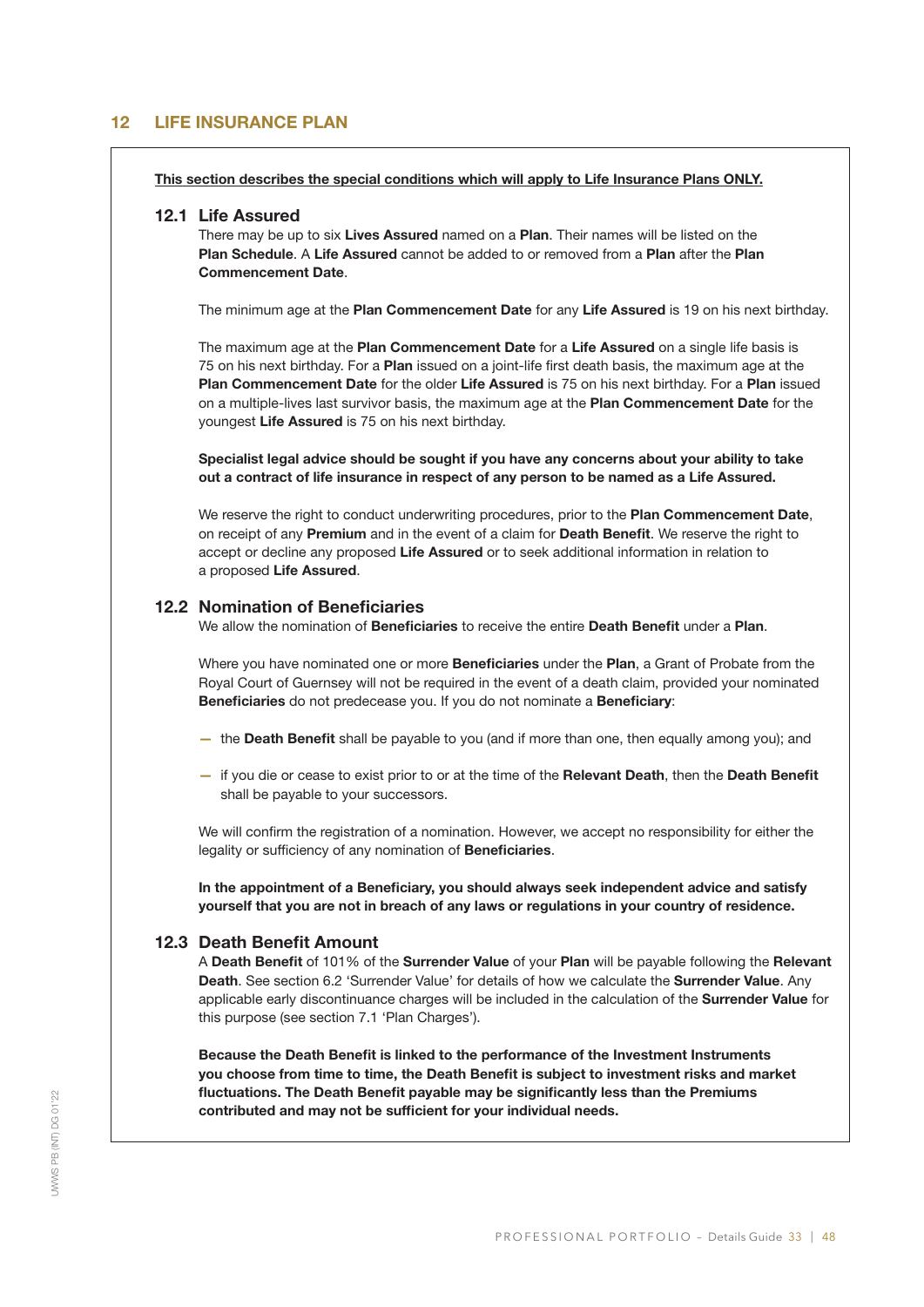# 12.4 Death Claim

The payment of the Death Benefit may, in certain circumstances, give rise to a tax liability. You should seek your own professional advice as regards your particular circumstances.

The Death Benefit will be paid out following our receipt of satisfactory proof of the Relevant Death, approval of the claim and receipt of all documents we require to prove a valid death claim. See section 11 'General Claim Requirements' for details of how to make a claim for the Death Benefit.

The Death Benefit will be paid to the nominated Beneficiaries, if any. Where no Beneficiary is nominated, it will be paid to you as Planholder (and if more than one, to each of you equally) or to your successors or assigns. On payment of the Death Benefit, all our liabilities to you under your Plan will cease.

# 13 CAPITAL REDEMPTION PLAN

This section describes the special conditions which will apply to Capital Redemption Plans ONLY.

# 13.1 Plan Maturity

Your Plan will terminate on the Maturity Date, provided it has not already terminated for any other reason (see section 9 'Surrenders' and section 10 'Plan Termination by Utmost Worldwide').

You or your successors can submit a Written Request to claim the Maturity Benefit (see section 11 'General Claim Requirements').

# 13.2 Maturity Benefit

The Maturity Benefit of your Plan will be the realised Surrender Value from the sale initiated on the Maturity Date plus USD500 (or currency equivalent in the Plan Currency). See section 6.2 'Surrender Value' for details of how we calculate the Surrender Value.

# 13.3 Maturity Claim

The Maturity Benefit will become payable on the Maturity Date and the Plan will be automatically terminated. See section 11 'General Claim Requirements' for details of how to make a claim for the Maturity Benefit.

On acceptance of the claim for Maturity Benefit, payment will be made and all of our liabilities to you under your Plan will cease and you will become a creditor of Utmost Worldwide until payment of the Maturity Benefit is made to you.

Although Professional Portfolio provides a Maturity Benefit, this is linked to the performance of the Investment Instruments chosen from time to time and is subject to investment risks and market fluctuations. The Maturity Benefit payable may be significantly less than the Premiums contributed and may not be sufficient for the individual needs of the Planholder.

# 14 OTHER MATERIAL INFORMATION

# 14.1 Conflicts of Interest

As we are not involved in the decision-making process in respect of the underlying **Investment** Instruments, we will not knowingly be put in a position of conflict.

# 14.2 Soft Dollar Commissions or Arrangements

We do not receive any soft dollar commissions in respect of Investment Instruments.

# 14.3 Planholder Protection

Planholders with Utmost Worldwide benefit from Guernsey's 'policyholder protection regime' under the licensing conditions imposed by the Guernsey Financial Services Commission under the Insurance Business (Bailiwick of Guernsey) Law, 2002 (as amended).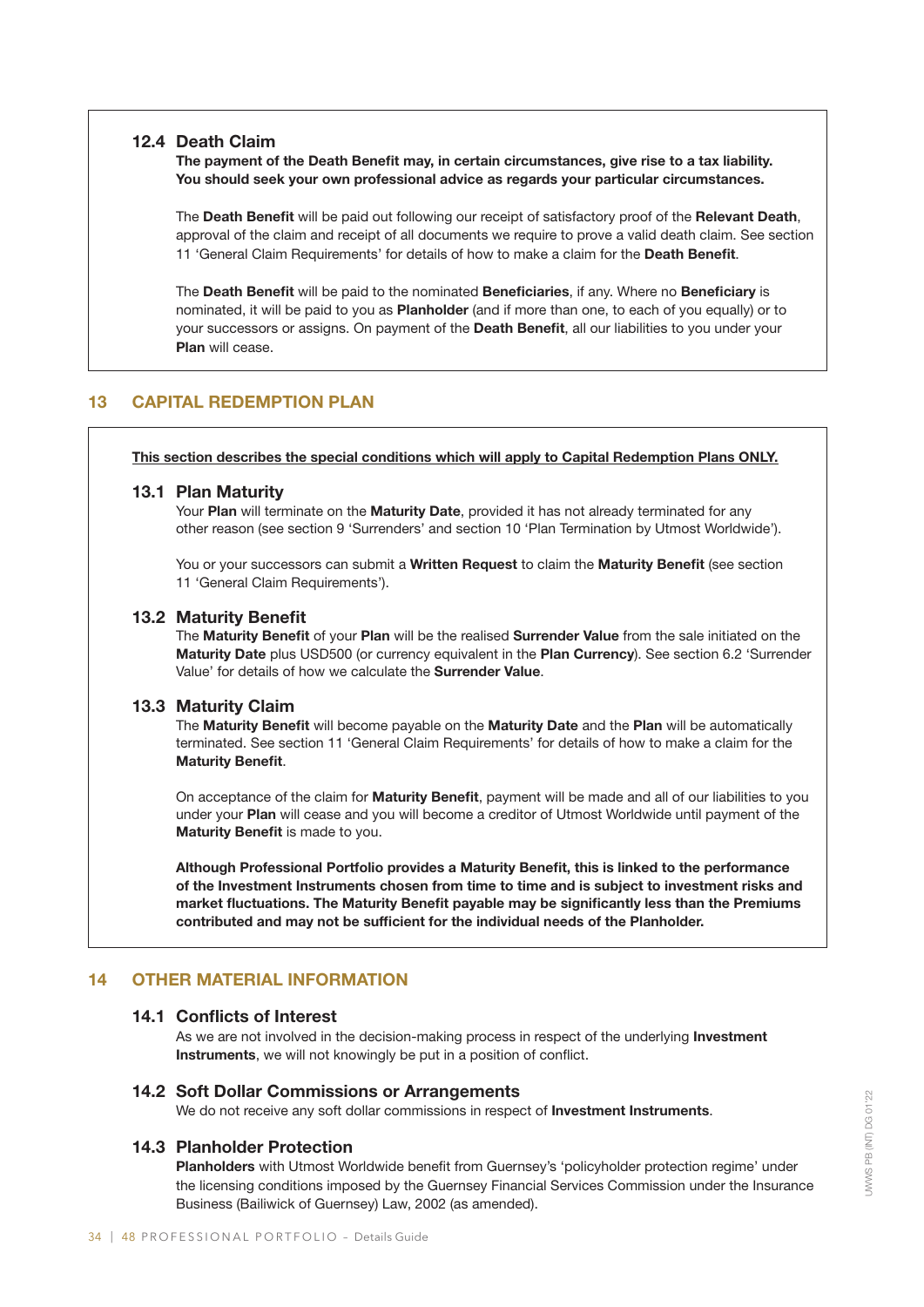This scheme requires that Investment Instruments are placed in trust with the Trustee. The intention is that the Custodian (on behalf of the Trustee) ensures that Utmost Worldwide uses them for the benefit of your Plan and not for its own benefit.

# 14.4 Cancellation Rights

If you are not satisfied with your Plan, you have the right to cancel the Plan within 30 days of the Plan Commencement Date (the "Cooling-off Period").

Cancellation rights apply only in respect of the commencement of a Plan. There is no right of cancellation in respect of additional Premiums accepted after the expiry of the Cooling-off Period.

To exercise the right to cancel within the Cooling-off Period, the Planholder should complete the 'Cooling-off Notice' issued with the Plan documents (or submit a Written Request for cancellation) and return this with the other documents issued to the Planholder at the Plan Commencement Date, to our business address.

If a Plan is cancelled by the Planholder within the Cooling-off Period, we will dispose of all Investment Instruments within the Investment Fund. The Planholder will receive a full return of any Premiums paid, less any partial surrender or regular withdrawal previously paid, an adjustment for any downward movements in the value of the Investment Instruments, occurring between the date of investment and our receipt of settlement in respect of the Investment Instruments, any charges deducted within a Discretionary Portfolio underlying your Plan and associated investment or disinvestment costs.

On receipt by us of a Written Request to cancel, the Plan will terminate and on payment, all our liabilities to you under the Plan will cease.

#### 14.5 Changes to the Plan Terms and Conditions

We can revise the Terms and Conditions if, in our opinion circumstances outside our control have changed in any way that we could not have reasonably predicted at the start of a Plan and our Appointed Actuary, who considers the best interests of Planholders, has approved the changes.

We will not effect any changes to the Terms and Conditions unless we believe that we are acting fairly, in good faith and on reasonable grounds or where, if we were not to revise the Terms and Conditions, the results would be unfair to the Planholder and/or to us. Such circumstances would include, but are not limited to:

- a change in the law under which Professional Portfolio operates;
- a change in the law under which life insurance companies and their investments operate;
- a change in the tax treatment of the Plan;
- a change in the tax treatment of life insurance companies and their investments; and/or
- where necessary to comply with any applicable laws or regulations.

Any such changes to the Terms and Conditions will be notified to the Planholder by Written Notice. We will aim to give notice one month in advance of the changes taking effect. The period of notice given may be longer to comply with relevant local regulations.

In consultation with our Appointed Actuary, we also reserve the right to amend the minimum Premium, the minimum value to be held in each Investment Instrument, amend charge levels, the basis of a charge, to introduce a charge or make any other changes to the Terms and Conditions at any time. In these circumstances, an endorsement to the Terms and Conditions will be notified to you in writing in advance of its taking effect. The period of notice given will comply with relevant regulatory requirements.

An endorsement to the Plan shall form part of the contract of insurance on the effective date of the endorsement. All endorsements should be kept with the Plan documents.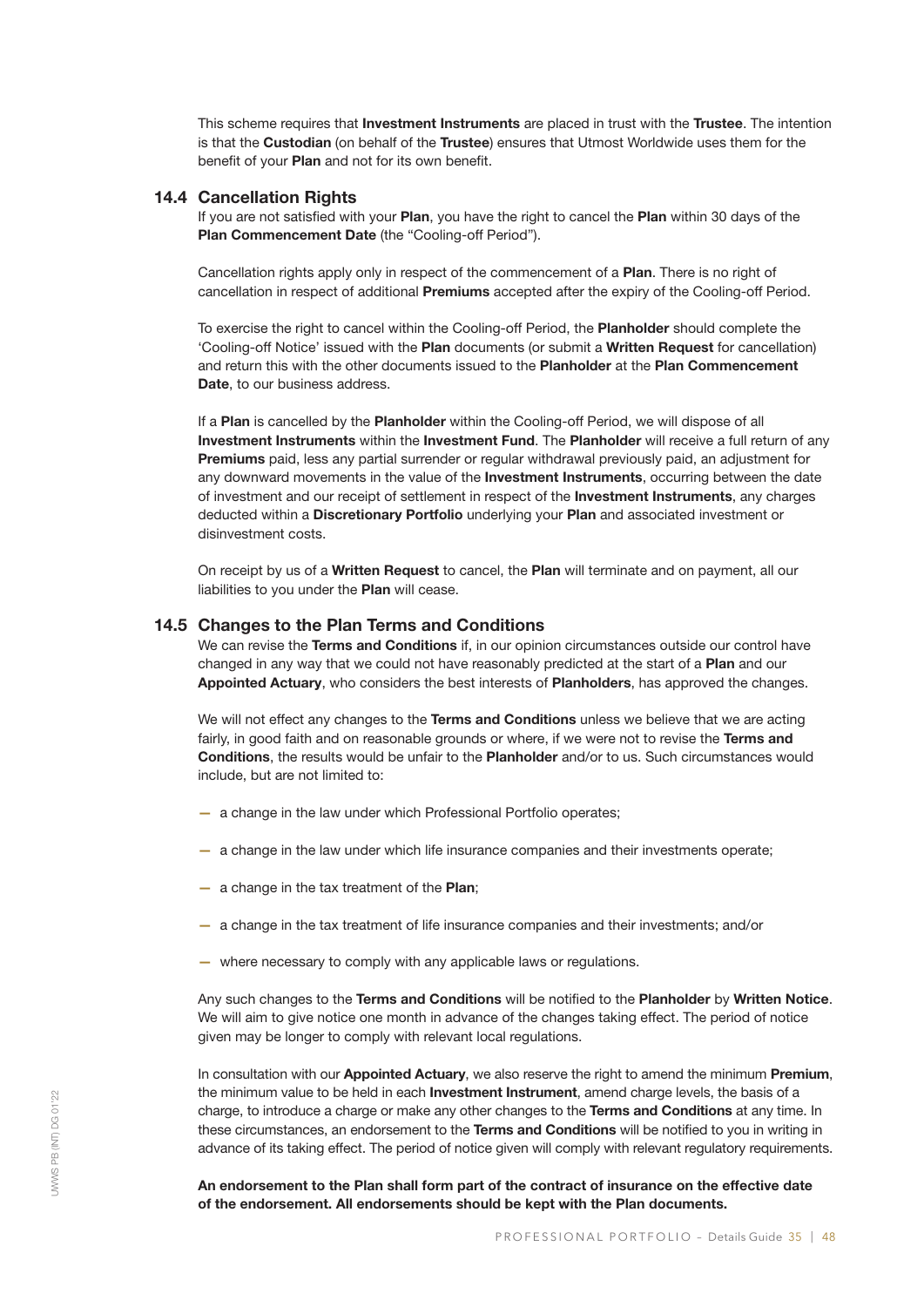# 14.6 Regulator

Utmost Worldwide Limited is principally regulated in Guernsey as a licensed insurer by the Guernsey Financial Services Commission under the Insurance Business (Bailiwick of Guernsey) Law, 2002 (as amended). The address of the Guernsey Financial Services Commission is:

Glategny Court Glategny Esplanade St Peter Port **Guernsey** Channel Islands GY1 1WR

# 14.7 Data Protection

Utmost Worldwide Limited is registered with the Office of the Data Protection Commissioner in Guernsey and must comply with the Data Protection (Bailiwick of Guernsey) Law, 2017.

Data protection legislation is designed to protect the privacy rights of individuals in relation to the processing of Personal Data and provide you with certain statutory rights that are explained in our 'Data Privacy Notice' which you can access via our website at utmostinternational.com/privacy-statements/

You are required to disclose to us certain Personal Data about you and other parties to the Plan, including any Lives Assured and Nominated Beneficiary which we will use only in managing and administering your Plan and to comply with our statutory and regulatory obligations. We will not ask you for more Personal Data than we need to operate your Plan or to meet our obligations under applicable law and regulation. If you withdraw consent for the use of your Personal Data in this respect, you will be required to terminate your Plan, because we cannot operate your Plan without reference to your Personal Data. Termination of your Plan in such circumstances may incur significant costs and/or a material loss of your Premiums paid to date.

If we wish to use Personal Data that is classified by law as a special category of Personal Data ("Sensitive Personal Data") or use your Personal Data for any purpose other than managing and administering your Plan, such as direct marketing, we will seek your explicit consent.

Personal Data records held by us will typically comprise of, but not be limited to hard copy documents, scanned documents, transaction information, email communications, telephone voice recordings where applicable and CCTV images if you visit our premises, that are stored on electronic and/or manual systems.

All Personal Data is held by us on a strictly confidential basis but may be transferred or disclosed by us in the following circumstances:

- with other companies in our corporate group in any jurisdiction for management and governance purposes;
- to your Financial Adviser or any third party as may be authorised by you;
- to our service providers, meaning any agent, contractor or third-party service provider, including but not limited to our administration and claims outsourcing partners, investment fund managers, investment trustees and custodians, fiscal representatives or re-insurers, that provide services to us in connection with the provision of our insurance products and services to you, wherever they are located in the world;
- to statutory authorities wherever located in the world, including but not limited to financial and other regulators, tax authorities and the police or other law enforcement agencies, to the extent as may be required for us to comply with applicable law, regulation, regulatory code, rule or official guidance, including in connection with tax information exchange and the prevention and detection of money laundering, terrorist financing, fraud and other financial crimes.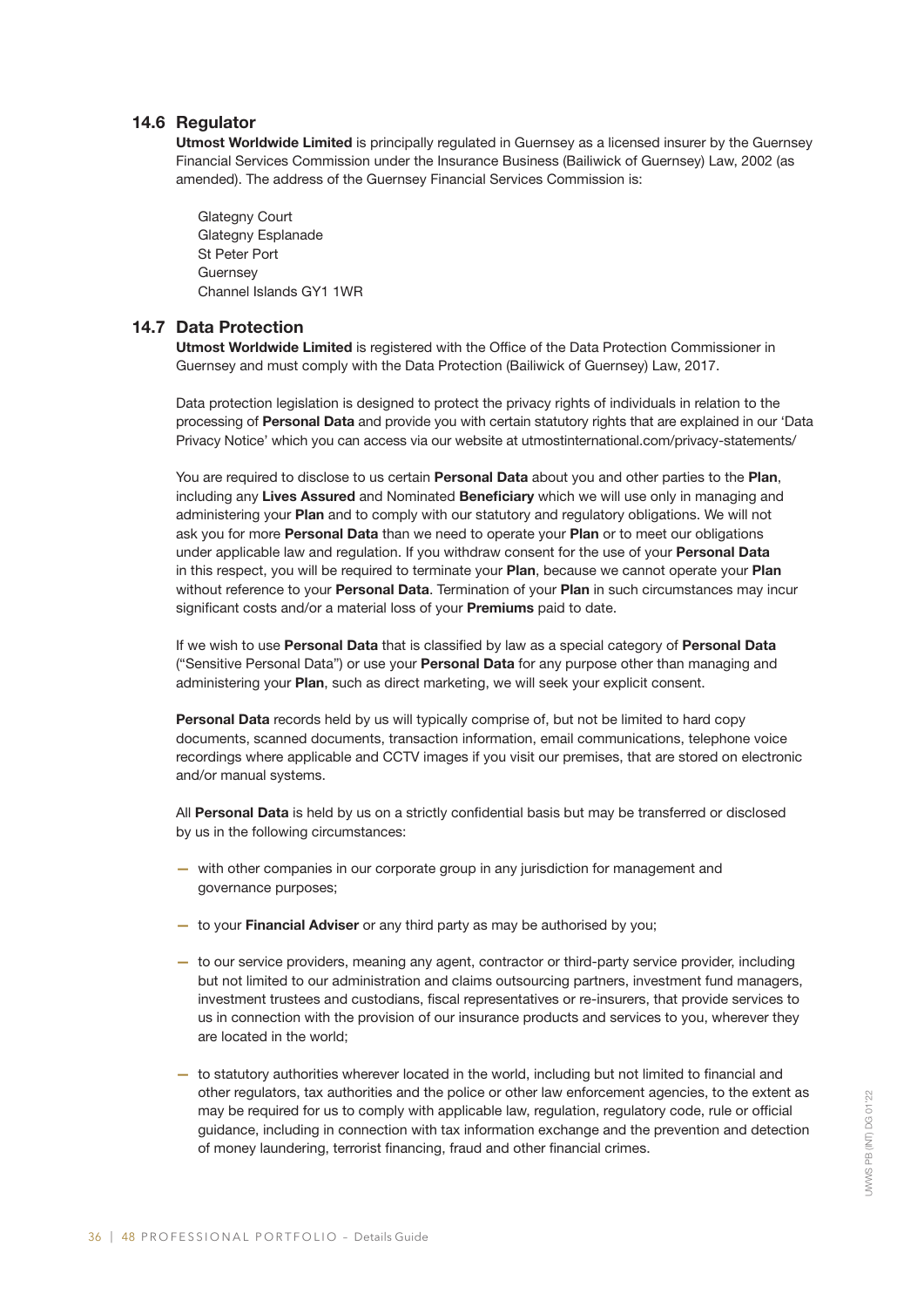The Personal Data required to administer your Plan will be held during the lifetime of your Plan and we will retain it for a period of up to 10 years after our business relationships with you ceases, which we deem to be necessary to meet our statutory and regulatory obligations. Personal Data will not be retained for longer than is necessary and it will be erased or otherwise put beyond use when it is no longer required.

Subject to the terms of our Data Privacy Notice, we will provide you with a copy of the **Personal** Data that we hold about you upon request and we will correct any Personal Data that we identify as being inaccurate or out of date. You should keep us informed of any change in the Personal Data that we hold and let us know immediately if you become aware of any errors or omissions in that data accordingly.

You can refer to our website for further information regarding your statutory rights relating to data protection. Our Data Protection Officer can also be contacted for further information at DPO@utmostworldwide.com

# 14.8 Taxation

The tax consequences that apply to your **Plan** will depend on many factors including, your personal circumstances and the tax laws of your country of residence and/or domicile. The fiscal rules, rate of taxation and/or revenue practice applicable to you can change. You are recommended to seek your own professional advice as regards your particular circumstances.

#### 14.8.1 Foreign Account Tax Compliance Act

Under the United States of America ("US") Foreign Account Tax Compliance Act ("FATCA") a Foreign Financial Institution ("FFI") is required to report to the US Internal Revenue Service ("IRS") certain information on US persons that hold accounts with that FFI outside the US and to obtain their consent to the FFI passing that information to the IRS. An FFI which does not sign or agree to comply with the requirements of an agreement with the IRS ("FFI Agreement") in respect of FATCA and/or who is not otherwise exempt from doing so (referred to as a "non-participating FFI") will face a 30% withholding tax ("FATCA Withholding Tax") on all "withholdable payments" (as defined under FATCA) derived from US sources (initially including dividends, interest and certain derivative payments).

FATCA applies to us and this Plan. We are a participating FFI. We are committed to complying with FATCA. To do so, we require you to:

- (i) provide us with certain information including, as applicable, your US identification details (e.g. name, address, your US federal taxpayer identifying numbers, etc.); and
- (ii) consent to us reporting this information and your account information (such as account balances, interest and dividend income and withdrawals) to the IRS.

If you fail to comply with these obligations (being a "non-compliant accountholder") we are required to report "aggregate information" of account balances, payment amounts and number of non-consenting US accounts to IRS.

We could, in certain circumstances, be required to impose FATCA Withholding Tax on payments made to or from your Plan.

#### You should seek independent professional advice on the impact of FATCA on your particular circumstances.

#### 14.8.2 International Tax Compliance

The Common Reporting Standard ("CRS") has been introduced to promote international co-operation in tax matters through automatic exchange of information. As a result, financial institutions such as ourselves are required to cooperate by holding, collecting and processing information about customers and sharing this information with domestic and international tax authorities in accordance with inter-governmental agreements.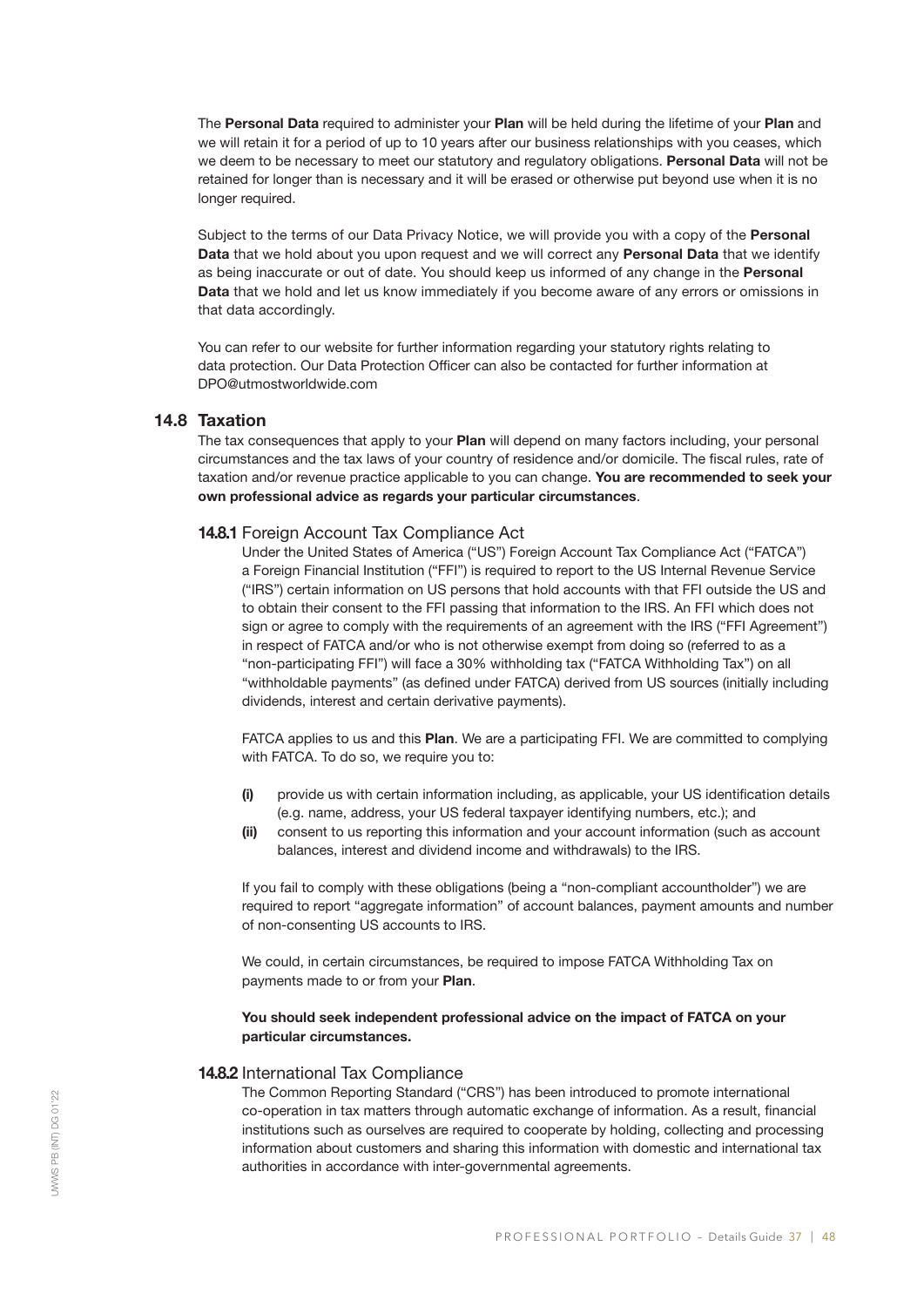You will be required to provide us with such documents and information as are necessary for us to comply with statutory and other generally accepted principles in connection with tax laws, including your tax identification number, anywhere in the world. You will be required to consent to us reporting information regarding your Plan to the relevant local or overseas authorities.

Like FATCA, in certain circumstances we can be required by legal or regulatory requirements to impose withholding tax on payments made to or from your Plan.

# 14.9 Communication

#### 14.9.1 Correspondence from Utmost Worldwide

On commencement of your Plan, you will receive the Terms and Conditions and other important documents in relation to your Plan. You should read these documents carefully and keep them in a safe place.

By registering for and using our 'Online Service Centre' you can obtain regularly updated information about your Plan, including up-to-date valuations. You can also submit Written Requests via the 'Online Service Centre' to give us certain instructions with respect to your Plan.

You will be provided with the following information while your **Plan** is in force:

- notice of any change in our name, legal form and the registered and/or business addresses;
- notice of any alteration to the Terms and Conditions of the Plan (see section 14.5 'Changes to the Plan Terms and Conditions');
- notice of any change to or action taken in relation to an **Investment Instrument** held in the Investment Fund underlying your Plan, where such notice is received by us from the Investment Issuer;
- notice of any change to the Plan or any other event with respect to the Plan pursuant to the relevant regulatory requirements; and
- a quarterly statement of the Investment Value and Surrender Value of the Plan, which is made available online through our 'Online Service Centre' or on request, by post.

All Written Notices and valuation statements will be issued to you through the 'Online Service Centre'. A Written Request from you is required if you wish to receive Written Notices by post. We reserve the right to apply a charge for this service.

We will send all correspondence to the most recent postal or e-mail address given to us by you and you should inform us immediately in writing of any changes. If you do not, correspondence to your most recent postal or e-mail address held on our records will be deemed to be validly received at the time it would reasonably be expected to have reached the address held.

#### 14.9.2 Enquiries

Any letters, Written Requests or plan enquiries from you should be directed to our Client Services Team, using the contact details on the back cover of this document. We will endeavour to answer any queries you may have.

Please note that we do not provide financial or investment advice, tax advice or any related services. We strongly advise that you engage suitably qualified and regulated professional advisers in relation to the operation of your Plan.

Written Requests in respect of your Plan will only become valid when received and accepted by us.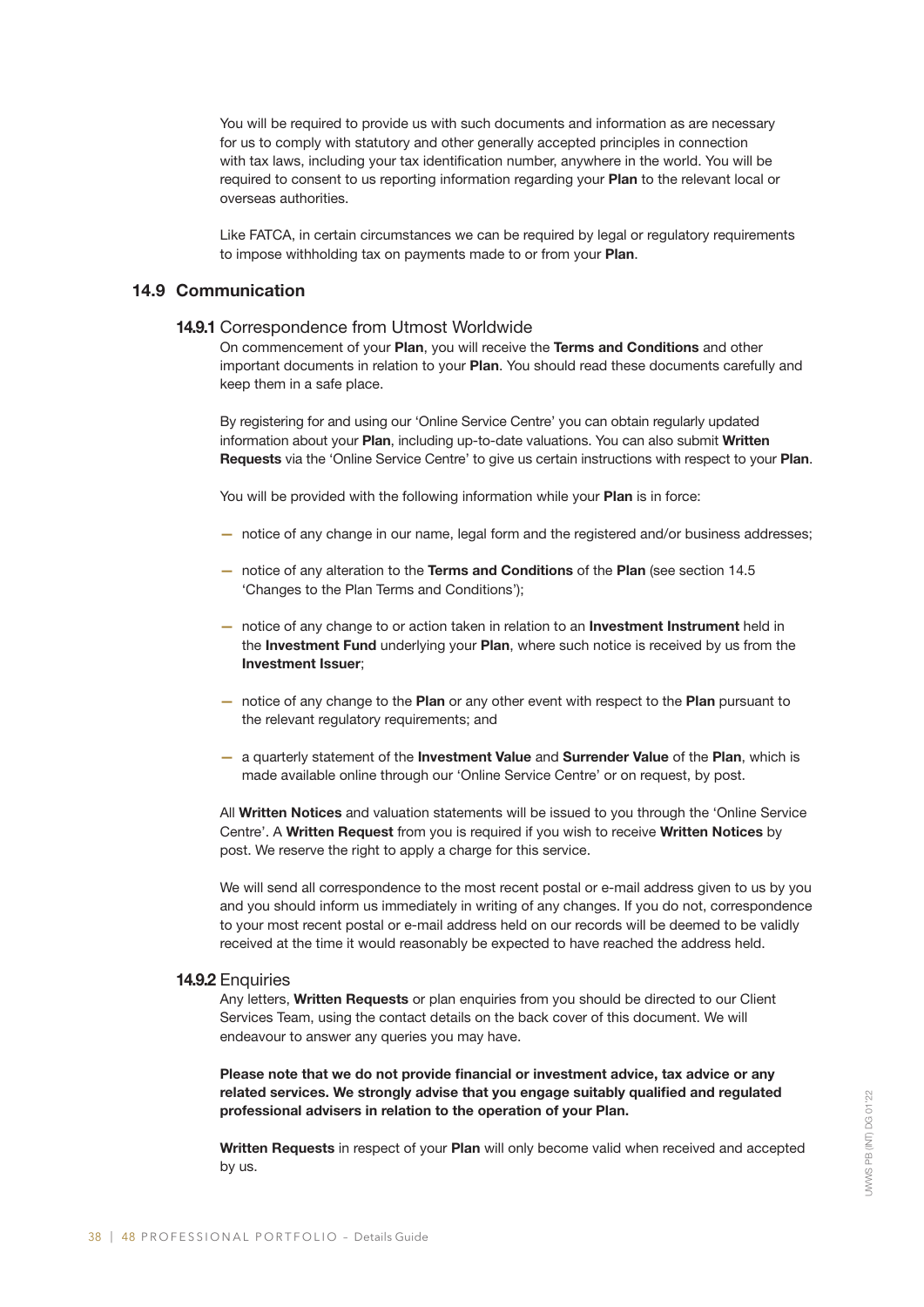All Planholders' signatures are required before we act on any request. This does not apply where an instruction to deal in Investment Instruments held with the Default Custodian is received from a Portfolio Manager nominated by the Planholder (see section 5.1 'Portfolio Manager').

We reserve the right to seek additional information, relevant signatures or supporting evidence before accepting and carrying out any requests or instructions received.

#### 14.9.3 Complaints

We operate a formal complaints policy and a Complaints Team that are dedicated to achieving a fair and equitable resolution of any problems that you may encounter with your Plan or our services. We can supply details, free of charge, on request.

Prior to submitting a formal complaint in writing, you can contact us by telephone, using the contact details on the back cover of this document, to discuss the subject of your complaint.

All complaints by e-mail should be sent to Complaints@utmostworldwide.com written complaints should be directed to the Head of Legal and Compliance at:

Utmost Worldwide Limited PO Box 613, Utmost House Hirzel Street, St Peter Port **Guernsey** Channel Islands, GY1 4PA.

#### 14.9.3.1 Independent Review of Complaints

If you are not satisfied with our final response to your complaint, eligible complainants can refer their complaint to the Channel Islands Financial Ombudsman. You can contact the Channel Islands Financial Ombudsman at:

PO Box 114 Jersey Channel Islands JE4 9QG

E-mail: enquiries@ci-fo.org Website: ci-fo.org Phone: +44 1481 722218

Further details of the ombudsman scheme and whether you are an eligible complainant are available directly from the Channel Islands Financial Ombudsman.

#### 14.9.4 Our Online Service Centre

You are required to register with our 'Online Service Centre'. This will give you immediate and secure access to your Plan information. This allows you to view up-to-date valuations as well as Cash transactions and trading statements for the previous six months. Quarterly plan valuations and transaction statements are made available via the 'Online Service Centre'. You will be advised by e-mail when statements are available.

Our 'Online Service Centre' will also be used to issue Written Notices to you in relation to your Plan.

A Written Request from you is required if you wish to receive quarterly statements, valuations or Written Notices by post. We reserve the right to apply an ad-hoc charge for this service.

Details of how to register for this service will be provided to you on commencement of your Plan or existing Planholders can register via our website. Registration for this service is free.

We do not accept responsibility or liability to any person or to any extent for losses, which may be suffered or incurred in reliance on any valuations available from our 'Online Service Centre', which are incorrect or inaccurate, except in the case of negligence or wilful misconduct on our part.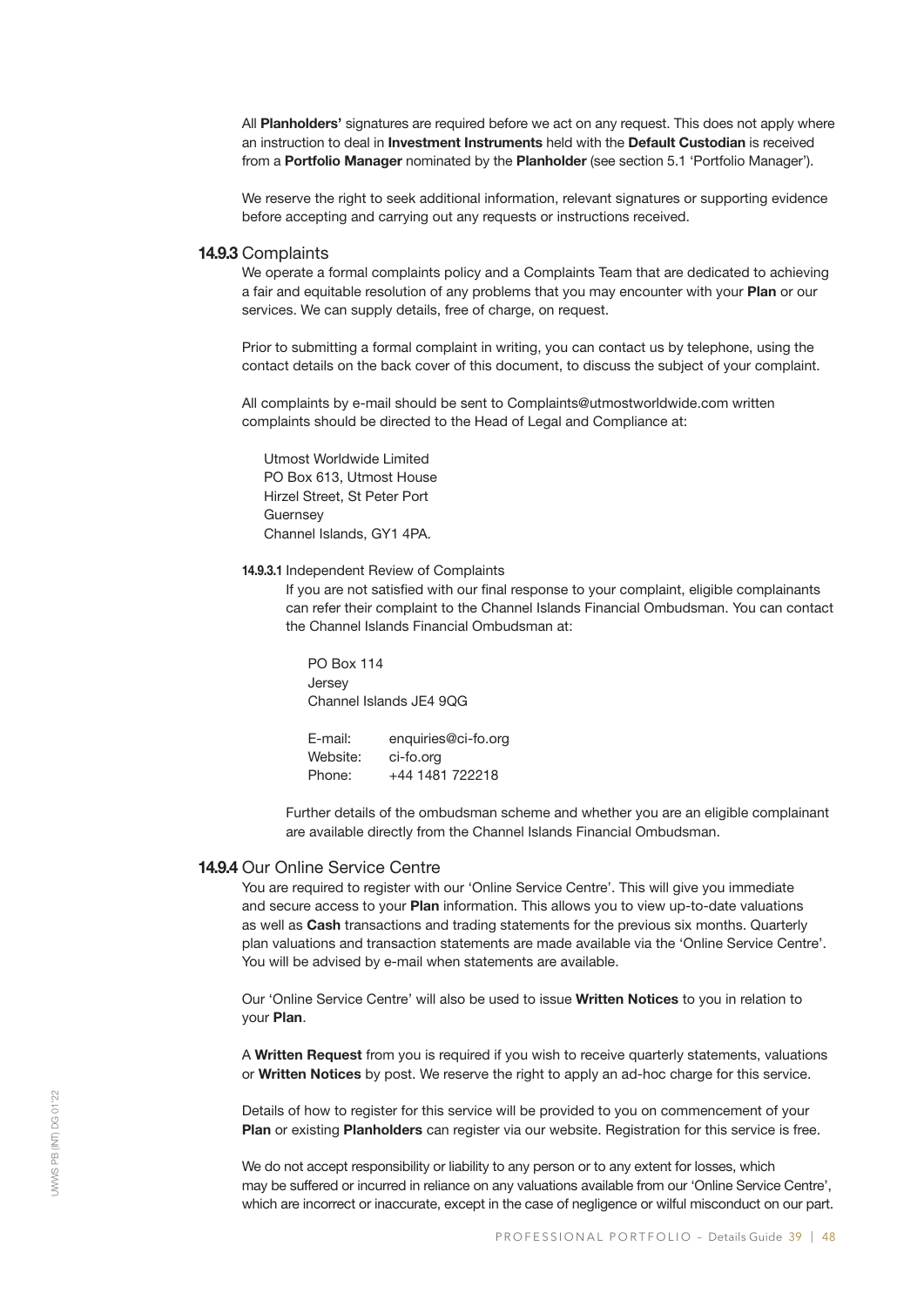# 15 IMPORTANT NOTES

If you propose to take out a Plan in complete or partial replacement of a similar existing insurance contract, please take special care to satisfy yourself that Professional Portfolio meets your needs. In particular, please make sure that you are aware of the financial consequences of replacing your existing insurance contract.

The cancellation, reduction or surrender of your Plan for the purpose of subscribing to another similar contract may be disadvantageous to you. Please make sure that you are aware of the financial consequences of replacing your Plan which can be explained to you by your Financial Adviser.

You will be required to supply us with any such information or documents that we request in order to comply with any anti-money laundering and countering terrorist financing requirements applicable to us under the relevant laws and regulations of the Island of Guernsey or any jurisdiction we may operate in while your Plan is in force. The Plan will only commence or pay the proceeds of a claim when you have provided all the information required by us to comply with the applicable requirements.

Failure to provide the information and/or documents that we may reasonably request, in a timely manner may cause a delay in processing or a cancellation of a transaction under this Plan. In such circumstances, we will not be held responsible for the consequences of any such delay.

We are required by law to report to the police authorities in Guernsey or any applicable jurisdiction, any activity associated with your Plan which in our sole opinion provides reasonable grounds to give rise to a suspicion or actual knowledge of money laundering, the financing of terrorism or any other criminal activity that has taken place.

Please note that we shall not be deemed to provide coverage and will not make any payments nor provide any service or benefit to you or any other party to the extent that such cover, payment, service, benefit and/or any business or activity undertaken by you, would violate any applicable trade or economic sanctions, laws or regulations in place from time to time.

Non-disclosure of material facts or the inclusion of incorrect information in the Application Booklet or otherwise given to us, whether before or while a Plan is in force, could result in wrong terms being quoted, a claim being rejected, repudiated, reduced or the Plan being rendered invalid.

# 16 GLOSSARY

Bold and capitalised words have the following meanings:

Application Booklet: the booklet completed and signed by you in which you apply for your Plan, together with any additional documentation supporting the application.

Appointed Actuary: in Guernsey, the suitably qualified actuary that we appoint in accordance with the Insurance Business (Bailiwick of Guernsey) Law, 2002 (as amended).

Assignment: the transfer of your rights and benefits under your Plan to a third party.

Associated Investment Value (of a Premium): the proportion of the Investment Value attributable to a specific Premium. This equals the Investment Value of your Plan multiplied by the proportion that the specific Premium bears to the total of all Premiums received (Premiums are converted to the Plan **Currency** on receipt by us at the latest available commercial rate of exchange).

Authorised Custodian: a Custodian other than the Default Custodian who holds Investment Instruments, other than the Plan Currency Account on behalf of the Trustee.

Business Day: any day (excluding Saturdays, Sundays and public holidays) on which the clearing banks in Guernsey are open for normal banking business.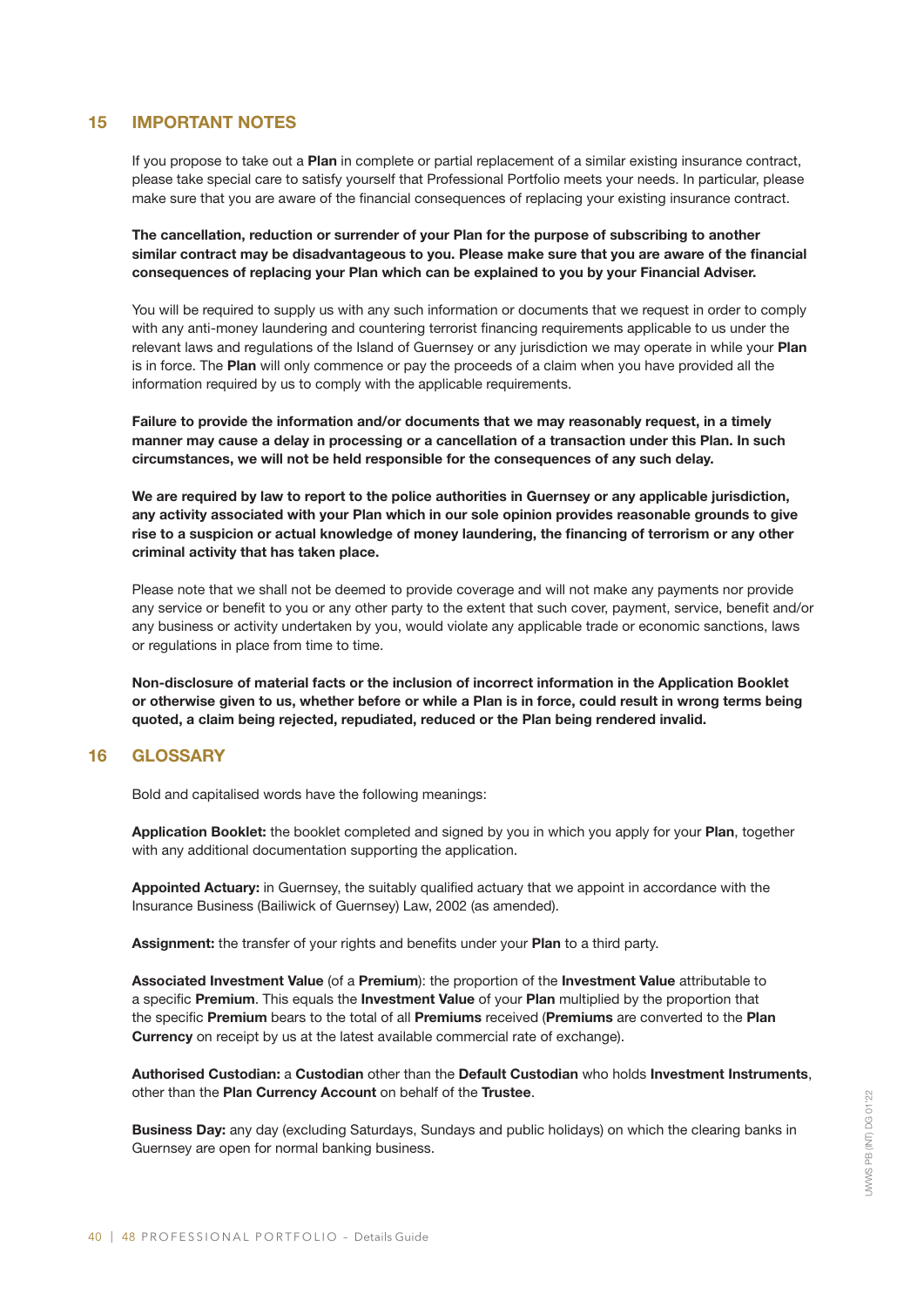Call Deposit Account: an access on demand account for deposit of un-invested Cash, held within the Investment Fund underlying your Plan. There is no minimum deposit term, which means that there is access to the Cash "on demand".

Capital Redemption Plan: an investment-linked contract with a Maturity Benefit, which becomes payable on the Maturity Date and does not provide any element of biometric life assurance.

Cash: all cash or cash equivalents in any currency.

Charge Date: a date on which scheduled plan charges are taken. The first Charge Date is three months after the last day of the month in which the Plan Commencement Date falls. For example, if the Plan Commencement Date is 22 February then the first Charge Date is 31 May. Subsequent Charge Dates are quarterly thereafter.

Charges Schedule: the document issued at the Plan Commencement Date which sets out specific details of your plan charges.

**Custodian:** a person appointed by the Trustee who is responsible for the safekeeping of the Investment Instruments. A Custodian can be the Default Custodian or an Authorised Custodian.

Dealing Day: a day on which an Investment Instrument can be allocated to or deducted from the Investment Fund. This may be subject to restrictions imposed by the relevant Investment Issuer or Discretionary Fund Manager.

Default Custodian: the Custodian selected by us who holds the Plan Currency Account on behalf of the Trustee and may also hold other Investment Instruments on behalf of the Trustee.

Discretionary Fund Manager: the person who manages a Discretionary Portfolio and gives investment instructions directly to the Authorised Custodian to acquire or dispose of Investment Instruments within a Discretionary Portfolio.

Discretionary Portfolio: a portfolio of Cash and/or Securities held with an Authorised Custodian on behalf of the Trustee and managed by a Discretionary Fund Manager.

Financial Adviser: a person who is independent from us from whom you seek advice in relation to your financial affairs. Your Financial Adviser acts on your behalf in relation to your Plan and is not our agent.

Force Majeure: such exceptional actions, events, circumstances, admissions which are beyond our reasonable control, including without limitation, fire, flood, earthquake, storms or other natural disasters, war, riot, civil war, rebellion, insurrection, terrorist activities, malicious damage, strike, lockouts or other industrial disputes, interruption of electricity, telephone or computer services, breakdown in technical communications, compliance with any law or governmental order, rule, regulation, direction or nationalisation.

Investment Fund: a separate notional portfolio of Investment Instruments maintained for calculating the benefits of your Plan.

Investment Instrument: Cash, a Security or a Discretionary Portfolio held within the Investment Fund underlying your Plan.

Investment Issuer: the issuer of an Investment Instrument (e.g. companies, financial institutions, banks, collective investment funds, governments, local authorities, public bodies, supra-national organisations or any other person) or a Discretionary Fund Manager who manages a Discretionary Portfolio.

Investment Value: the total Market Value (expressed in the Plan Currency) of all Investment Instruments within the Investment Fund.

**ITTOIA:** the Income Tax (Trading and Other Income) Act 2005 of the United Kingdom, as may be amended from time to time.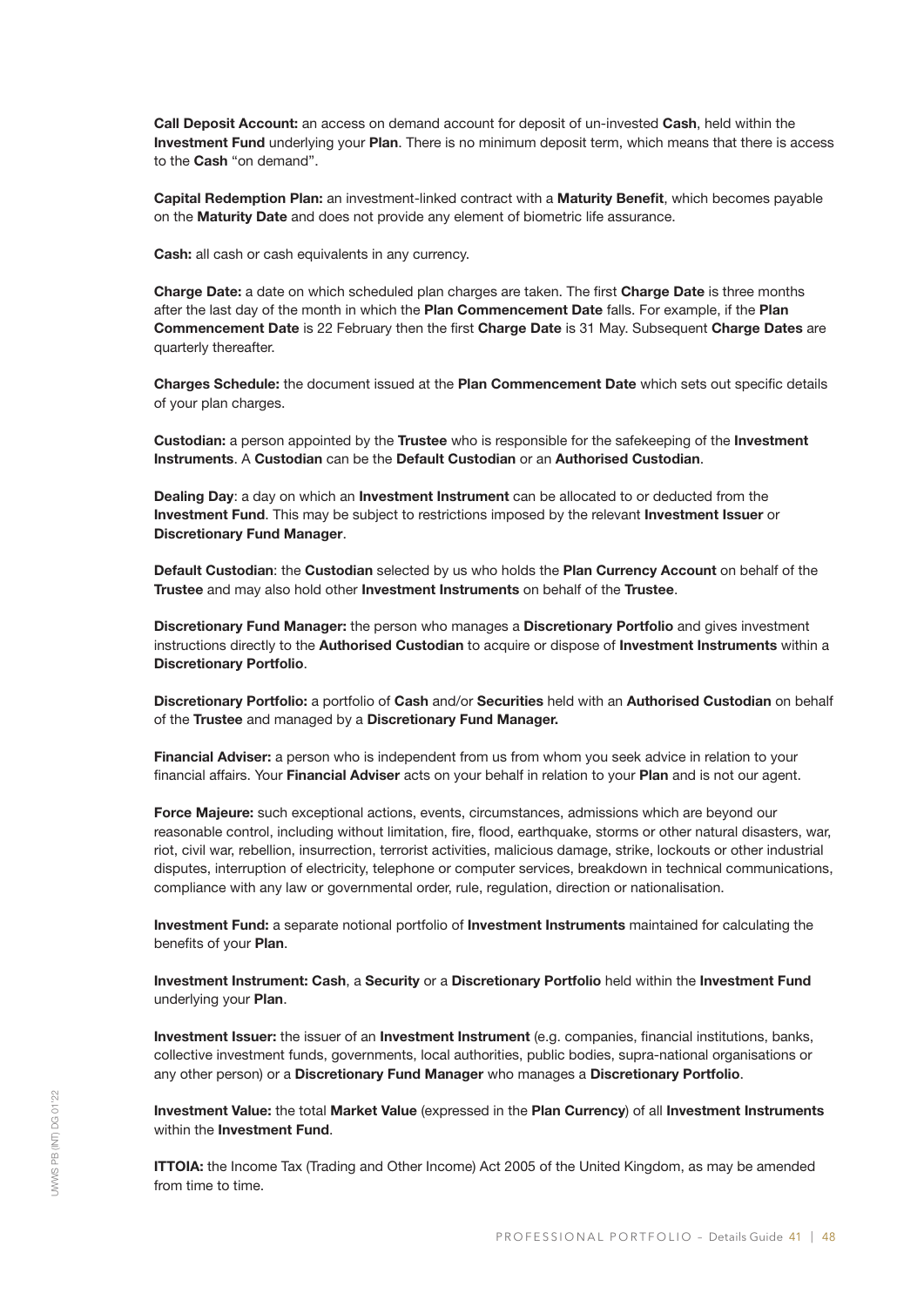Life Insurance Plan: an investment-linked life-insurance contract with a Death Benefit which becomes payable in the event of the Relevant Death.

Liquid Asset: an Investment Instrument which can be valued and disposed of or redeemed within a maximum of three months.

Market Price (bid): the price at which we can dispose of a particular unit of an Investment Instrument on a particular day.

Market Value: for Cash, the latest balance of the account in which the Cash is held. For a non-cash Investment Instrument, the current value of the Investment Instrument based on the latest Market Price (bid) on the last available Dealing Day.

Personal Data: means any information relating to an identified or identifiable individual.

Plan Anniversary: any anniversary of the Plan Commencement Date.

Plan Commencement Date: the date shown on the Plan Schedule, on which we assume risk in respect of any benefits payable under your Plan.

Plan Currency: the currency denomination of your Plan as chosen by you on the Application Booklet and shown on the Plan Schedule.

Plan Currency Account: this is the Call Deposit Account in the Plan Currency, held within your Plan through which we deduct charges from your Plan. The Plan Currency Account is held with the Default Custodian on our behalf by the Trustee.

Planholder: a person with whom we have agreed the Plan. Where applicable, references to the Planholder include its successors in title and permitted assigns (as the case may be).

Plan Schedule: the document issued by us at the Plan Commencement Date or its most recently revised version and any endorsement, which sets out specific details of your Plan and any constituent Policies.

Policy: the identical contracts of insurance which together constitute your Plan.

Portfolio Manager: a person independent of us nominated by you to act as a discretionary investment manager in relation to your Plan. The Portfolio Manager will be authorised by you to give Written Requests to us to acquire or dispose of Investment Instruments held with the Default Custodian. A Portfolio Manager cannot give instructions to acquire or dispose of a Discretionary Portfolio. The Portfolio Manager will act as your agent on a discretionary basis in making investment decisions in relation to your Plan and will not consult with you before providing instructions to us.

Premium: any amount we receive from you, at any time, for investment in the Plan. A Premium may be Cash or the market value of Securities transferred *in specie* at the time of their transfer to us, net of any applicable charges.

Securities: any stocks, shares, debentures, bonds, notes, coupons, certificates of deposit, commercial paper, treasury bills, units or participations in collective investment schemes, any spot, forward or future contracts on any commodity, currency, financial instrument, stock index or any other property of any description, including rights, options or interests in or in respect of any of the foregoing.

Surrender Value: the amount payable to you under your Plan, in accordance with the Terms and Conditions, following our acceptance of a Written Request for full surrender.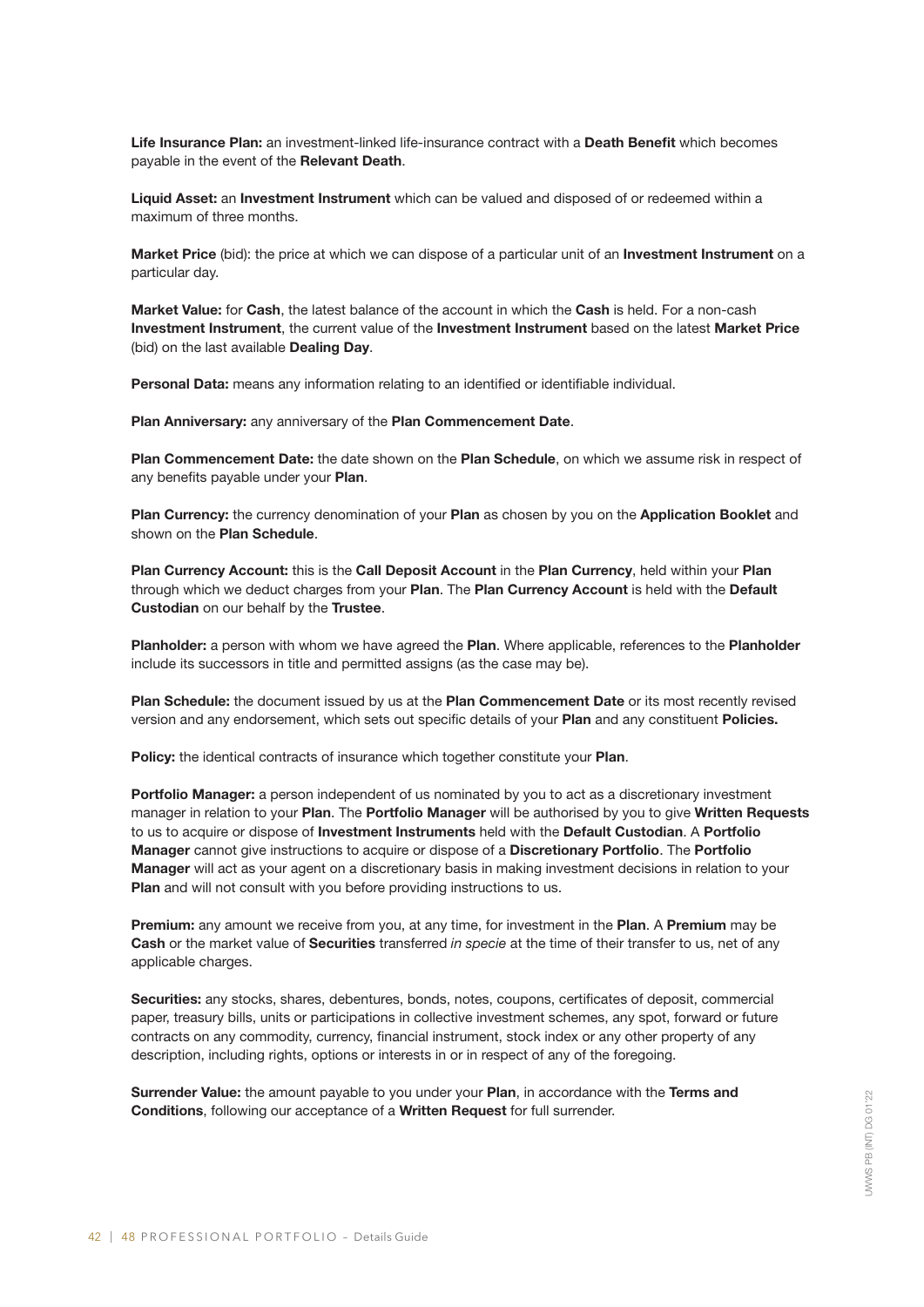Terms and Conditions: the Terms and Conditions for the time being in force and as from time to time amended in accordance with their terms.

Trustee: the person appointed by us to be the Trustee of the Investment Instruments pursuant to the Guernsey regulatory policyholder protection regime (see section 14.3 'Planholder Protection'). The Trustee is different to a trustee of a trust, which is itself a **Planholder**.

Utmost Worldwide Limited: a company incorporated in Guernsey under Company Registration No. 27151. Registered Head Office address: Utmost Worldwide Limited, Utmost House, Hirzel Street, St Peter Port, Guernsey, Channel Islands GY1 4PA. Any reference to Utmost Worldwide Limited includes its branches.

Written Notice: a notice in writing issued to you by us. A Written Notice may be issued to you through our 'Online Service Centre' or by e-mail.

Written Request: a request in writing from you or your authorised agent received by us, in any format we accept at that time.

# 16.1 Definitions Specific to Capital Redemption Plans ONLY

Maturity Benefit: the benefit which becomes payable to you on the Maturity Date, in accordance with the Terms and Conditions. It is calculated in accordance with section 13.2 'Maturity Benefit'.

Maturity Date: the ninety-ninth Plan Anniversary.

Plan: the single-premium contract agreed between you and us which is subject to:

- the Application Booklet as completed by you;
- the Terms and Conditions, which contain all the standard Plan terms;
- the Plan Schedule first issued at the Plan Commencement Date;
- the Charges Schedule first issued at the Plan Commencement Date;
- any relevant statements made by you in relation to your Plan on which we rely; and
- all endorsements issued by us to the Terms and Conditions, Plan Schedule or Charges Schedule.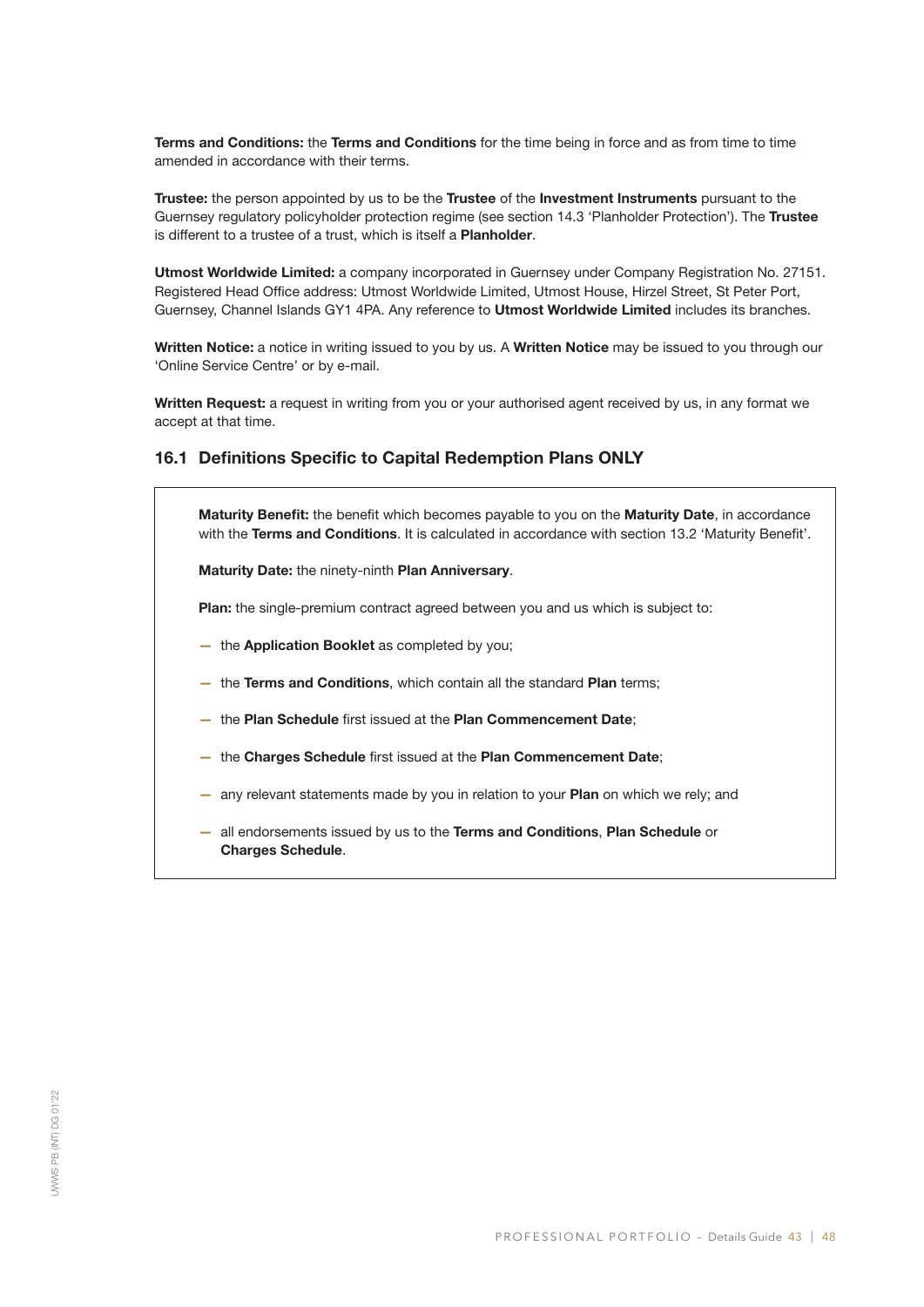# 16.2 Definitions Specific to Life Insurance Plans ONLY

 $\overline{r}$ 

| Beneficiary: a person that is nominated by you to receive the Death Benefit under your Plan.                                                                                        |
|-------------------------------------------------------------------------------------------------------------------------------------------------------------------------------------|
| Death Benefit: the benefit payable under your Plan, in accordance with the Terms and Conditions,<br>on the occurrence of the Relevant Death, following our acceptance of the claim. |
| Life Assured: a person insured by the Plan and on whose death the Death Benefit can<br>become payable.                                                                              |
| Plan: the single-premium contract made between you and us which is subject to:                                                                                                      |
| - the Application Booklet as completed by you and the Lives Assured;                                                                                                                |
| - the Terms and Conditions, which contain all the standard Plan terms;                                                                                                              |
| - the Plan Schedule first issued at the Plan Commencement Date;                                                                                                                     |
| - the Charges Schedule first issued at the Plan Commencement Date;                                                                                                                  |
| - any relevant statements made by you and/or a Life Assured, in relation to your Plan on<br>which we rely; and                                                                      |
| - all endorsements issued by us to the Terms and Conditions, Plan Schedule or<br><b>Charges Schedule.</b>                                                                           |
| Relevant Death: the death of the Life Assured by reference to which the Death Benefit is<br>payable being:                                                                          |
| - for a single life Plan: the death of the only Life Assured;                                                                                                                       |
| - for a joint-life first death Plan: the death of the first of the two Lives Assured to die; and                                                                                    |
| - for a multiple-lives last survivor Plan: the death of the last surviving Life Assured.                                                                                            |